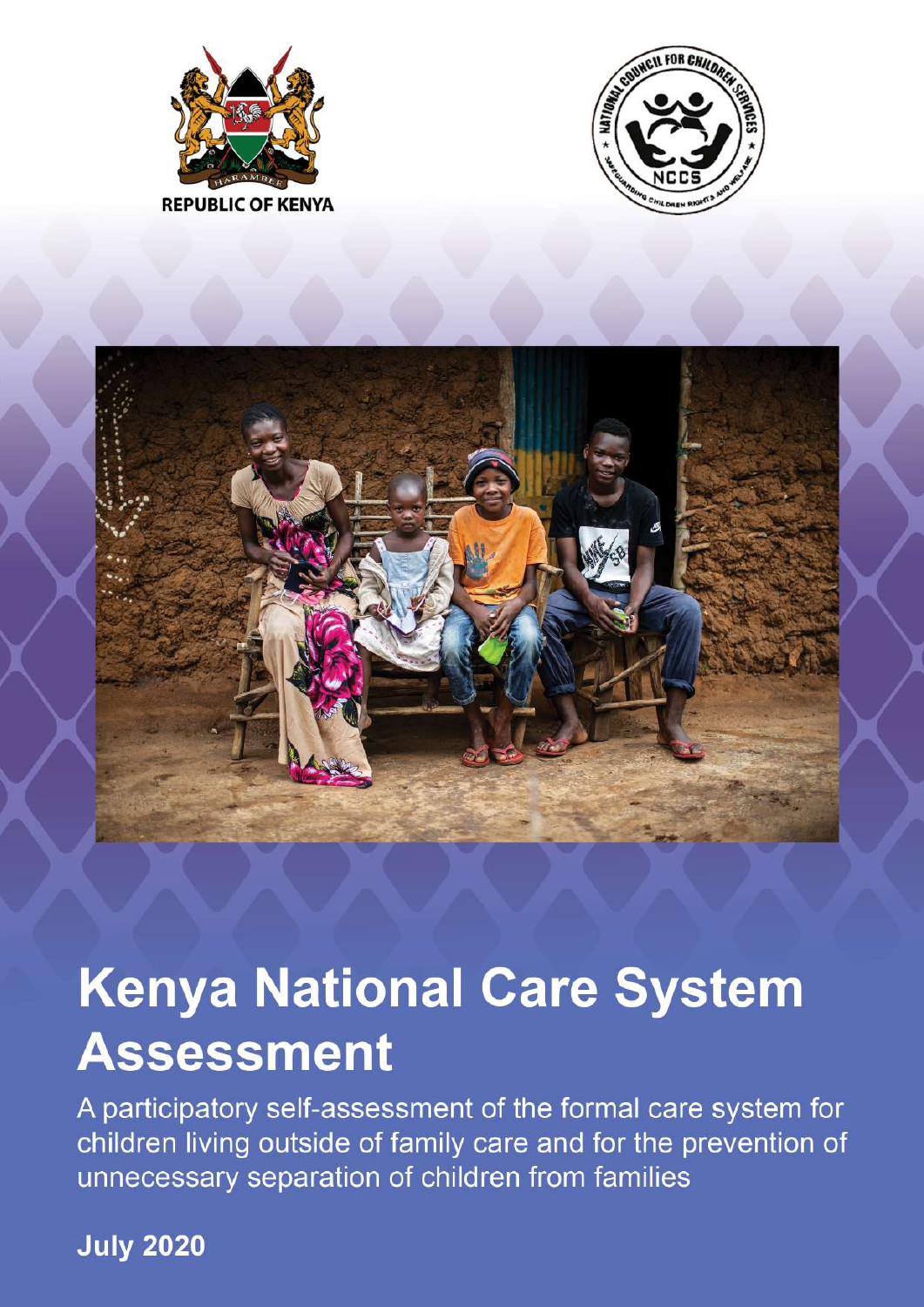This report has been supported by *Changing the Way We CareSM*, a consortium of Catholic Relief Services, the Lumos Foundation and Maestral International that works in collaboration with donors, including the MacArthur Foundation, USAID, GHR Foundation and individuals. For more information about *Changing the Way We Care*, please contact info@ctwwc.org.

© 2020 This material may not be modified without the express prior written permission of copyright holder. For permission, contact the department of Children's Services: P. O Box 40326- 00100 or 16936-00100 Nairobi Phone +254 (0)2729800-4 Fax +254 (0)2726222.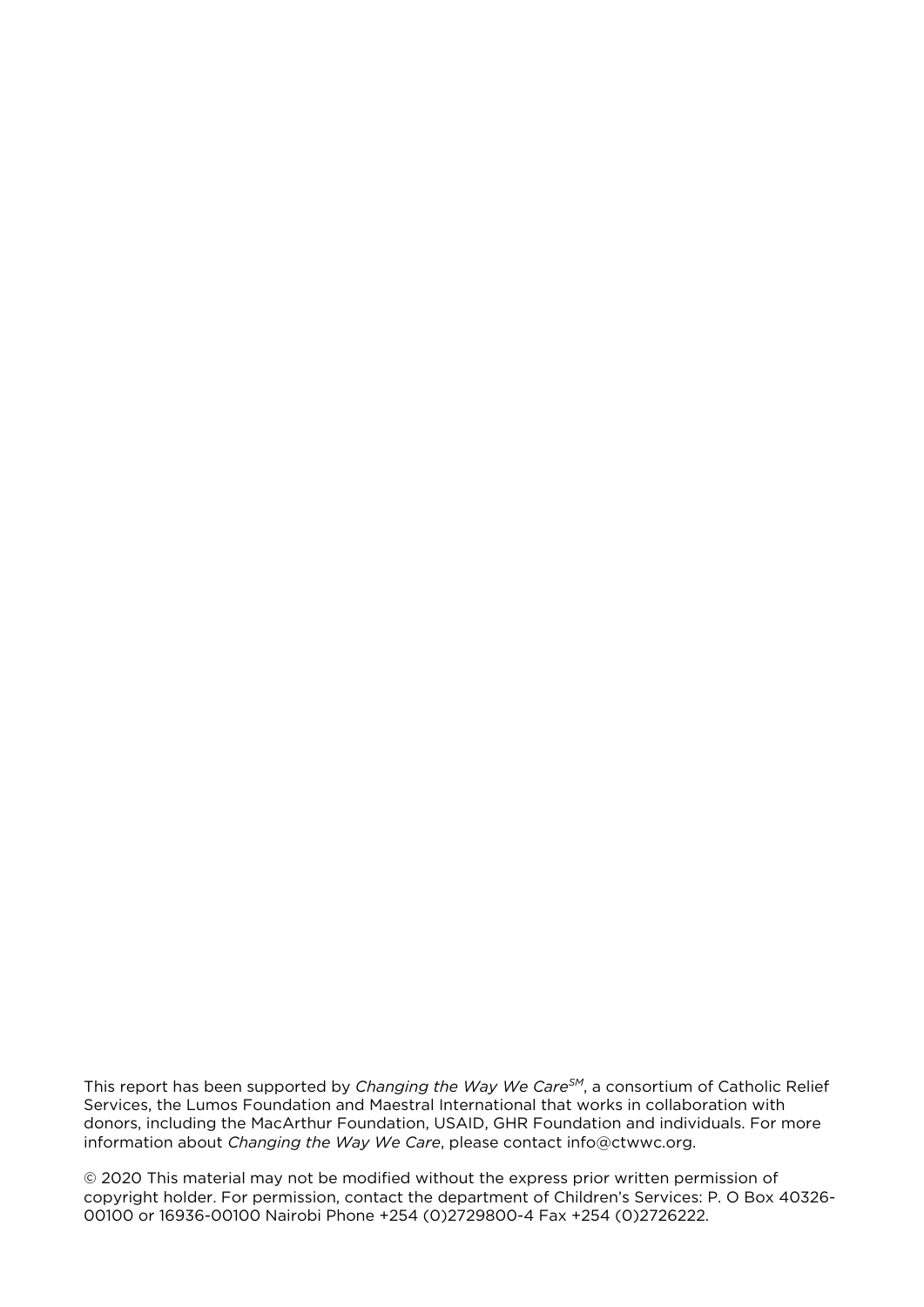# <span id="page-2-0"></span>**Foreword** FOREWORD

The United Nations Convention on the Rights of the Child (UNCRC), in its preamble acknowledges the significance of the family as the fundamental group of society and the natural environment for the growth and well-being of all its members and particularly children. Section 9.1. of the convention further gives responsibility that States' Parties shall ensure that a child shall not be separated from his or her parents against their will, except on competent due judicial determination that such separation is necessary for the best interests of the child. The African Charter on The Rights and Welfare of the Child is cognizant that the child occupies a unique and privileged position in the African society and that for the full and harmonious development of his/her personality, the child should grow up in a family environment in an atmosphere of happiness, love and understanding (Article 19). It is therefore established on the premise of these international and regional legal instruments that most children should live with and be cared for by their families of birth. Taking care of children is the primary responsibility of parents while the state is mandated to support parents to fulfil this responsibility.

Although children's institutions have played a part in caring for our vulnerable children, placing children in residential institutions solely so that they can access healthcare or education denies them their right to live with their families and to be included and participate in community life. Article 2 of the UNCRC emphasizes the need for *all* children, irrespective of their backgrounds or disability, to access *all* their rights. In line with the UNCRC, UN Guidelines on Alternative Family Care, and The African Charter on the Rights and Welfare of the Child (ACRWC), Kenya has made great strides in furthering the spirit of these conventions in as far as care reforms is concerned. Article 53 of the Kenyan Constitution emphasizes the need for children to be cared for by both parents and to be protected from abuse and exploitation while Article 45 recognizes the family as the natural and fundamental unit of society and the necessary basis of social order and shall enjoy the recognition and protection of the State.

Over 80 years of research from around the world has confirmed that there is potential harm to children's growth and development that is caused by institutional care. Studies have shown that children who remain in institutions after the age of six months often face severe developmental delays compared to their counterparts under family and community-based care. To this end, the Government of Kenya has remained committed towards improving and ultimately reforming care. It has progressively initiated efforts towards this by ensuring that the legal and policy framework in which the children's sector operates is aligned to globally acceptable standards of care. Kenya is currently working with like-minded non state actors to develop a National Care Reform Strategy. The Government has also instituted deliberate measures through social safety nets and initiated appropriate response programs aimed at ensuring children remain within their families and communities.

In its quest to acquire evidence-based insights to further its agenda of reforming care, the Government conducted this care system assessment. The assessment brought to light the perspectives of formal and informal care practices in the country. It identified gaps in the care system that should be addressed to ensure that it is fully aligned with desirable and acceptable prevailing standards of care. The findings of the Care System Assessment will lead to adoption and enforcement of laws and policies, development of responsive family-oriented programs, strengthening regulatory frameworks in childcare systems, developing and implementing a National Care Reform Strategy and also helping track the progress of initiatives towards strengthening and improving National Care Systems.

The Government is alert to the fact that changing established systems and long-standing beliefs on care is a herculean task as we embark on addressing these gaps. The requisite approach is indeed one that calls for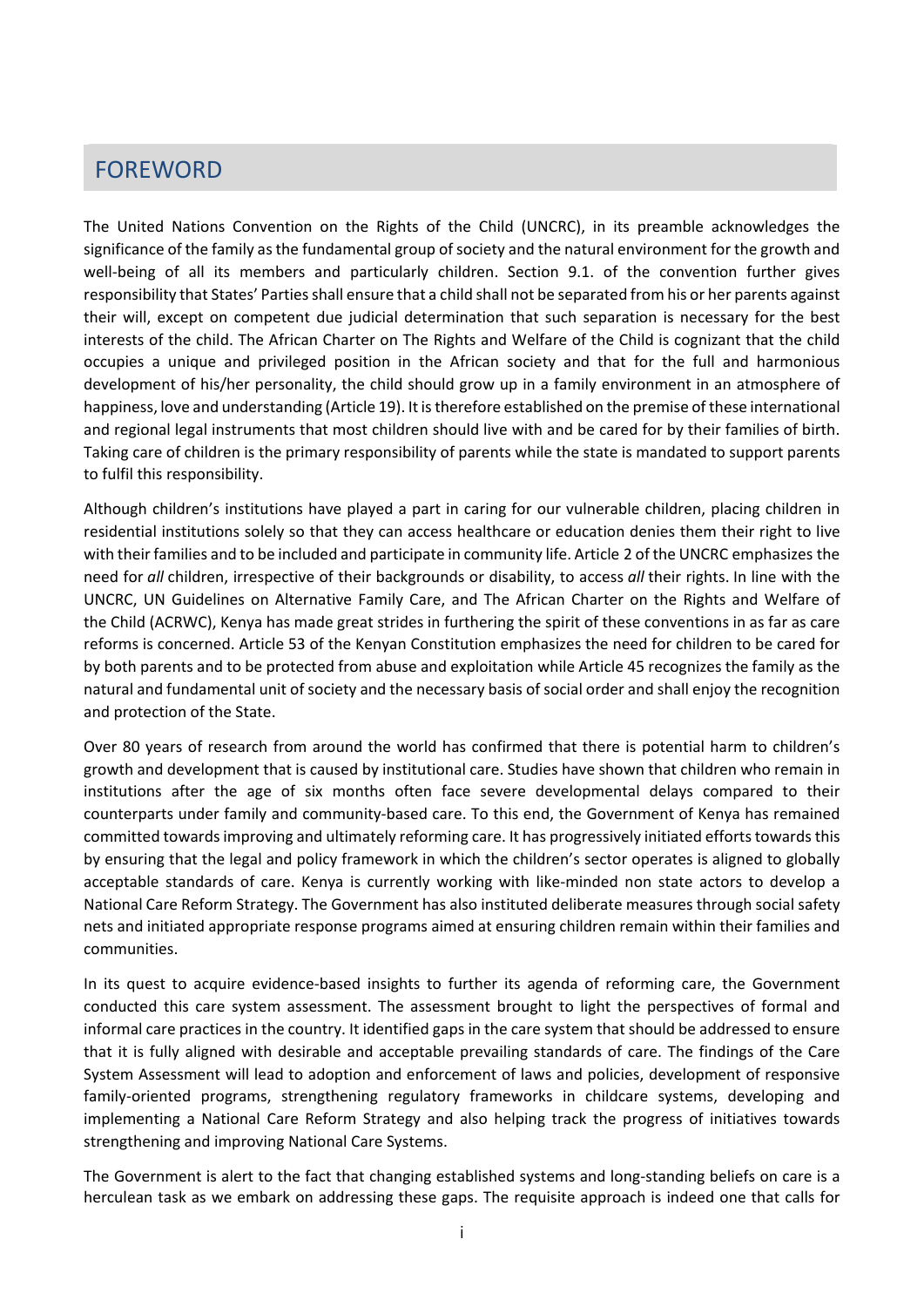concerted effort and a great deal of expertise to ensure that children are cared for by their families or within their communities. We therefore call upon all stakeholders in the children's sector and in particular parents and care givers to fully embrace care reforms towards family-based care options for all children.

SIMON K. CHELUGUI, EGH **CABINET SECRETARY** MINISTRY OF LABOUR AND SOCIAL PROTECTION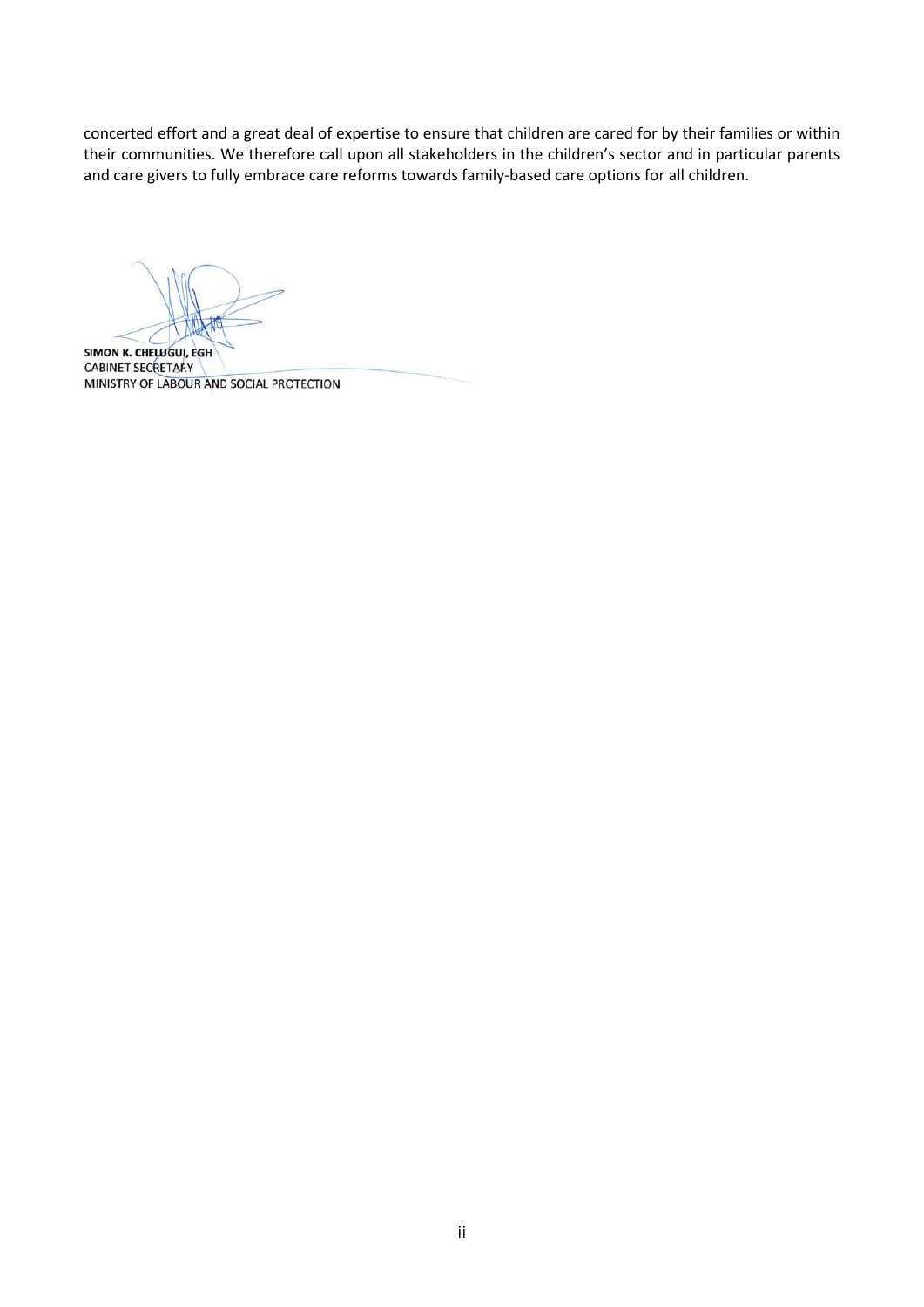# <span id="page-4-0"></span>**Word from NCCS Chairperson** WORD FROM THE NCCS CHAIRPERSON

An estimated eight million (8,000,000) children live in orphanages and other residential care institutions around the world, deprived of the love and support of a family. It is estimated that at least eight out of ten of these children are not orphans and that with appropriate support, their families could look after them. The situation in Kenya fits into this global scenario and there are many children in institutions who are deprived of parental love and care just to access basic services like education and healthcare. The Ministry of Labour and Social Protection, in response to the COVID-19 emergency, directed the release of all children in institutions to their families, caregiver or other alternative family care options. This resulted in the immediate release of an estimated 19,000+ children – illustrating that many of the children have living parents or relatives with whom they could be placed. However, it is critical and reflective of good practice that these placements be regularly monitored to ensure children are safe, their needs are being met and that families are supported in their ability to appropriately care for the child/children in their care.

Studies show that children fare better when they grow up within the family and the community. Further, studies on the effects of institutionalization on children over many decades reveal grim findings of long-life negative effects on children. Children's emerging issues – from experiences in residential care and beyond, and now with the onset of COVID-19 – increasingly necessitate the need for family-based care options for children. In appreciation of this and in keeping with international standards of care, the Government continuously strives to improve the welfare of children. It progressively seeks to improve the legal and policy framework within which the children's sector operates and has also come up with robust programs that seek to strengthen families and ensure that children are safely retained within their family and community.

The Government recently commissioned this assessment of the care system in Kenya and the findings confirm that many children in our institutions of care have parents or families that are able to take care of them. This assessment could not have come at a better time since its findings and recommendations will go a long way in informing the steps towards care reform in Kenya, and above all in the development of the National Care Reform Strategy. The National Council for Children Services (NCCS) will use the care system assessment findings to advise and develop policies that will improve care reform efforts. The same will also be instrumental to strengthen child welfare services, and childcare and protection systems. Moreover, this will greatly contribute to effective multi-sectoral collaboration with health, education and justice sectors among many others, while at the same time giving impetus to the active coordination among all relevant authorities.

It is my hope that these findings and recommendations of the assessment will be fully implemented and that we all shall eventually embrace family and community-based care for our children. I urge all of us to be committed collectively and individually in the actualization of these recommendations and the pursuit of our endeavor to ensure that children grow up in thriving family and community-based care.

Jummure

**HON. JOYCE NGUGI CHAIRPERSON** NATIONAL COUNCIL FOR CHILDREN SERVICES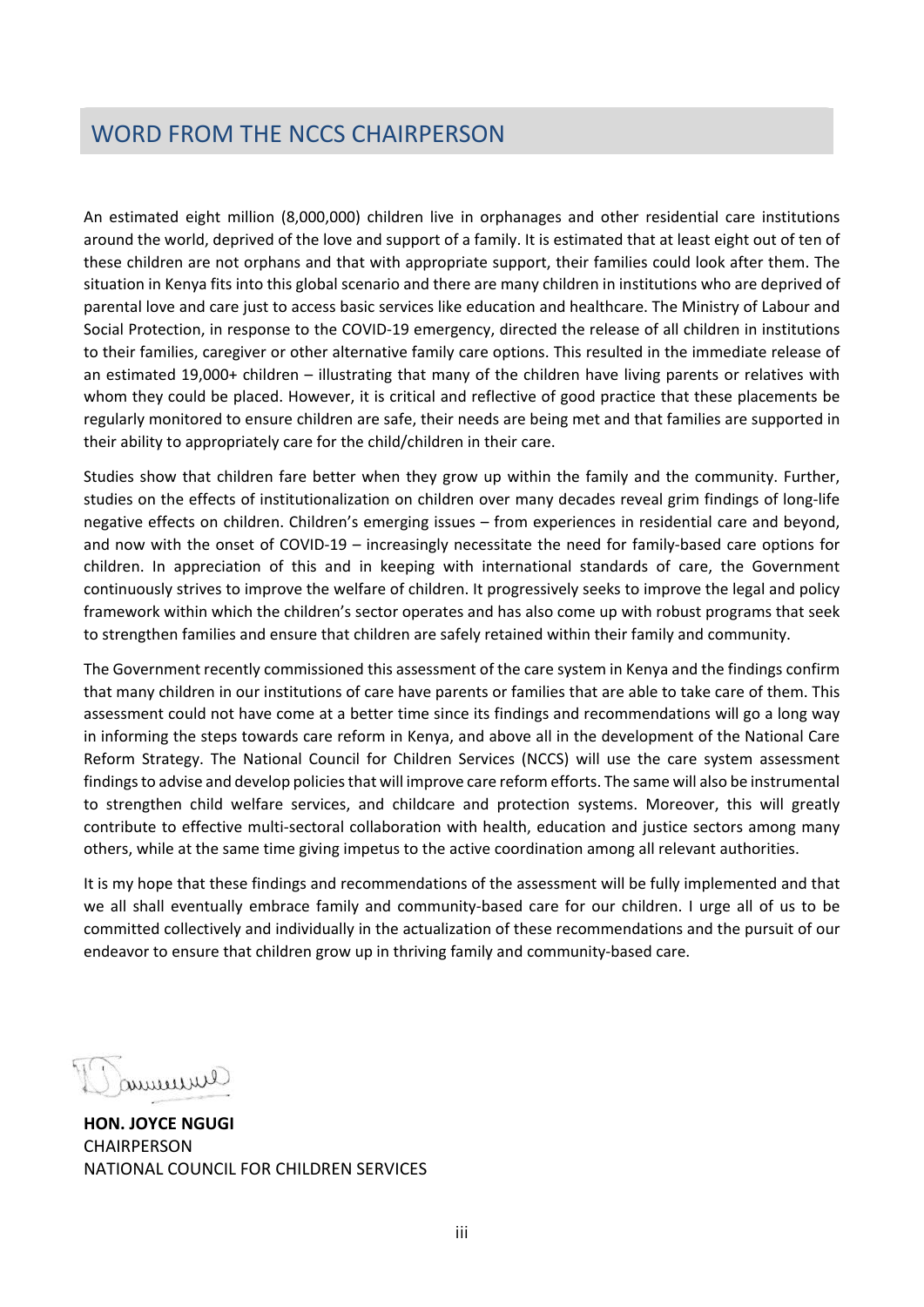### <span id="page-5-0"></span>**Acknowledgements**  ACKNOWLEDGEMENTS

The Ministry of Labour and Social Protection would like to thank all those who contributed to the process of realizing the National care system assessment for Kenya. The care system assessment has been made possible by staggering support and involvement of multiple stakeholders who participated to provide inputs. Special thanks goes to the National Council of Children Services secretariat who played a critical role in coordination and overall leadership to ensure that processes and timelines were met to produce the care assessment for Kenya.

This assessment would not have been possible without the National Care Reform Core Team comprised of the various government ministries and departments such as Judiciary (mainly Kadhis court), Ministry of Education, Ministry of Health, Ministry of Interior and Coordination of National government, Department of Children Services, Department of Social Development, Street Families Rehabilitation Trust Fund' Social Assistance Unit, National Council for Persons with Disability as well as other care reform partners including Stahili Foundation, Hopes and Homes for Children, UNICEF, SOS Children's Village Kenya, Association of Charitable Children's Institutions in Kenya, Kenya Society of Care Leavers, and other co-opted key experts who contributed overwhelmingly to generate the findings and refine recommendations. Their willingness to contribute immensely to the process and provide substantive feedback was essential to the final assessment.

This assessment was highly participatory whereby meetings, engagements and workshops led to agreeable approaches and consensus building that was critical to arrive at decisions that met the local realities in care reform in Kenya. Therefore, the findings and recommendations of this care assessment is a culmination of many different actors in Kenya.

Finally, the State Department for Social Protection would like to recognize with gratitude the work carried out by the global Changing the Way We Care Initiative (CTWWC) for their technical and financial support from the USAID, GHR and MacArthur Foundation, that made this assessment a success. This assessment will inform the national care reform strategy and future interventions of care reform in Kenya.

**NELSON MARWA SOSPETER, CBS** PRINCIPAL SECRETARY STATE DEPARTMENT FOR SOCIAL PROTECTION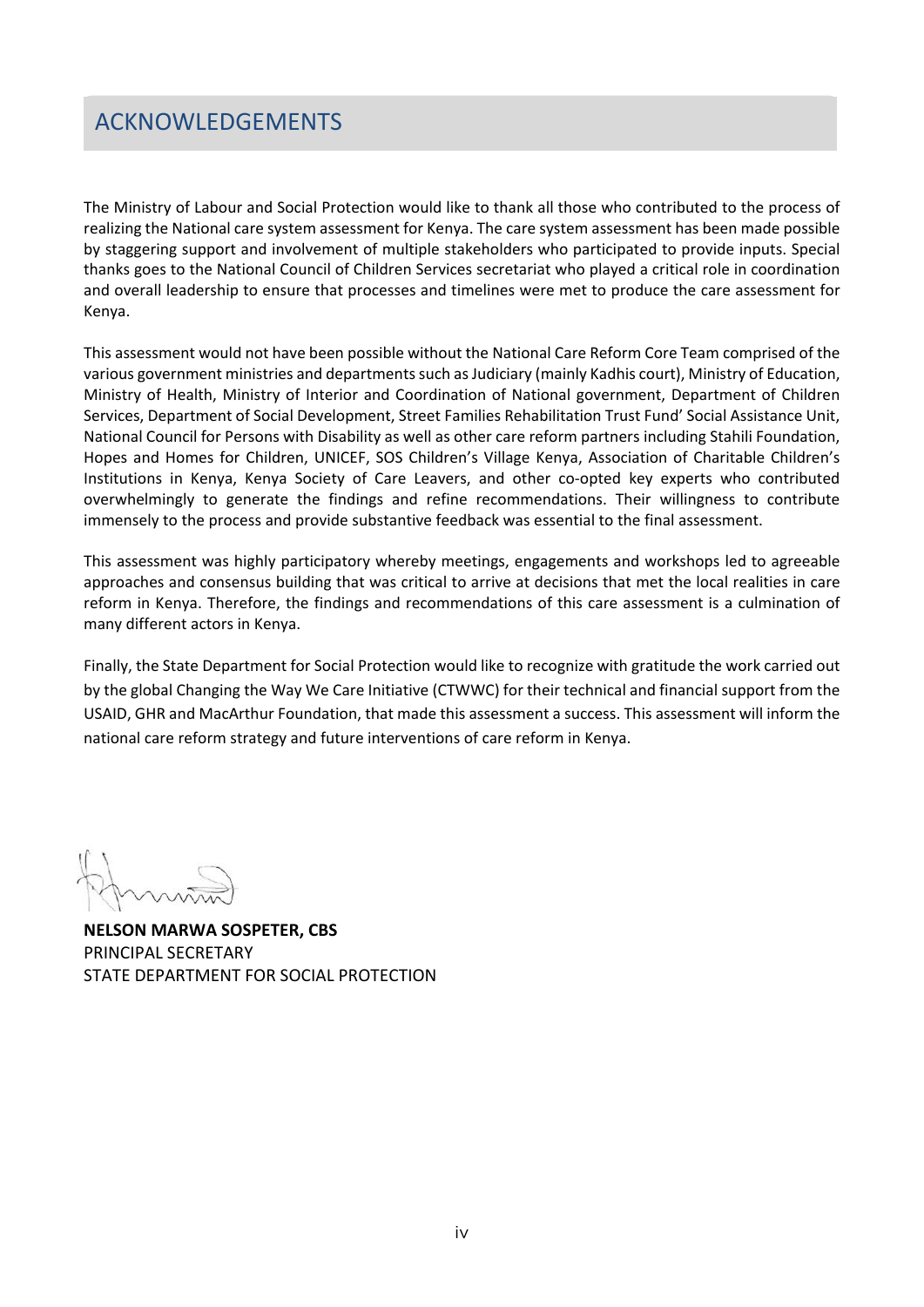# LIST OF ACRONYMS

| <b>AFC</b>             | Alternative family care                               |
|------------------------|-------------------------------------------------------|
| <b>CCIS</b>            | Charitable Children's Institution                     |
| <b>CRC</b>             | Convention on the Rights of the Child                 |
| <b>CRS</b>             | <b>Catholic Relief Services</b>                       |
| <b>CSO<sub>S</sub></b> | <b>Civil Society Organizations</b>                    |
| <b>CPIMS</b>           | <b>Child Protection Information Management System</b> |
| <b>CTWWC</b>           | Changing the Way We Care                              |
| <b>DCS</b>             | Department of Children's Services                     |
| <b>ECD</b>             | <b>Early Childhood Development</b>                    |
| <b>FADV</b>            | Fondazione L'Albero Della Vita                        |
| <b>FPE</b>             | <b>Free Primary Education</b>                         |
| <b>GoK</b>             | Government of Kenya                                   |
| <b>KESCA</b>           | Kenya Society of Care leavers                         |
| <b>NCCS</b>            | National Council for Children's Services              |
| <b>NGOs</b>            | Non-governmental organizations                        |
| <b>PAP</b>             | <b>Prospective Adoptive Parents</b>                   |
| <b>SCCOs</b>           | <b>Subcounty Children Officers</b>                    |
| <b>SCIs</b>            | <b>Statutory Children Institutions</b>                |
| SoPs                   | <b>Standards of Practice</b>                          |
| <b>ToR</b>             | Terms of Reference                                    |
| UN                     | <b>United Nations</b>                                 |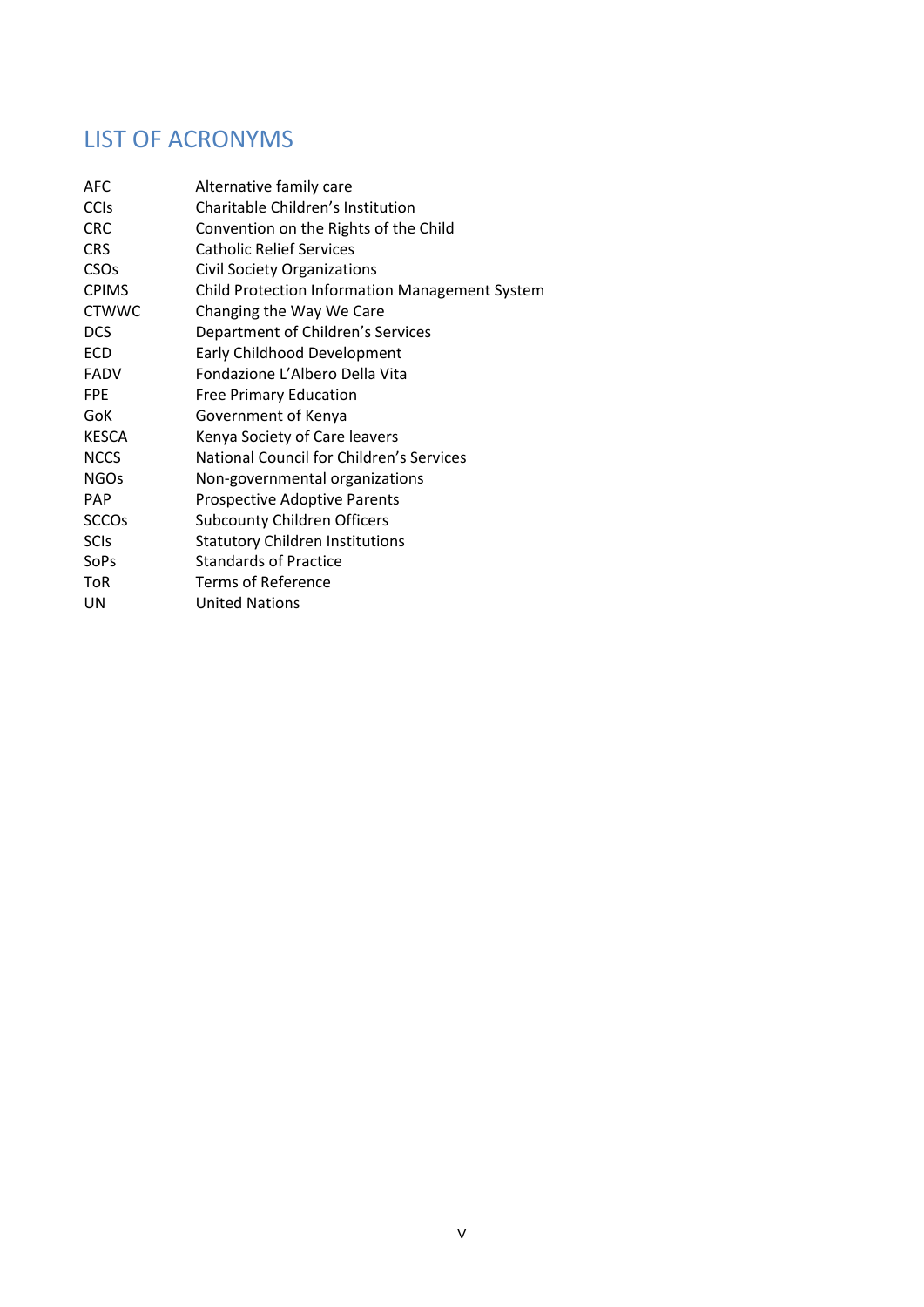# <span id="page-7-8"></span>**Glossary of Key Terms** GLOSSARY OF KEY TERMS

**Alternative care:** A formal or informal arrangement whereby a child is looked after at least overnight outside the parental home, either by decision of a judicial or administrative authority or duly accredited body, or at the initiative of the child, his/her parent(s) or primary caregivers, or spontaneously by a care provider in the absence of parents.<sup>[1](#page-7-0)</sup>

**Caregiver**: A person or guardian who is charged with responsibility for a child's welfare. [2](#page-7-1)

**Care leaver:** A child or young person who is leaving or has left a formal alternative care placement. He or she may be entitled to assistance with education, finances, psychosocial support and accommodation in preparation for independent living. [3](#page-7-2)

**Care reform** Refers to the changes to the systems and mechanisms that promote and strengthen the capacity of families and communities to care for their children, address the care and protection needs of vulnerable or at-risk children to prevent separation from their families, and ensure appropriate family-based alternative care options are available.

**Charitable Children's Institution:** A home or institution established by a person, corporate or non-corporate, religious or non-governmental organization, which has been granted approval by the National Council for Children's Services to manage a program for the care, protection, rehabilitation or control of children. [4](#page-7-3)

**Child protection:** Measures and structures that prevent and respond to abuse, neglect, exploitation and violence affecting children. [5](#page-7-4)

**Child headed household:** A household in which a child or children (typically an older sibling), assumes the primary responsibility for the day-to-day running of the household, providing and caring for those within the household. The children in the household may or may not be related.<sup>[6](#page-7-5)</sup>

**Continuum of care:** A range of services and placement options for children beginning with family preservation or prevention of separation (i.e., remaining with biological parent(s)) through to placement in residential care centers/facilities. Other care options included within this continuum are kinship care, temporary foster family care, long-term foster care, domestic adoption, monitored child-headed households, small group homes, intercountry adoption, high-quality residential care (including orphanages) and supported independent living. A continuum should represent a wide range of options to provide the necessary and appropriate care**. [7](#page-7-6)**

**Family-based care:** Short-term or long-term placement of a child in a family environment with one consistent caregiver and a nurturing environment where the child is part of a supportive family and the community.<sup>[8](#page-7-7)</sup>

**Family preservation:** Interventions that are intended to help keep children at home with their families, safe and secure. Services might include household economic strengthening initiatives (e.g., social protection, income generation), links to community support mechanisms, specialized support for alcohol or drug addiction, parenting support and individualized coaching.

<span id="page-7-0"></span><sup>1</sup> Government of Kenya and UNICEF (2014). *Guidelines for Alternative Family Care of Children in Kenya*, page 141.

<span id="page-7-1"></span> $<sup>2</sup>$  Ibid, page 142.</sup>

<span id="page-7-2"></span> $3$  Ibid, page 142.

<span id="page-7-3"></span> $<sup>4</sup>$  Ibid, page 142.</sup>

<span id="page-7-4"></span><sup>5</sup> Save the Children International, *The Framework for the National Child Protection System for Kenya*, London, 2011, page viii.

<span id="page-7-5"></span><sup>6</sup> Government of Kenya and UNICEF (2014). *Guidelines for Alternative Family Care of Children in Kenya*, page 142.

<span id="page-7-6"></span> $<sup>7</sup>$  Ibid, page 143.</sup>

<span id="page-7-7"></span><sup>8</sup> Ibid, page 144.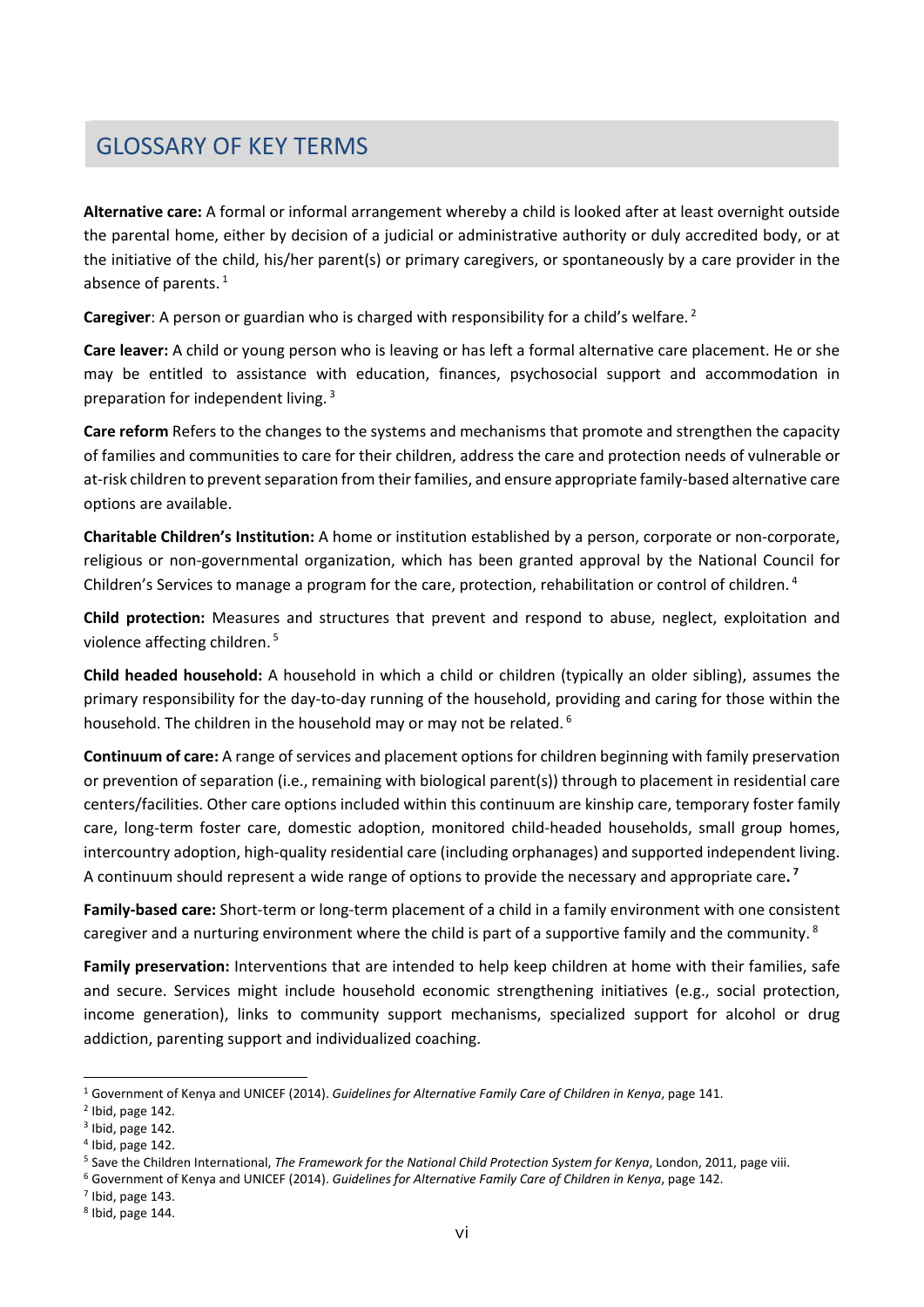**Foster care:** Placement of a child with a person who is not the child's parent, relative or guardian and who is willing to undertake the care and maintenance of that child.<sup>[9](#page-8-0)</sup>

**Gatekeeping:** The prevention of inappropriate placement of a child in formal care. Placement should be preceded by some form of assessment of the child's physical, emotional, intellectual and social needs, matched to whether the placement can meet these needs based on its functions and objectives.Gatekeeping is the process of preventing children from entering inappropriate and unnecessary care and making decisions about care that are in the best interests of each and every child.<sup>[10](#page-8-1)</sup>

**Kafaalah:** According to Islamic law, the commitment by a person or family to voluntarily sponsor and care for an orphaned or abandoned child. The individual or family sponsors the child to meet his/her basic needs for health, education, protection and maintenance.<sup>[11](#page-8-2)</sup>

**Kinship care:** A private arrangement within an extended family whereby a child is looked after on a temporary or long-term basis by his/her maternal or paternal extended family, without it being ordered by an administrative or judicial authority. Family members include grandparents, aunts, uncles and older siblings. <sup>[12](#page-8-3)</sup>

**Preventive services:** Child protection services that include supporting and strengthening families to reduce social exclusion and to lower risk of separation, violence and exploitation.<sup>[13](#page-8-4)</sup>

**Reintegration:** The process by which a child is reunited and is able to integrate with his/her biological parents or extended family or legal guardian. During this process, activities are undertaken to equip the child and the family with the necessary skills and resources for proper reintegration and readjustment.<sup>[14](#page-8-5)</sup>

**Statutory Children's Institution:** Children's institutions established by the Government of Kenya for the purpose of: i) rescuing children who are in need of care and protection (rescue homes); ii) for the confinement of children in conflict with the law while their cases are being handled in court (remand homes); and iii) for the rehabilitation of children who have been in conflict with the law (rehabilitation school). The court commits a child into one of these institutions as appropriate.<sup>[15](#page-8-6)</sup>

**Supported independent living:** Where a young person is supported in her/his own home, a group home, hostel or other form of accommodation to become independent. Support/social workers are available as needed and at planned intervals to offer assistance and support but not to provide supervision. Assistance may include timekeeping, budgeting, cooking, job-seeking, counselling, vocational training and parenting.

<span id="page-8-0"></span><sup>9</sup> Government of Kenya and UNICEF (2014). *Guidelines for Alternative Family Care of Children in Kenya*, page 144.

<span id="page-8-1"></span><sup>10</sup> Ibid, page 145.

<span id="page-8-2"></span> $11$  Ibid, page 146.

<span id="page-8-3"></span> $12$  Ibid, page 146.

<span id="page-8-4"></span><sup>13</sup> Government of Kenya and UNICEF (2014). *Guidelines for Alternative Family Care of Children in Kenya*, page 147.

<span id="page-8-5"></span> $14$  Ibid, page 35.

<span id="page-8-6"></span><sup>15</sup> Ibid, page 147.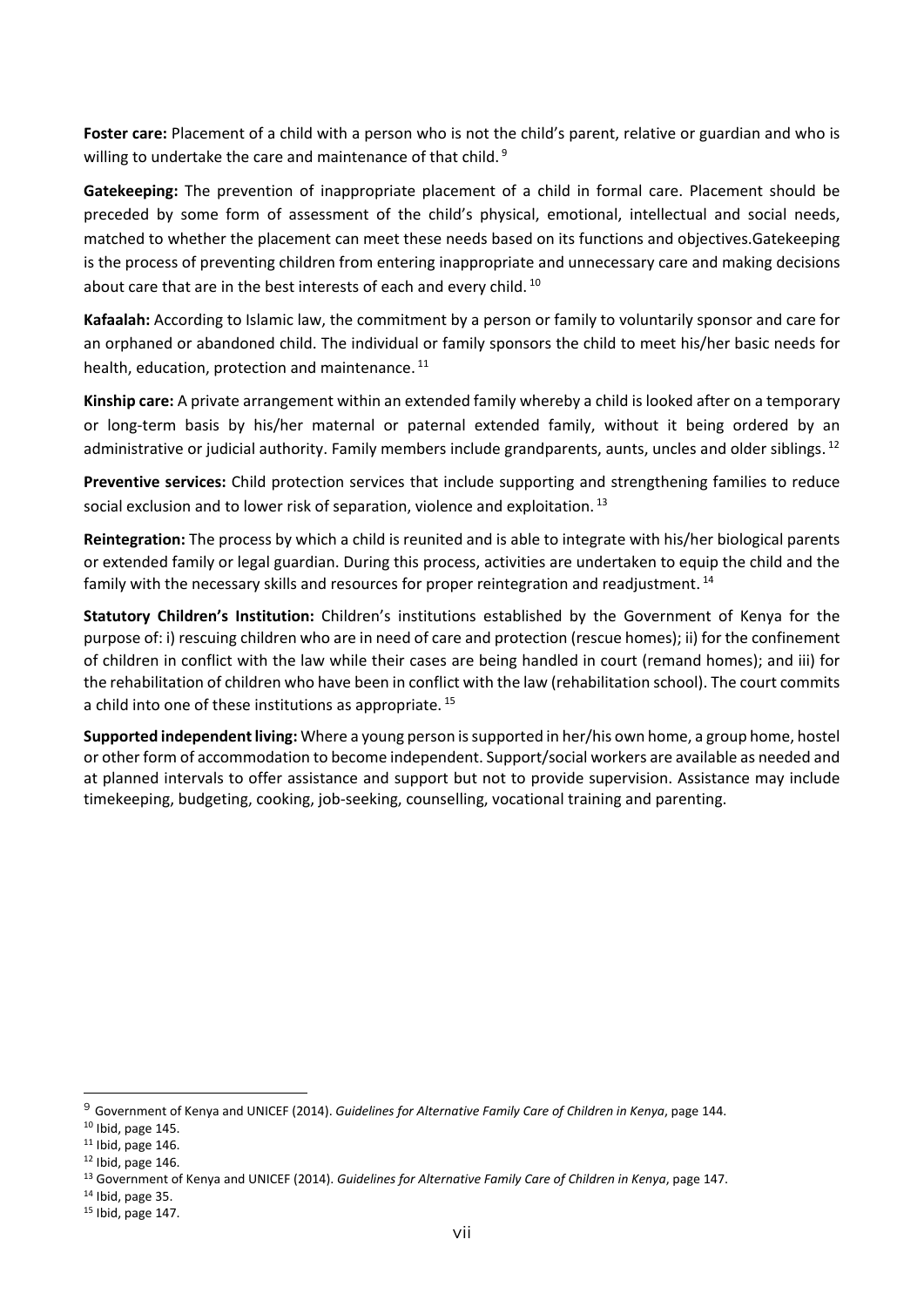### **Contents**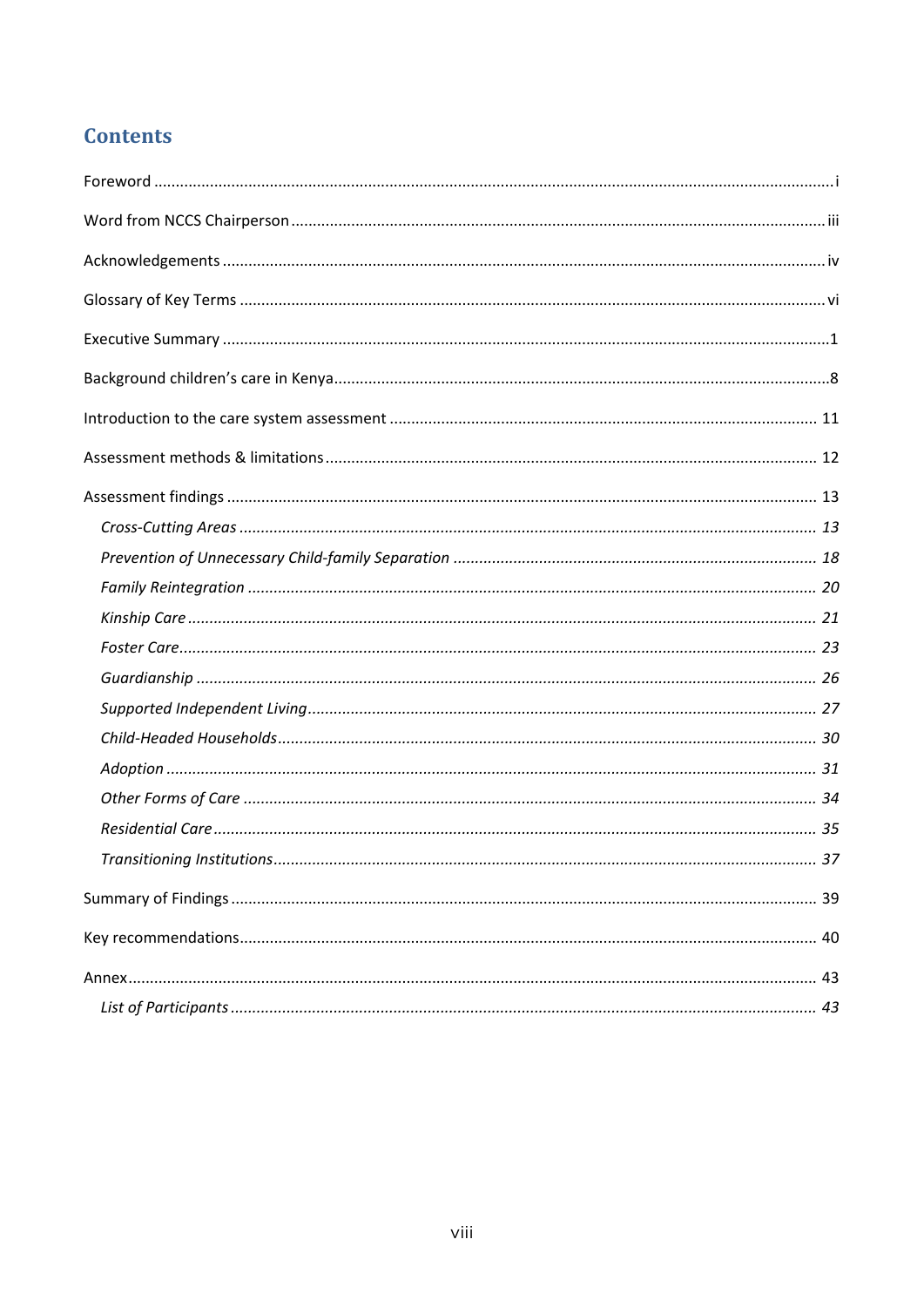#### <span id="page-10-0"></span>EXECUTIVE SUMMA EXECUTIVE SUMMARY

The government of Kenya is committed to moving away from institutional care towards family and communitybased care. This is in line with international and national child rights instruments and informed by a growing evidence-based illustrating the benefits of family-based care on children's development and the potential negative impacts of residential care. Kenya has made important strides and achieved key milestones over the past two decades in relation to children's care and protection. Beginning in 2001, when the Children's Act (referred hereafter as "The Act") came into place. The Act includes important provisions related to children's right to care including parental responsibility, fostering, adoption, custody, maintenance, guardianship, care and protection of children. To support the oversight and implementation of the contents of the Children's Act, Kenya has established the National Council for Children's Services (NCCS) as the policy-making, coordination, regulatory, advocacy and advisory body and the Department of Children's Services (DCS) the mandated government body to implement children's services, including care.

The care system assessment is intended to support the Government of Kenya to assess and strengthen the national, formal care system. More specifically, the objectives of the care system assessment framework are to: 1) support the State Department of Social Protection through the National Council of Children Services and the Department of Children Services to lead an inclusive and participatory self-assessment of their national care system; 2) support country-level care reform stakeholders to build consensus on sector priorities and actions to advance the national care system; 3) provide information for government agencies and other stakeholders in care reform to use to develop policy documents/guidance, national care reform strategies and/or action plans; and 4) set a baseline to track progress of strengthening national care systems over time.

The assessment framework follows a system approach. This means that the assessment considers national policies and guidelines, the social service workforce, services provided, monitoring and evaluation, social norms and financing across the spectrum of prevention and alternative family-based care options. The original assessment framework was developed by Changing the Way We Care (CTWWC)<sup>[16](#page-10-1)</sup> with the intent for each country to adapt based on the local context and priorities.

The assessment took an approach of a "participatory self-assessment." Where the stakeholders involved in the care system responded to the assessment questions together and, through dialogue, the assessment team built consensus on responses, priority interventions and next steps. The Care Reform Core Team driven by the National Council of Children Services, doubled up as the assessment team because of their core function to develop the care reform strategy. A series of meetings with the Care Reform Core Team<sup>[17](#page-10-2)</sup> were conducted prior to the assessment workshop. The Core Team's focus prior to the assessment was on customization of the assessment framework and questions to ensure that the assessment speaks to the local realities and the Kenyan context. The Core Team then planned for a three-day assessment workshop in November 2019.

The assessment findings presented in this report have captured the thirteen sections of alternative care options and relevant care reform thematic areas as described in Guidelines for Alternative Family Care for Children in Kenya (2014) (AFC Guidelines). In addition, the assessment covered topics that cut across all areas of care. This is described as "Cross-Cutting Areas" and the findings apply to most or all of the areas of

<span id="page-10-1"></span><sup>&</sup>lt;sup>16</sup> The assessment framework developed by CTWWC is based off of the MEASURE Evaluation Tool for Assessing, Addressing, and Monitoring National Alternative Care Systems (2019), the Tracking Progress Initiative assessment tool and best practices from multiple documents including the Global Social Service Workforce Alliance/UNICEF Guidelines to Strengthen the Social Service Workforce for Child Protection (2019).

<span id="page-10-2"></span><sup>&</sup>lt;sup>17</sup> The Care Reform Core Team includes members from the following: National Council for Children's Services (5)

Department of Children's Services, Child Welfare Society of Kenya, National Council for Persons with Disabilities, Street Families Rehabilitation Trust Fund, Social Development Department, Social Protection Secretariat, Social Assistance Unit, Ministry of Health, Ministry of Education, Council of Governors, Probation and After Care Services, UNICEF, Stahili Foundation, Changing The Way We Care (2CRS and 1 Lumos), Hope and Homes, ACCIK, Association of Care Leavers, Association of Adoptive Parents, Association of Alternative Family Care, and Adoption Societies.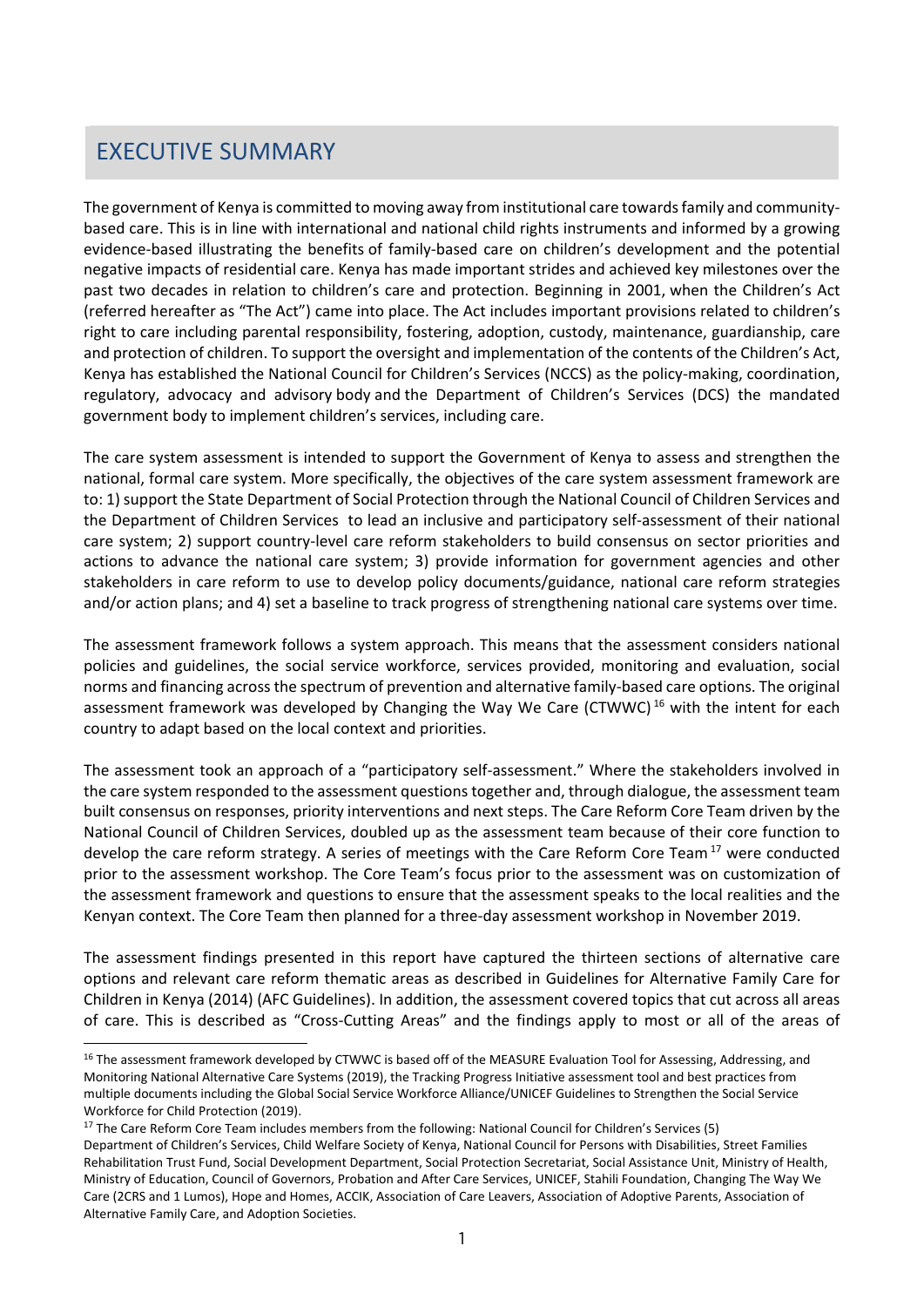alternative care and care reform.

Overall, the assessment findings and recommendations were reviewed and validated by the Care Reform Core Team. Over a period of three months, the refinement of the findings and recommendations by 15 members from the core team was made possible through in-person and virtual meetings. The intention is for NCCS to use the finding to develop the Kenya National Care Reform Strategy and also for NCCS partners to identify high priority actions in care reform agenda in Kenya.

### **Summary of Findings and Recommendations** SUMMARY OF FINDINGS AND RECOMMENDATIONS

Below is a summary of the key findings, organized by system component, followed by draft priority recommendations that are also presented at the end of this report.

#### Legal and Policy Framework

Overall, care for children is supported through several laws and policies, namely The Constitution, The Children's Act (2001), the Guidelines for Alternative Family Care for Children in Kenya (2014) (AFC), the Adoption Regulations (2005) and Guidelines, the CCI Regulations (2005), National Standards for Best Practices in CCI's 2013, the National Case Management for Reunification and Reintegration Guidelines (2019) and the forthcoming National Gatekeeping Guidelines. While this presents a strong foundation for care, the assessment highlights several areas for improvement.

First, while the AFC Guidelines provide for many best practices, the guidelines are not fully enforced through national policies and strategies. This applies to provisions for family reintegration, kinship care, child-headed household, independent living, and kafaalah. In other words, the provisions to support all areas of care that are described in the AFC Guidelines have not yet been translated into national policy documents to support implementation, enforcement and quality assurance.

In addition, while foster care and adoption are provided for within legal and policy documents, these documents need to be reviewed and revised. Among several issues not currently covered are a process to recruit, train and retain prospective foster carers and adoptive parents, definitions and provision for services to support foster carers/adoptive parents and children, specialized services for children with disabilities, and provisions for respite services. Participants also noted that although the National Adoption Committee is not currently in effect, the membership will need to be reviewed to include other key stakeholders.

There are also "other forms" of care that are widespread practice in Kenya. This is sometimes referred to as "informal/cultural" care placements and often when a child is looked after by a family member without involvement of administrative or judicial bodies. While these type of arrangements are seen as important and often a positive option for children, it is encouraged to provide at least basic assessments, support and monitoring in order to prevent maltreatment and children in these informal placements. At large, support for these types of "other forms" of informal care are not provided for within the current legal framework.

There is a regulatory framework to ensure authorization/registration of residential care facilities. Together, NCCS, DCS, Probation and Aftercare Services and the Prisons Department are all official state bodies that are responsible to ensure residential care facilities comply with national standards, including through inspections. This being said, in 2016, the CRC Committee noted that "the majority of childcare institutions, such as CCIs, are not yet registered, the inspection and monitoring of the care provided at CCIs are weak and there are no complaint mechanisms through which children can denounce violence in care institutions." There is currently a moratorium on registration of new CCIs which provides some legal backing to prevent new, large-scale institutions from being set up. There is currently no strategy for transitioning residential care into more familybased support, however NCCS is currently in the process of developing a national care reform strategy with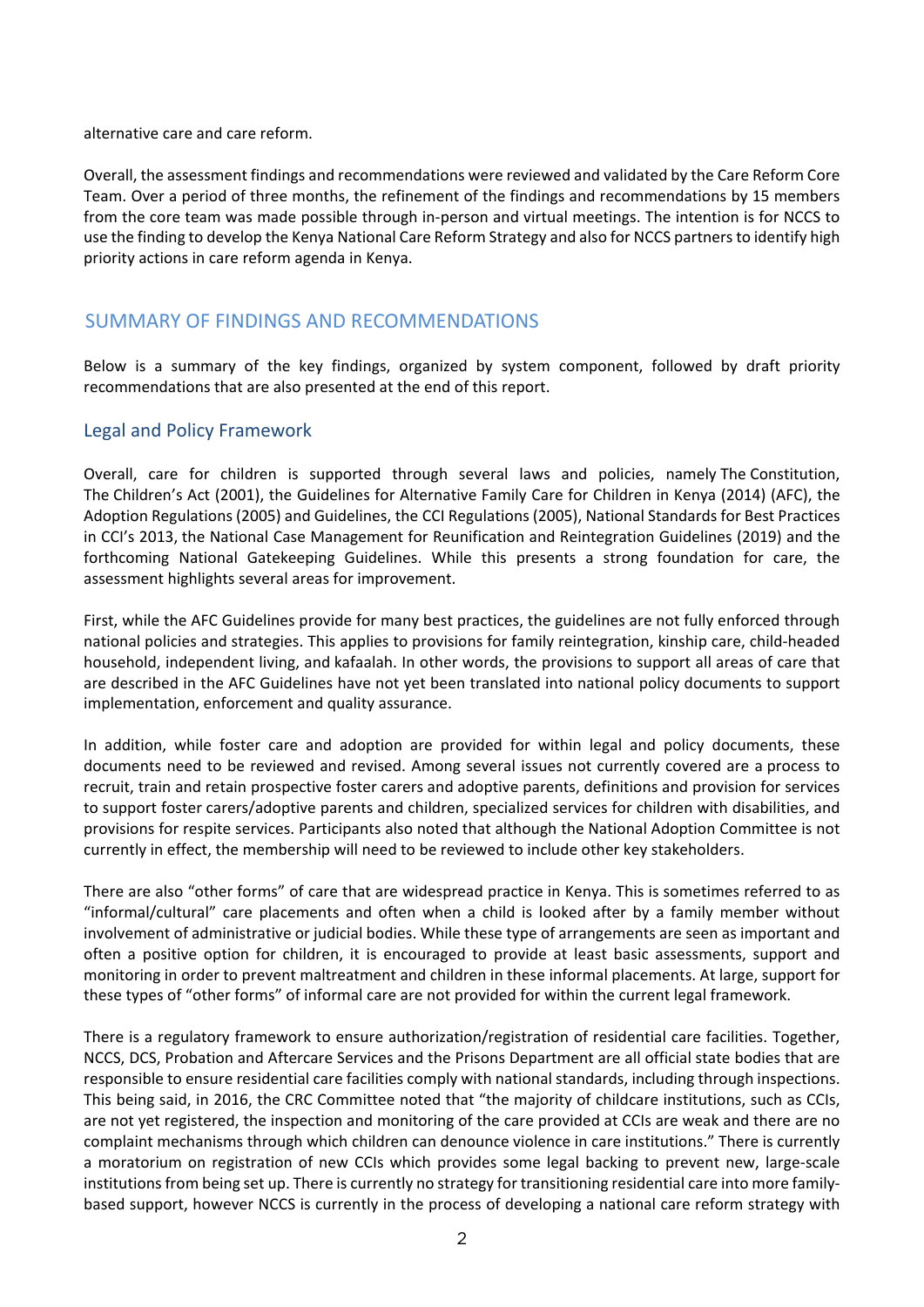support from UNICEF.

Overall, the legal and policy framework should be further enhanced to support implementation of the AFC Guidelines, including providing services after a child is placed into alternative family care. In addition, specialized support for children with disabilities and their carers requires greater attention. It is important to note that training of prospective foster carers and adoptive parents is not yet standardized, and that, in general, there is still a need to train governmental and non-governmental actors in their roles and responsibilities related to all areas of care. In addition, under current policy, NCCS is the official state body spearheading care reform, including transitioning institutions, however there are no national guidelines on how to appropriately transitioning care facilities to family-based care service providers.

#### Service delivery

Overall, existing services to support care are believed to often show promising practices, but the coverage of such services is insufficient. All services are provided for under DCS, and many services are supported through non-governmental actors. While DCS has the mandate to monitor and inspect service providers, in general, this is not always occurring in practice.

When it comes to preventing unnecessary child-family separation, there are social assistance programs such as cash transfer for orphans and vulnerable children, however the coverage of these programs is limited. In addition, psychosocial support and services for people with disabilities are articulated in national documents (the AFC Guidelines and the Disabilities Act respectively), however availability of such services is limited.

Services to support family reintegration do exist, however support after reunification is less frequently available. Kinship care services are not standardized and not regulated, although formal and informal kinship care placements are known to be occurring. Foster care services are provided by non-governmental actors, with oversight from DCS. While many NGOs are believed to be providing foster care services that show promising practices, some CCIs are believed to be providing potentially poor-quality foster care services. One of the reasons DCS is believed to not provide direct foster care services is because there is inadequate number of SCCOs. Another weakness is that prospective foster carers are not being made available by DCS.

For guardianship placements, the only known support for guardians is the national cash transfer program. The Probation and Aftercare Services under Ministry of Interior and Coordination is providing some support for independent living, which is seen as a potentially promising practice.

The Adoption Regulation and Guidelines provides national standards to promote quality adoption placements which are used by government and non-governmental organizations. Overall, participants stated that recent adoption placements (in the last 12 months) are authorized and registered and that prospective adoptive parents (PAPs) are assessed for their ability to meet children's needs and any support they may require. There are, however, a few areas to improve upon including (among others) assessment of children being adopted, family tracing, best interest determinations, and preparation and support for PAPs and children before, during and after placement.

There are several types of residential care settings described in the legal and policy framework (e.g. temporary placement centers, emergency transit centers, residential special schools, rehabilitation services, children's homes, and more). The most common form of residential care are the charitable children's homes, mostly owned by individuals or religious organizations. There are no known residential family centers and the other forms of residential care listed above are only slightly available.

Overall, there is a monitoring mechanism for DCS to do inspections provided for within The Children's Act, however regular monitoring/inspections per the regulations are not often occurring. Further, there is a general lack of support services for children with disabilities and to support carers of children with disabilities.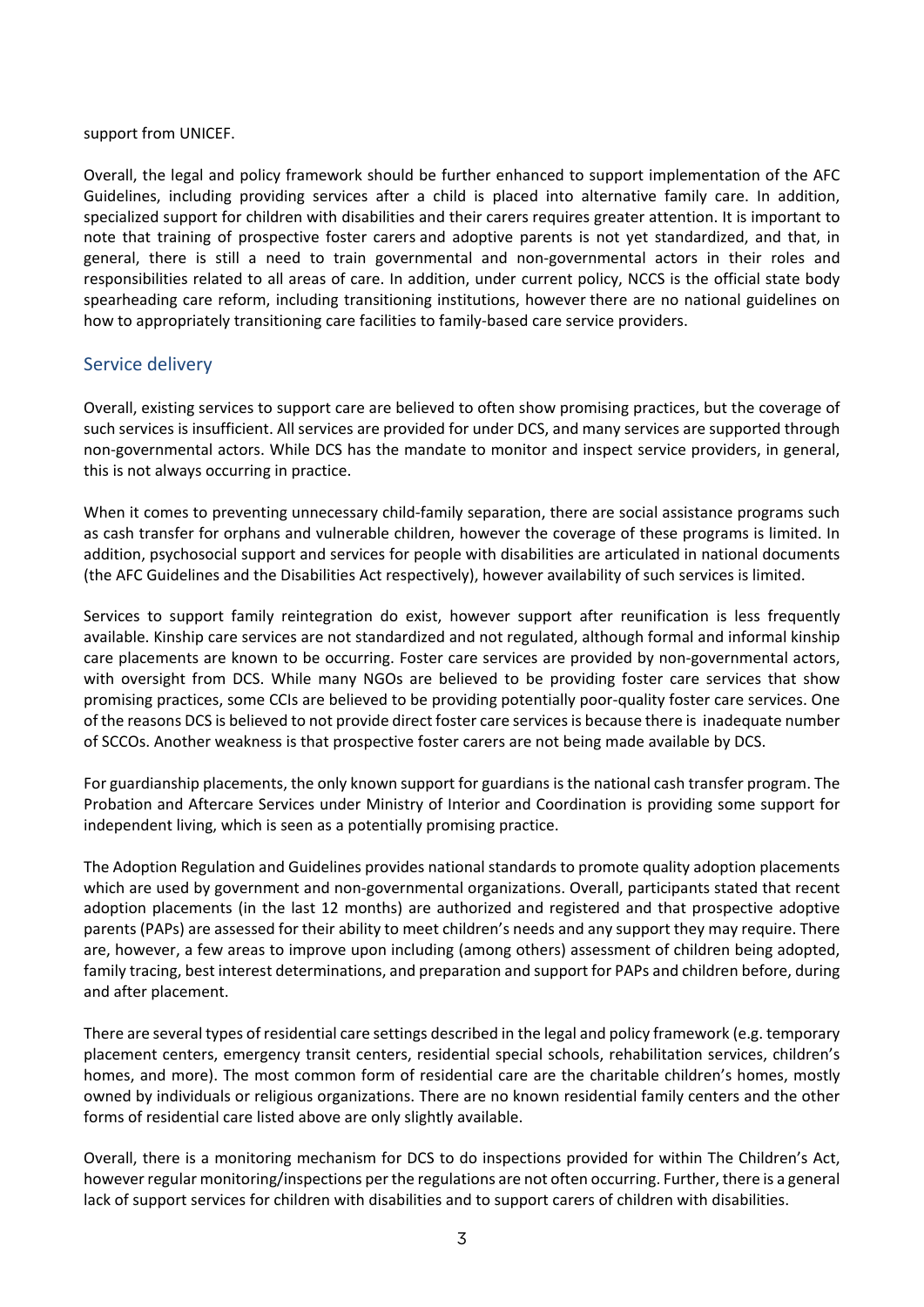#### Monitoring and Evaluation

Overall there is a general lack of data for decision-making related to the care of children in Kenya. The Child Protection Information Management System (CPIMS) is designed to host data related to the protection and care of children. This system currently includes some data on reunification and reintegration and residential care, however there are several gaps. For example, while CCIs and SCIs are supposed to input monthly caseload data into the CPIMS, not all institutions are doing so and those of the institutions reporting, the regularity is not always consistent.

There are currently no standard indicators to monitor kinship care, other forms of care, independent living, and kafaalah. There are some data that exist on the number of children in adoption placements, the number of prospective adoptive parents, and the number of children eligible and waiting for an adoption placement. There are also standardized registers for DCS to monitor foster care and guardianship placements, however these registered are believed to not be fully in use. There are no standard indicators in place to track progress on transitioning institutions.

Overall, roles and responsibilities to collect and report data cross actors involved in care are not clearly defined and documented.

#### **Workforce**

Workforce cadres that support alternative care include cadres outlined in the Revised Scheme of Service for Children's Service Personnel (2016) which include the following: Directors of Children's Services, Children's Officers (at national, County and Sub-County levels), Assistant Children's Officers. There are also Child Protection Volunteers. These cadres are regulated through various bodies, including the National Council for Children/s Services. Included in the regulations are provisions for professional development/continuing education of the workforce, registration and licensing, a code of ethics, and a standard for remuneration and career progression. Although these areas exist within regulations, however, participants do not believe any of these areas are adequately covered. In terms of training the workforce on specific issues related to care, there is an overall lack of availability of training. Some training programs exist on family strengthening, foster care, residential care, guardianship and adoption, however no training exists that covers support for supported independent living, kafala, and child-headed households. Of the training that does exist, none of it is sufficiently reaching relevant staff.

#### Social norms and practices

There have been small efforts to change the negative social norms around residential care being and appropriate form of protection for children without parental care. Recent activities to-date have focused on the pilot counties and targeted the general public, national and county government staff and frontline staff. Additional awareness raising related to foster care has also occurred, focusing on the general public and frontline staff, however fewer government staff have been targeted with messages related to foster care. Awareness about kafaalah is discussed as part of religious education in mosques. In general, existing awareness raising has not focused on kinship care nor independent living. There is not currently a national advocacy and communication strategy to guide such awareness raising activities.

#### Financing

An estimate of the costs associated with most of care options and services have not been calculated with the exception of some cost calculations exist for adoption and residential care. Importantly, there is currently no estimate of the costs required to transition to a system that prioritizes family-based care.

The government does provide financial support for Children's Officers who conduct social inquiry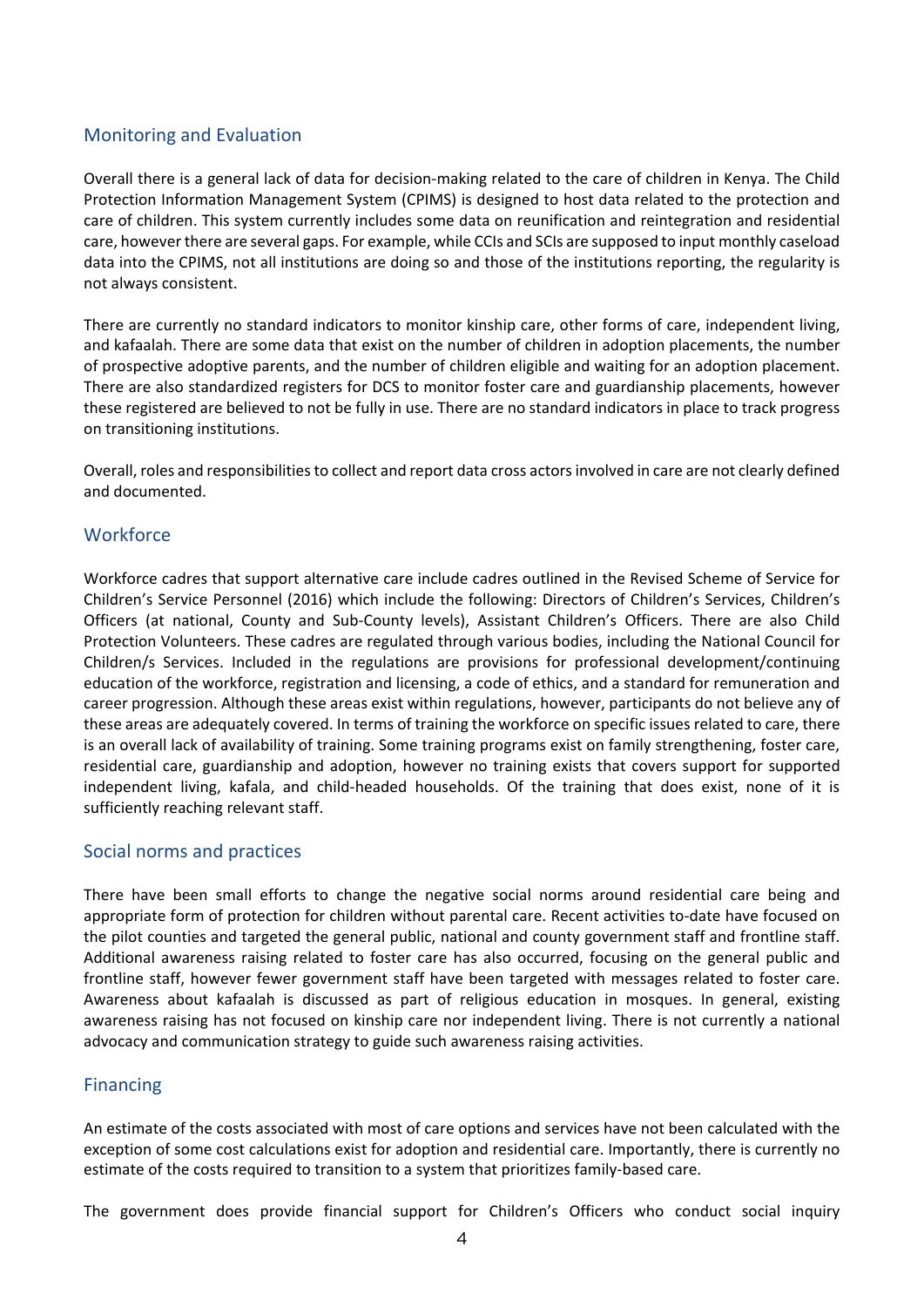reports/assessments of guardianship cases. However, in most of the other care options, some components are only slightly budgeted for at the national level. The government is providing some limited financial support for reunification and reintegration, namely through the budget of the Probation Department's head office. Very little funding is available to support kinship care services, with the exception of families that benefit from the national cash transfer program. Overall, the government is not budgeting for foster care services, nor allocating any money towards it.

In some cases, adoption is included as a budget line item in national government budgets, however funding to support adoption is generally believed to not be allocated nor released. The national level budgets also include a small amount of funding for SCIs and some counties budget for both SCIs and CCIs. Government budgets do not currently include costs to support transitioning of residential care to family-based service providers. As transitioning to family-based care occurs and savings is realized, there is currently no plan on how to redirect this savings to community-based support services.

#### Recommendations

Given the status of the care system in Kenya, the stakeholders carefully prioritized recommendations. A total of 56 preliminary, high-level recommendations emerged for consideration in future investments, programs and policy work. This list was collated from assessment participants in each section and is not intended to be comprehensive, detailed nor exhaustive. Any national strategies or action planning should take these recommendations as preliminary suggestions to guide future interventions.

#### **Cross-cutting**

- 1. Fast track the development of the national care reform policy
- 2. Develop a policy that describes the linkages on care reform and existing government interventions/programs (across sectors)
- 3. Build capacity of all relevant stakeholders in the national care reform policy and linkages across existing government interventions/programs
- 4. Develop National Standards of Respite Care
- 5. Develop a national monitoring and evaluation strategy for alternative care
- 6. Advocate and plan for increased government financial commitment for care reform and alternative care
- 7. Cascade training for the new case management for reintegration guidelines
- 8. Improve the current CPMIS system to capture additional data on children in alternative care
- 9. Improve planning and provision of funding to support the workforce at all levels
- 10. Develop and implement a National Communication Strategy for Alternative Family Care

#### **Prevention of Unnecessary Family separation**

- 11. Complete and operationalize the bills, policies and guidelines to help in streamlining issues of family strengthening and prevention of unnecessary separation
- 12. Advocate for more engagement of policy implementers at both national and county levels for prevention efforts
- 13. Develop National Standards on Prevention of Separation and Family Strengthening
- 14. Build capacity of implementers at both national and county government in issues of family prevention and strengthening

#### **Family Reunification and Reintegration**

- 15. Ensure existing Family Reunification and Reintegration Guidelines are translated into appropriate national policies
- 16. Develop a National Policy and Strategy on Family Tracing and Reunification
- 17. Further improve the CPIMS to capture the Family and Reunification data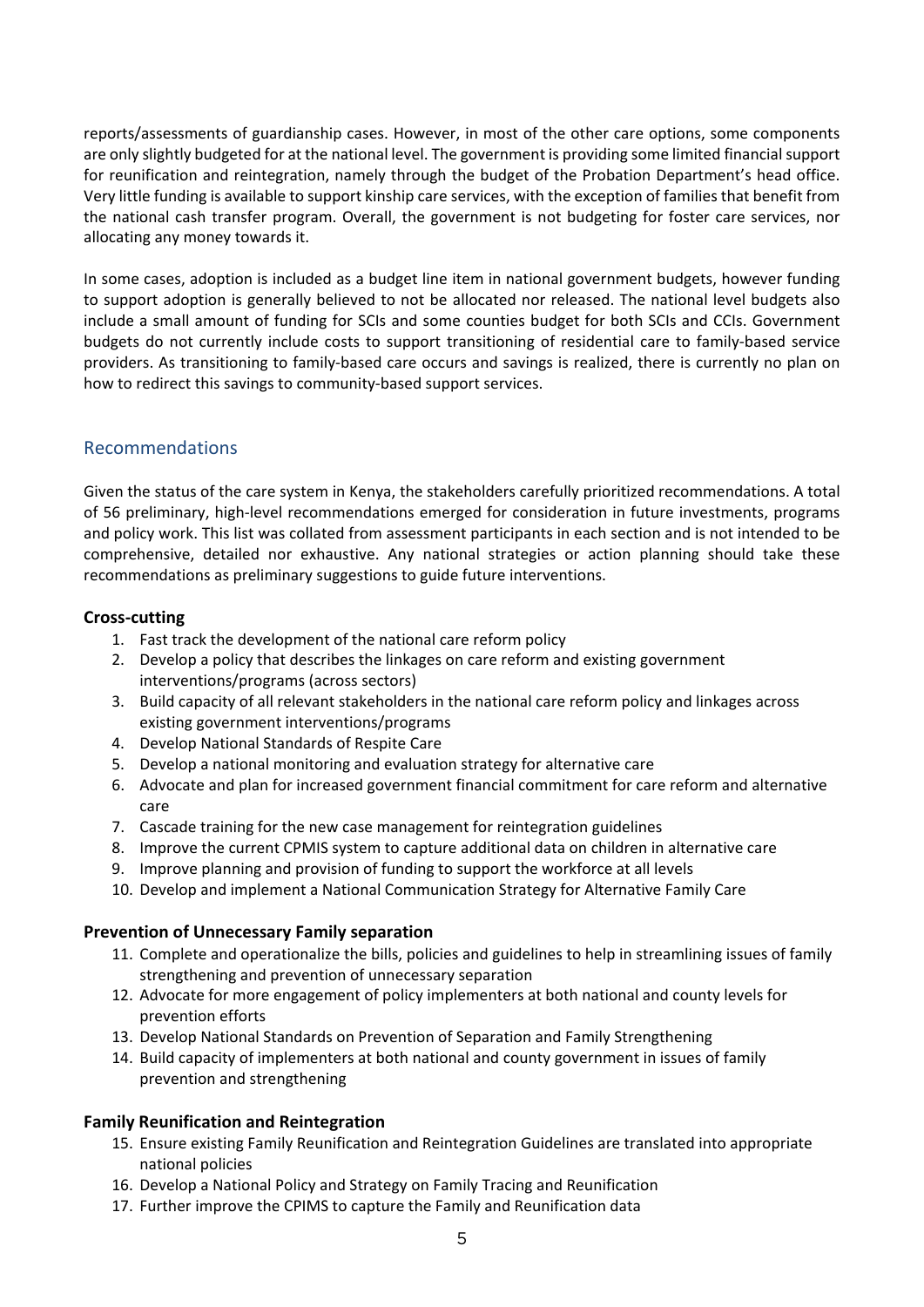18. Establish a system to monitor and track finances on reunification and reintegration from CSOs

#### **Kinship**

- 19. Develop a policy framework to support kinship care including linking kinship carers to social protection schemes such as the national cash transfer program
- 20. Develop kinship care guidelines to ensure children are retained in families and where biological parents are not there, kinship is the first priority.
- 21. Sensitize the public on kinship care

#### **Foster Care**

- 22. Develop a national policy/strategy for foster care
- 23. Establish foster care agencies that are regulated by the NCCS
- 24. Develop national standards of practice for foster care services (informed by existing guidelines where they exist)
- 25. Advocate and plan for increased financial commitments from government, private sector and development actors to support foster care

#### **Other forms of care**

- 26. Update existing legal framework to provide for other forms of care (i.e. "informal care" support)
- 27. Explore, identify and document best practices in other forms of care and sensitize communities
- 28. Advocate and plan for increased government financial commitments to support other forms of care
- 29. Further improve the CPIMS to capture support to other forms of care

#### **Guardianship**

- 30. Develop a National Guardianship Strategy
- 31. Increase support for guardianship services
- 32. Advocate and advertise guardianship support services
- 33. Advocate and plan for increased government financial commitments to provide support services to guardianship placements

#### **Supported independent living**

- 34. Develop a National Strategy for Supported Independent Living
- 35. Register/track children who exit institutions for supported independent care arrangements

#### **Kafaalah**

- 36. Provide for Kafaalah in the existing legal framework
- 37. Raise awareness of Kafaalah processes
- 38. Advocate and plan for increased government financial commitments to provide support services to Kafaalah
- 39. Document Kafaalah care and the process (for learning and advocacy)
- 40. Collect data on Kafaalah to inform policy and planning

#### **Child-Headed Household**

41. Eliminate "child-headed households" as a form of care in the national framework and link childheaded households up to guardianship and kinship care

#### **Adoption**

- 42. Build capacity of the workforce dealing with adoption processes to accommodate the increasing demand for domestic adoptions
- 43. Advocate and plan for increased government financial commitments for adoption placement and regulation for post-adoption placements
- 44. Raise awareness on adoption to change the African mindset to help people embrace local adoption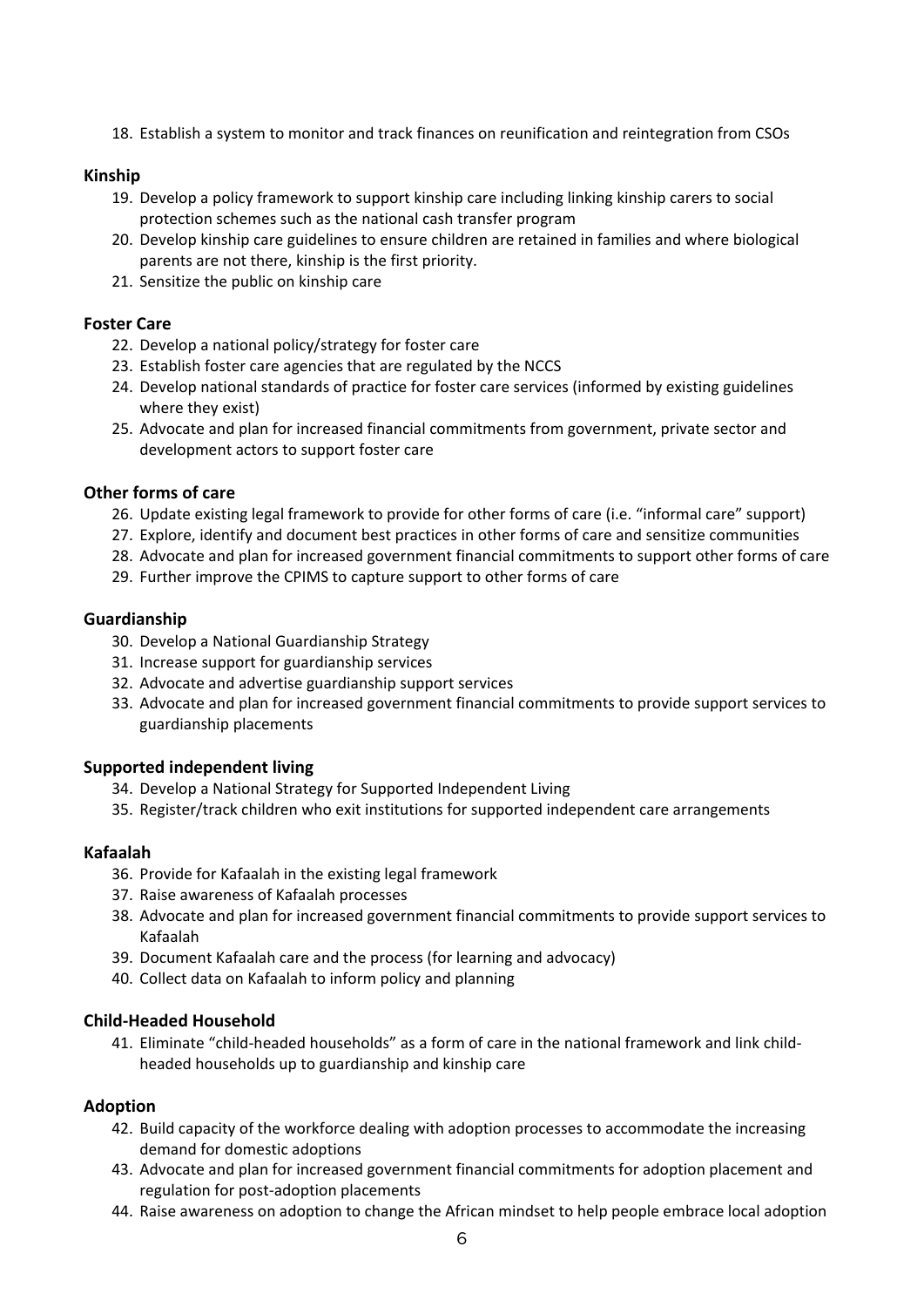- 45. Establish a monitoring and evaluation committee for adoption
- 46. Establish an Adoption Board instead of an Adoption Committee and include all key stakeholders
- 47. Develop a national standard training for adoptive parents and adoptee children

#### **Residential Care**

- 48. Fast-track development of the national gatekeeping guidelines
- 49. Build capacity of existing social welfare workforce based on real needs of children living in residential care
- 50. Fast-track development of an advocacy and communication strategy aiming at redirecting resources from institutional care to family/community care

#### **Transitioning Institutional care**

- 51. Identify stakeholders to leads transitioning of institutional care
- 52. Conduct a national residential care situation analysis that includes: residential care processes; reasons for admission; length of stay; and outcomes for children, this could help identify those who are inappropriately admitted and who can be reunited.
- 53. Establish a process and/or policy to regulate unregistered residential care facilities
- 54. Advocate and plan for government financial commitments for the transitioning process
- 55. Establish and implement a database for CCI monitoring
- 56. Develop and disseminate communication, attitude and cultural change strategy on care reform towards child protection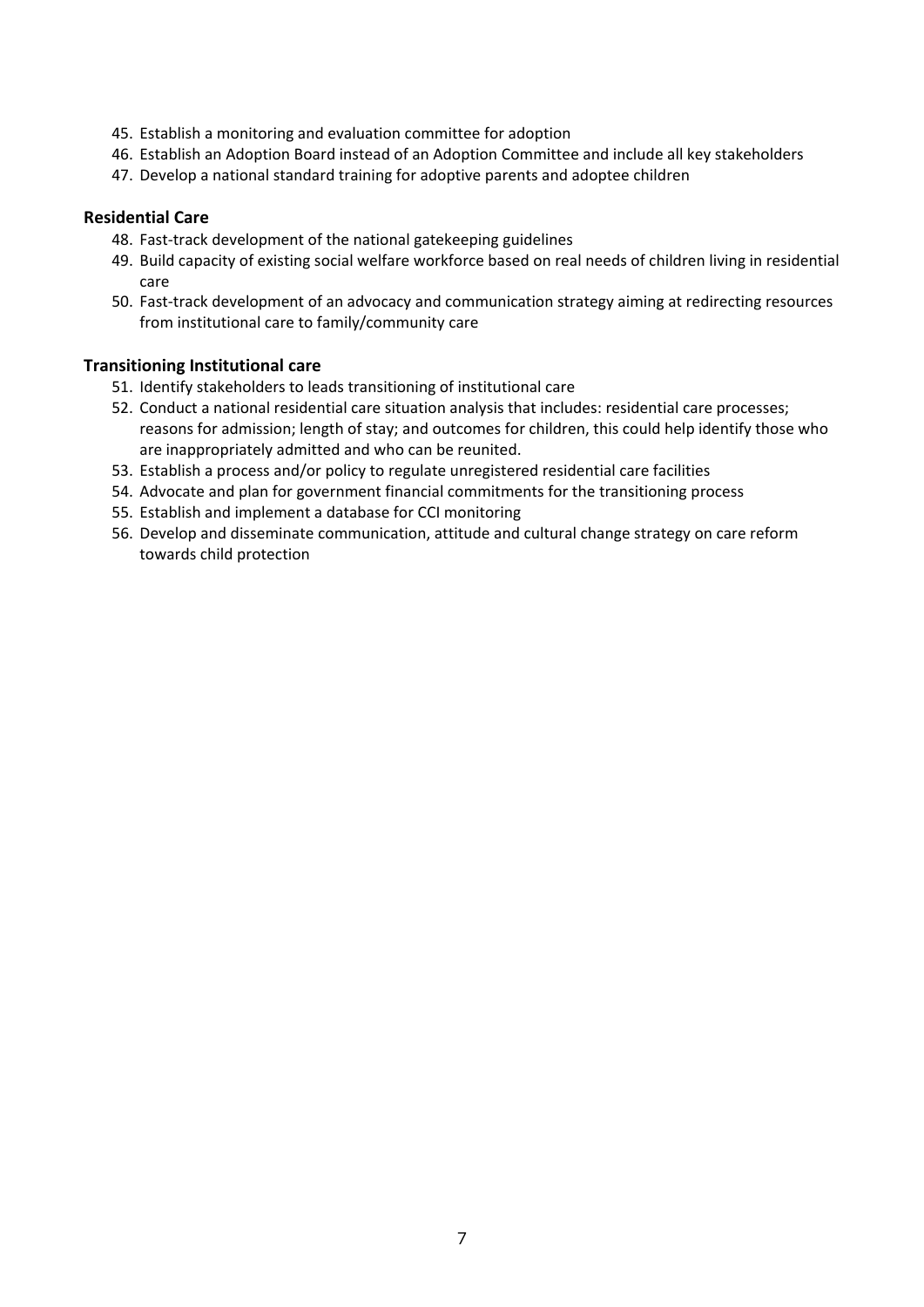#### <span id="page-17-0"></span>BACKGROUND OF CHILDREN'S CAR BACKGROUND OF CHILDREN'S CARE IN KENYA

There is a global shift in care for the children from institutional care to family and community-based care. The Government of Kenya (GoK) and its partners have made efforts towards care reform overtime and dedicated significant resources to realize this change. Through the National Council for Children's Services (NCCS) as the policy making body, the Department of Children's Services (DCS) as the implementer and other like-minded stakeholders, Kenya is embarking upon a crucial change in the way it delivers services for its most vulnerable children. The GoK efforts coincides with a shift in care systems across East Africa, from institutions as the primary model of care for vulnerable children towards family and community-based care models.

In 2001, the Children's Act was enacted in Kenya. The Act addresses provision for parental responsibility, fostering, adoption, custody, maintenance, guardianship, care and protection of children. The Act also legally establishes NCCS and appoints a Director of Children's Services (within DCS). These are the two primary agencies with a mandate to oversee child protection and childcare in Kenya per the Children's Act.

In, 2008 an assessment on guardianship, foster care, adoption, residential care and tracing and reintegration practices in Kenya was commissioned by the Ministry of Gender, Children and Social Development's Department of Children Services, with support from UNICEF, provided the basis for a number of proposed amendments to the Children Act as well as the development of Guidelines for the Alternative Family Care of Children.

In 2010 the new Constitution of Kenya (Article 53) was passed and recognizes the need for all children to be protected from abuse, neglect, harmful cultural practices, all forms of violence, inhumane treatment and punishment, and hazardous or exploitative labor. It affirms that children have basic rights, including the right to education, nutrition, shelter, health care and parental care.<sup>[18](#page-17-1)</sup> In addition, the Kenya Vision 2030 is Kenya's long-term national strategy that focuses on investing in people and reducing poverty and vulnerability. Child protection issues are broadly aligned with Vision 2030's social pillar and modalities are included to facilitate alternative family care services and completion of related policies. [19](#page-17-2)

In 2014, the Ministry of Labour, Social Security and Services released National Guidelines for the Alternative Family Care for Children. Thereafter, a series of processes and engagements followed to assist and support government and partners in the implementation of alternative care services for children in Kenya. These include, among others, a moratorium on intercountry adoption in 2014 to stop the adoption of Kenyan children by foreigners. The objective of the moratorium was to enable Government to intervene and conduct a comprehensive audit of policy and legal framework, processes, procedures and players involved in the practice of adoption in Kenya. This moratorium was put into law in 2018, through an amendment to the Children's Act.

On 1 November 2017, the Cabinet Secretary of the Ministry of East African Community, Labour and Social Protection wrote to NCCS and DCS calling for the "Suspension of Registration of New Charitable Children's Institutions (CCIs)<sup>" [20](#page-17-3)</sup>. The reasons given for this were that many children were "inappropriately placed in CCIs" when they could be placed in alternative family-based care and it was therefore "not in their best interests" and they were being "denied the opportunity to be raised within families". It also stated that some CCIs were involved in "unscrupulous practices which may include child trafficking". The Cabinet Secretary called for no further registration of new CCIs until the current situation was "streamlined to ensure proper care and protection of vulnerable children". This moratorium on new CCIs is still in effect.

<span id="page-17-1"></span><sup>18</sup> Constitution of Kenya 2010, Article 53.

<span id="page-17-2"></span><sup>&</sup>lt;sup>19</sup> Taking Child Protection to the Next Level in Kenya, UNICEF, 2015, page 9.

<span id="page-17-3"></span><sup>20</sup> Ministry of East African Community, Labour and Social Protection. 1 November 2017. *Suspension of Registration of New Charitable Children's Institutions (CCIs)*. Letter from the Cabinet Secretary.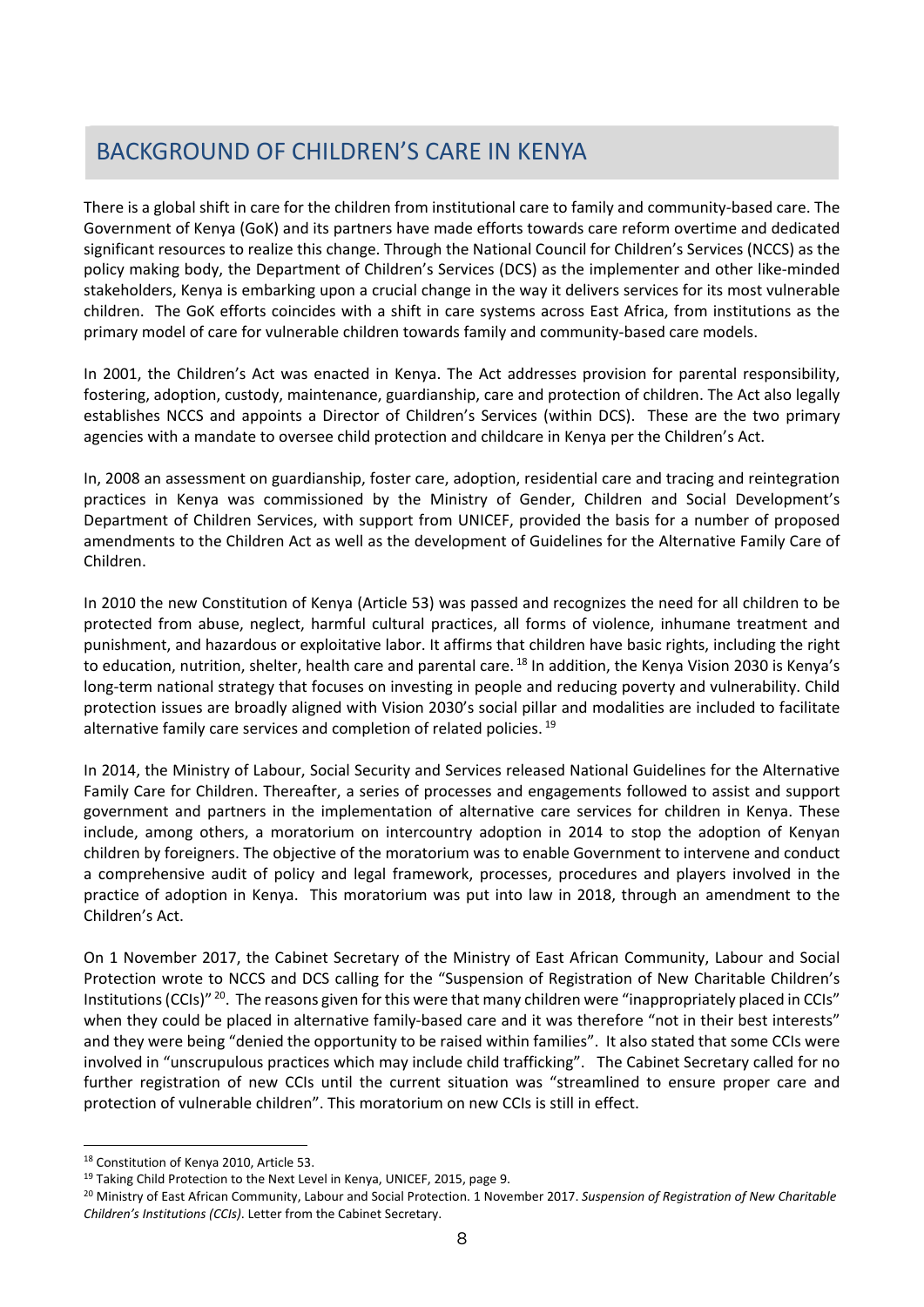In 2017, the momentum was gained and like-minded organizations came together with an aim of taking the care reform agenda to the next level. These organizations included NCCS, DCS, UNICEF, Changing the Way We Care, SOS Children's Village and Hope and Homes for Children. Through various meetings and discussions this group agreed that taking care reform to the next level in Kenya requires a multi-sectoral approach. The Care Reform Core Team involving key stakeholders, drawn from multiple sectorsin care reform and child protection was established. The Care Reform Core Team developed concept note and roadmap to develop of National Care Reform Strategy for Kenya, which is currently underway.

More recently, since 2018, several noteworthy steps have been made. The DCS recently included care reform within its annual workplan, <sup>[21](#page-18-0)</sup> specifically focusing on decreasing reliance on residential care, promoting familybased alternatives and increasing prevention services for children at risk of family separation. CTWWC also facilitated a Strategic Transforming Care Training course for high level professionals which drew participants from the Ministry of Labour and Social Protection, UNICEF and Civil Societies Organizations was conducted. Multi-sectoral government representatives from Ministry of Labour and Social Protection, NCCS, DCS, Child Welfare Society, UNICEF, and CTWWC went on study visits on to Rwanda, USA and UK to learn about care reform and best practices around the world.

Several documents have been developed which include and not limited to Case Management and Reintegration package and Alternative Family Care Training Facilitator's Guide Manual. DCS staff from headquarter and implementing counties were trained on Case Management and Reintegration package and AFC Training Manual. Sensitization workshops to the Area Advisory Council (AAC), front line officers, managers of CCI'S and the community on Alternative Family Care in the 5 demonstration counties have been conducted. In addition, a team drawn from government departments was trained on Gatekeeping Mechanisms<sup>[22](#page-18-1)</sup> and the government is in the process of finalizing National Gatekeeping Guidelines.

GoK is now carrying out pilot programs on care reform in Kisumu County with the help of UNICEF, and, with support from CTWWC, has now scaled up to another three counties (Kisumu, Kilifi and Nyamira counties). Stahili Foundation is also carrying out care reform activities in Murang'a County, complementing care reform work in the country.

A situation analysis (SITAN) on care reforms in Statutory and CCIs was carried out in the 5 demonstration counties already mentioned. The SITAN Report findings will inform the development of National Care Reform Strategy in Kenya and priorities picked by various stakeholders.

The Committee on the Rights of the Child on its concluding observation in 2016, noted and recognized the amendment of laws and regulations on adoption, including relevant provisions under the Children Act (2001), was still pending. It also proposed strong recommendation and urged the State party to expedite the amendment of the Children Act (2001) and other regulations on adoption in line with article 21 of the Convention. [23](#page-18-2) Currently, the Children's Bill 2019 is under review and awaiting its first reading in Parliament. There have been efforts to ensure comprehensiveness of the Children's Bill, from the perspective of care reform and children without parental care. These discussions are ongoing by all the key players to capture the concerns and emphasizing children access full range of alternative family care as provided for in the Guidelines for the Alternative Family Care of Children in Kenya.

Similarly, The Committee, among other recommendations, urged GoK to establish a system of foster care for children who cannot stay with their families. The African Committee of Experts on the Rights and Welfare of

<span id="page-18-1"></span><span id="page-18-0"></span><sup>&</sup>lt;sup>21</sup> Department of Children's Services Annual Workplan; Institutional Care and Alternative Family-Based Care Sections, 2019.<br><sup>22</sup> The aim of gatekeeping is to deter children from being unnecessarily separated from their fa the ones in institutional care to their biological families or other alternatives of care.

<span id="page-18-2"></span><sup>&</sup>lt;sup>23</sup> Committee on the Rights of the Child, Concluding observations on the combined third to fifth periodic reports of Kenya, March 2016.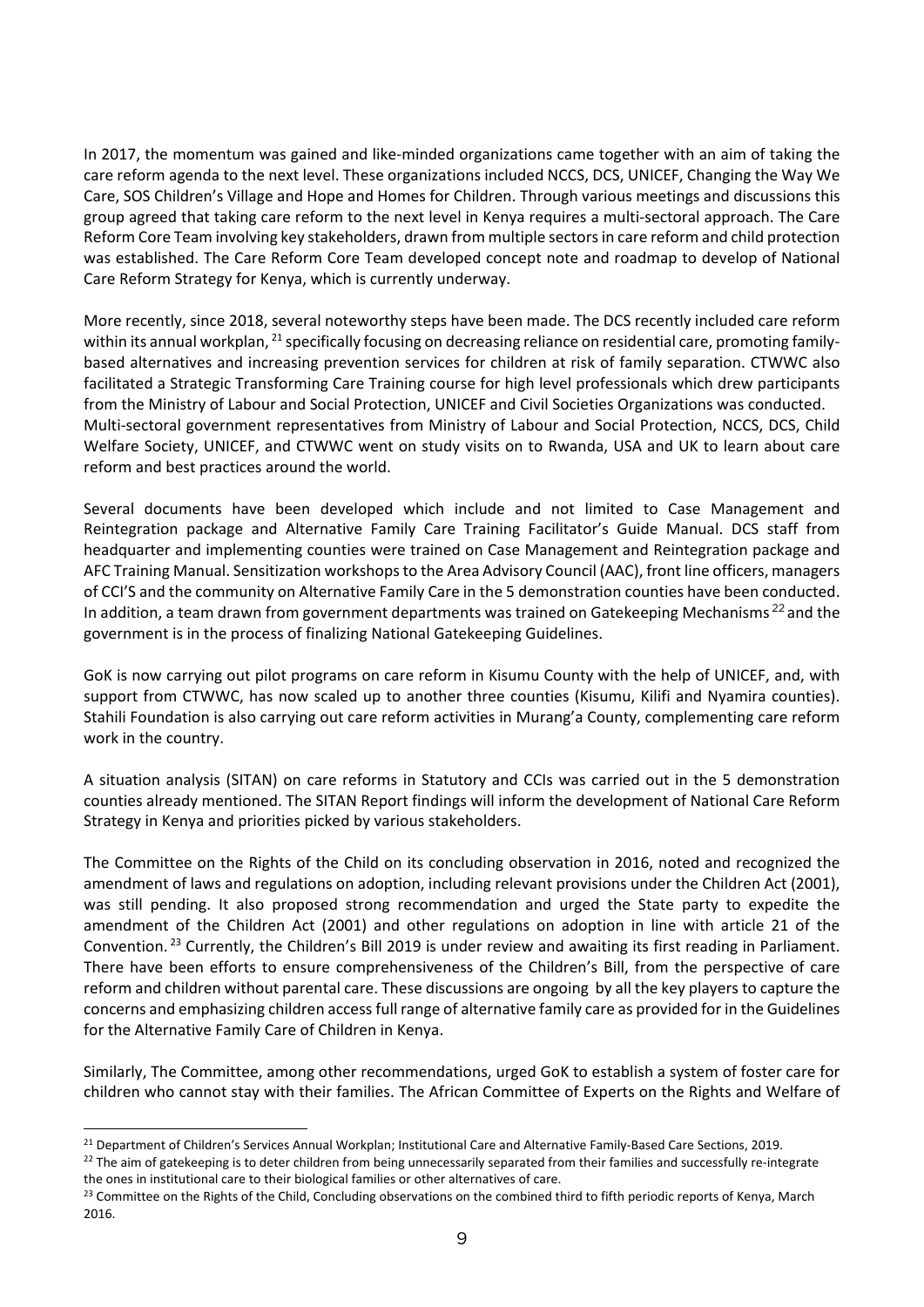the Child recommends raising awareness on the value and importance of family for the wellbeing of children, raising the budget allocated for the protection of the family and preventing breakdown of families by providing mediation and addressing the root causes of family breakdown. [24](#page-19-0)

Despite such progress, there is a substantial amount of work to be done on the journey of care reform. In 2019, DCS reported that an estimated 854 registered CCIs and 29 SCIs, care for more than 45,000 children. <sup>[25](#page-19-1)</sup> These figures were prior to the COVID-19 global health pandemic, which, in Kenya, has resulted in thousands of children leaving residential care settings, many without proper support services offered.

This document presents results of an assessment that highlights strengths and areas for improvement in the care system. This includes consideration for preventing unnecessary child-families separation in the first place, as well as both formal and informal alternative family-based placements for children and a systematic and carefully executed approach to transitioning existing residential care facilities to be in line with national and international standards.

<span id="page-19-0"></span><sup>&</sup>lt;sup>24</sup> Concluding recommendations by the African Committee of Experts on the Rights and Welfare of the Child (ACERWC) on the Kenya 1st periodic report on the status of implementation of the African Charter on the Rights and Welfare of the Child, 2016.

<span id="page-19-1"></span><sup>&</sup>lt;sup>25</sup> Data received from the Department of Children's Services (DCS).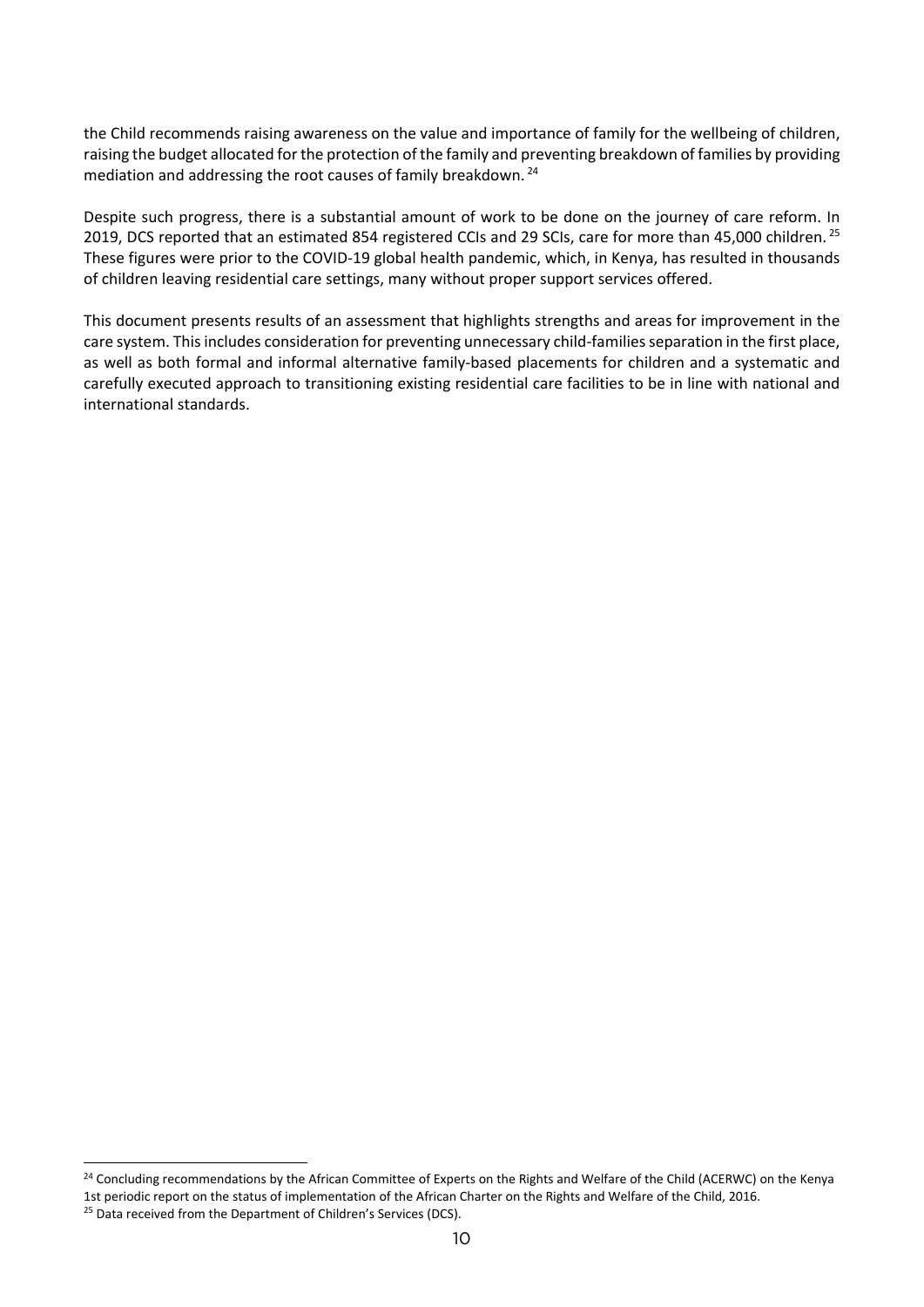# <span id="page-20-0"></span>Introduction to the care system assessment INTRODUCTION TO THE CARE SYSTEM ASSESSMENT

The care system assessment is intended to support the GoK to assess and strengthen the national, formal care system. More specifically, the objectives of the care system assessment framework are to:

- 1. Support State department of social protection through the National Council of Children Services and the Department of Children Services to lead an inclusive and participatory self-assessment of their national care system
- 2. Support country-level care reform stakeholders to build consensus on sector priorities and actions to advance the national care system
- 3. Provide information for government agencies and other stakeholders in care reform to use to develop policy documents/guidance, national care reform strategies and/or action plans
- 4. Set a baseline to track progress of strengthening national care systems over time

#### **CTWWC Care System Assessment Framework**



The assessment framework follows a system strengthening approach (see diagram to the left). This means that the assessment considers national policies and guidelines, the social service workforce, services provided, monitoring and evaluation, social norms and financing across the spectrum of prevention and alternative family-based care options.

To develop the care system assessment framework, CTWWC leveraged multiple existing tools,

Country-specific context + broader child protection system + the U.N. Guidelines on Alternative Care

guidelines and best practices in care and care reform to inform the development of the assessment framework (see the box below). It is important to emphasize that this assessment framework aligns with the U.N. Guidelines on Alternative Care for Children, and further, will support Kenya to address the U.N. Guidelines sustainably, through strengthening their national systems.

In general, the framework supports the following principles:

- Easy to adapt to country-specific contexts: in a format where questions can be easily edited to fit the country context.
- Offline and Excel-based: not reliant on internet connectivity and in a format that is familiar to most stakeholders (Microsoft Excel).
- Comprised mostly of questions answered through Likert scales: with minimal open-ended response options to help manage the consensus building process across stakeholders.
- Linked to automated analysis: so that initial results can be observed to make preliminary conclusions and recommendations without waiting for a more in-depth analysis of information.

**Existing sources that informed the assessment framework:**

- MEASURE Evaluation Tool for Assessing and Monitoring National Alternative Care Systems (2017/18)
- The Interagency Online Tracking Tool
- Guidelines to Strengthen the Social Service Workforce for Child Protection (2019)
- De-Institutionalization and Transforming Children's Services: A Good Practice Guide (2018/19)
- 10 Elements of Deinstitutionalization Handbook. Lumos. 2018.
- Family Care for Children with Disabilities (2018)
- Guidance on Developing Integrated Case Management Systems for Vulnerable Children (2017)
- Transitioning to Family Care for Children Toolkit
- UNICEF global toolkit for child protection system mapping (2010)
- Directly useful to inform national strategy: provide information that is useful for national governments to use in national strategies for care reform (or the equivalent.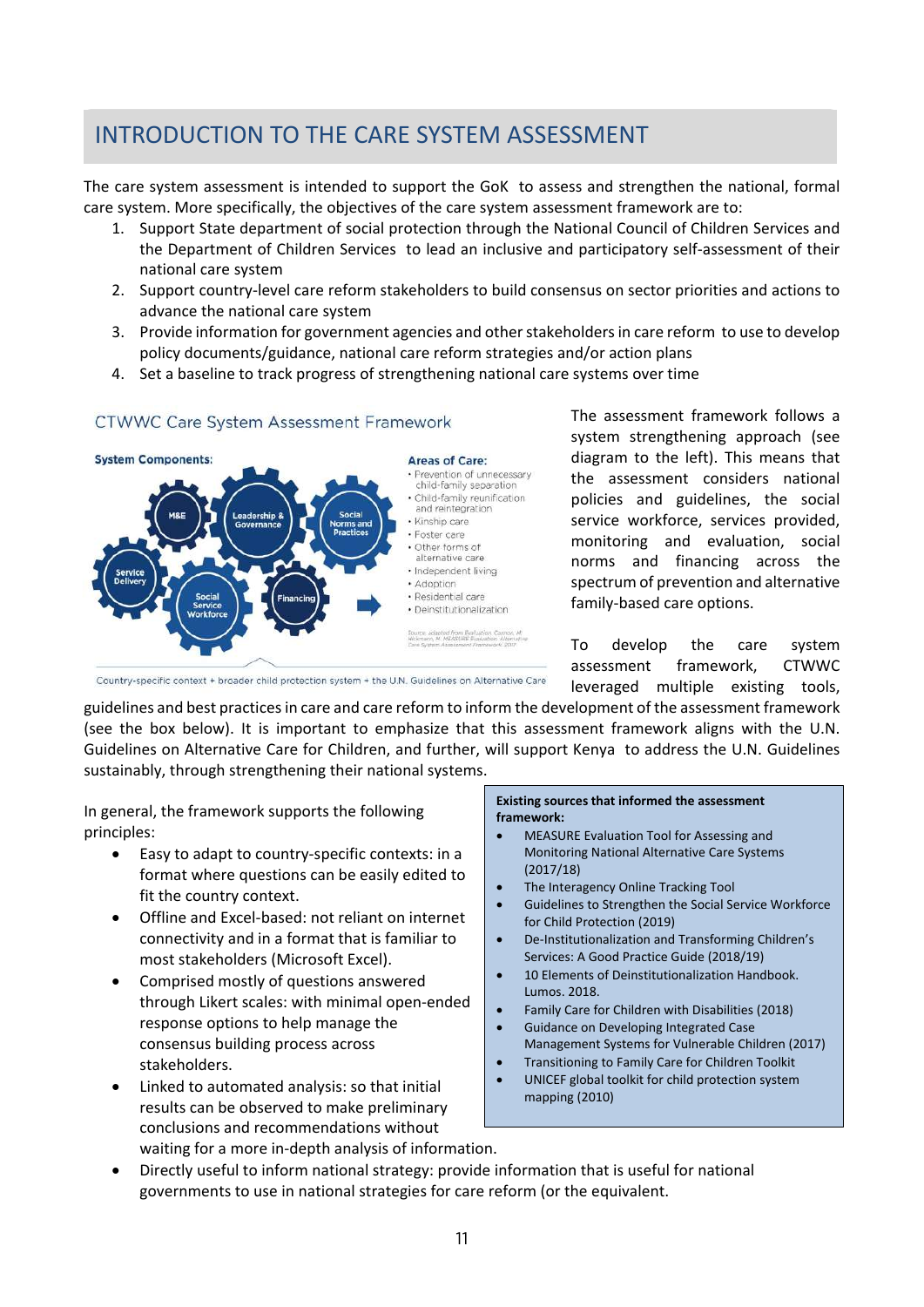#### <span id="page-21-0"></span>ASSESSMENT METHODS AND LIM ASSESSMENT METHODS AND LIMITATIONS

The assessment took an approach of a "participatory self-assessment". This means that stakeholders involved in the care system answered the questions together and, through dialogue, the assessment team built consensus on responses, priority interventions and next steps. During the assessment, a total of 37 stakeholders participated and they included 1 from Child Welfare Society of Kenya, 6 from Department of Children Services, 2 from Social Development, 1 from Ministry Human Resource, 1 from Ministry of Health, 1 from Ministry of Education, 1 from Judiciary, 7 from National Council for Children's Services,, 1 from National Council of Persons With Disabilities and 16 from Civil Society Organizations.

The Care Reform Core Team driven by the National Council of Children Services, doubled up as the assessment team because their core function to develop the care reform strategy. A series of meetings with Care Reform Core Team were conducted prior to the assessment workshop. The Core Team's focus prior to assessment was on customization of the assessment framework and assessment questions to ensure they speak to the local realities and Kenyan context. The Core Team also co-opted other care reform experts whose work have been instrumental in care reform in Kenya to participate in the review of assessment questions. The Core Team then planned for a three-day assessment workshop which took place in November 2019.

The assessment is comprised of a series of questions for prevention of unnecessary child-family separation, alternative family-based care options, residential care and the transitioning of residential care to family-based alternatives. The majority of questions are answered through Likert scales, as described in the box below. Some questions, however, are open-ended, requiring written responses. Overall, this approach produces qualitative information. While quantitative data are not the focus of the assessment questions, it is highly recommended to complement the qualitative results with available quantitative figures.

#### LIMITATIONS

Given that the method is a self-assessment, conducted by actors involved in care reform, bias is inherent. The

methodology aims to reduce potential bias through involving different stakeholder groups that will hold each other accountable, as well as verification of responses with existing documents and data sources where possible. While bias cannot be completely eliminated and is a limitation of the approach, involving people who are decisionmakers in the assessment itself supports buy-in and use of the results. Another limitation is that the framework is not meant to provide information that should be directly compared across different countries and context.

| Box1: Likert response options |  |  |
|-------------------------------|--|--|
|-------------------------------|--|--|

#### Likert response #1

Completely = this area is adequate or exceeds expectations and no further improvements are necessary Mostly = this area is almost adequate, but requires minor improvements Partially = this area is underway, but moderate improvements are still required Not at all = this area has not

#### Likert response #2

Yes = this area exists and no change is necessary Not = this area does not exist and change is necessary

Although the framework is based on international best-practices, it is meant to be customized for the unique circumstances of the country in which it is applied. This includes tweaking language to questions based on incountry norms and/or policies. As such, comparisons across different countries cannot assume complete standardization of assessment questions and, as a result, should not be expected.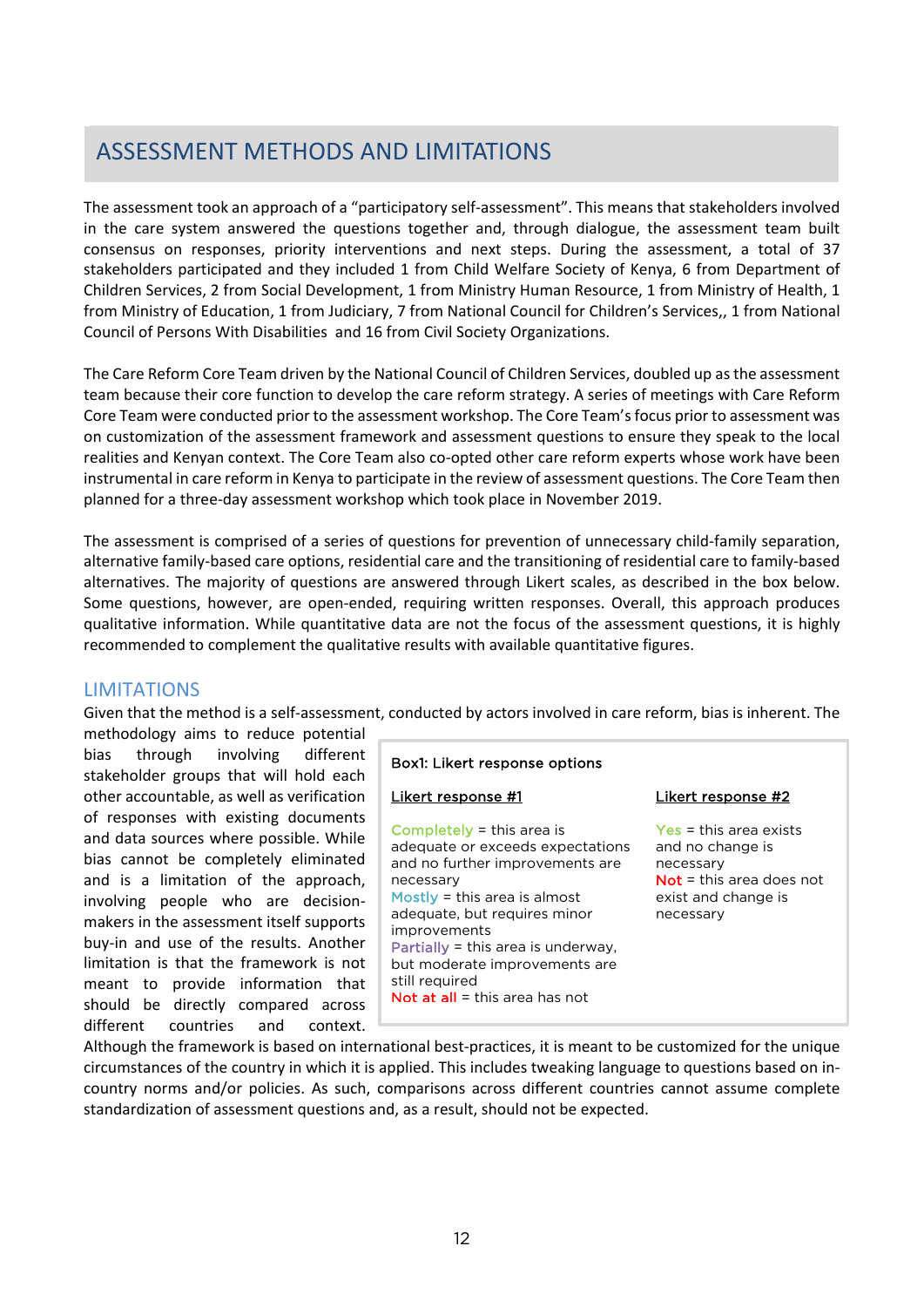## <span id="page-22-0"></span>Assessment findings ASSESSMENT FINDINGS

#### ORGANIZATION OF REPORT

Assessment findings are presented in this report in the thirteen sections described below. There is one section for each area of care described in the Guidelines for Alternative Family Care for Children in Kenya (AFC Guidelines). In addition, the assessment covered topics that cut across all areas of care. This is described as "Cross-Cutting Areas" and the findings apply to most or all of the areas of alternative care and care reform. At the end of this document, a series of preliminary recommendations exists to guide further discussions on national care reform strategies, action plans, programs and activities.

| 1. Cross-Cutting Areas |
|------------------------|
|------------------------|

- 2. Prevention of unnecessary child-family separation
- 3. Family Reintegration
- 4. Kinship Care
- 5. Foster Care
- 6. Guardianship
- 7. Supported Independent Living
- 8. Kafaalah
- 9. Child-headed Households
- 10. Adoption
- 11. Other forms of care
- 12. Residential Care
- 13. Transitioning Institutions

### <span id="page-22-1"></span>*Cross-Cutting Areas* **1. CROSS-CUTTING AREAS**

#### Child Protection System Foundation

Kenya, per the Constitution, defines "family" as the natural and fundamental unit in society which shall enjoy the recognition and protection of the state. Children's rights are recognized under the Constitution including children's rights to parental care and protection, including equal responsibility of the mother and father to provide for the child, whether they are married to each other or not. Under the Constitution, all children have the right to be protected from abuse, neglect, harmful cultural practices, all forms of violence, inhumane treatment and punishment and hazardous or exploitative labor.<sup>[26](#page-22-2)</sup>

The protection of children falls under the leadership of the National Council for Children's Services (NCCS) and the Department of Children's Services (DCS), whereby NCCS is responsible for general supervision, control, planning, financing and coordination of children's rights and welfare activities, while DCS is mandated with the responsibility of implementation, including safeguarding and establishment, promotion, coordination and supervision of services and facilities supporting the wellbeing of children and their families<sup>[27](#page-22-3)</sup>. Under this

<span id="page-22-2"></span><sup>26</sup> <https://www.unicef.org/kenya/child-protection>

<span id="page-22-3"></span><sup>27</sup> Government of Kenya and UNICEF (2014). *Guidelines for Alternative Family Care of Children in Kenya*, pages 9-11.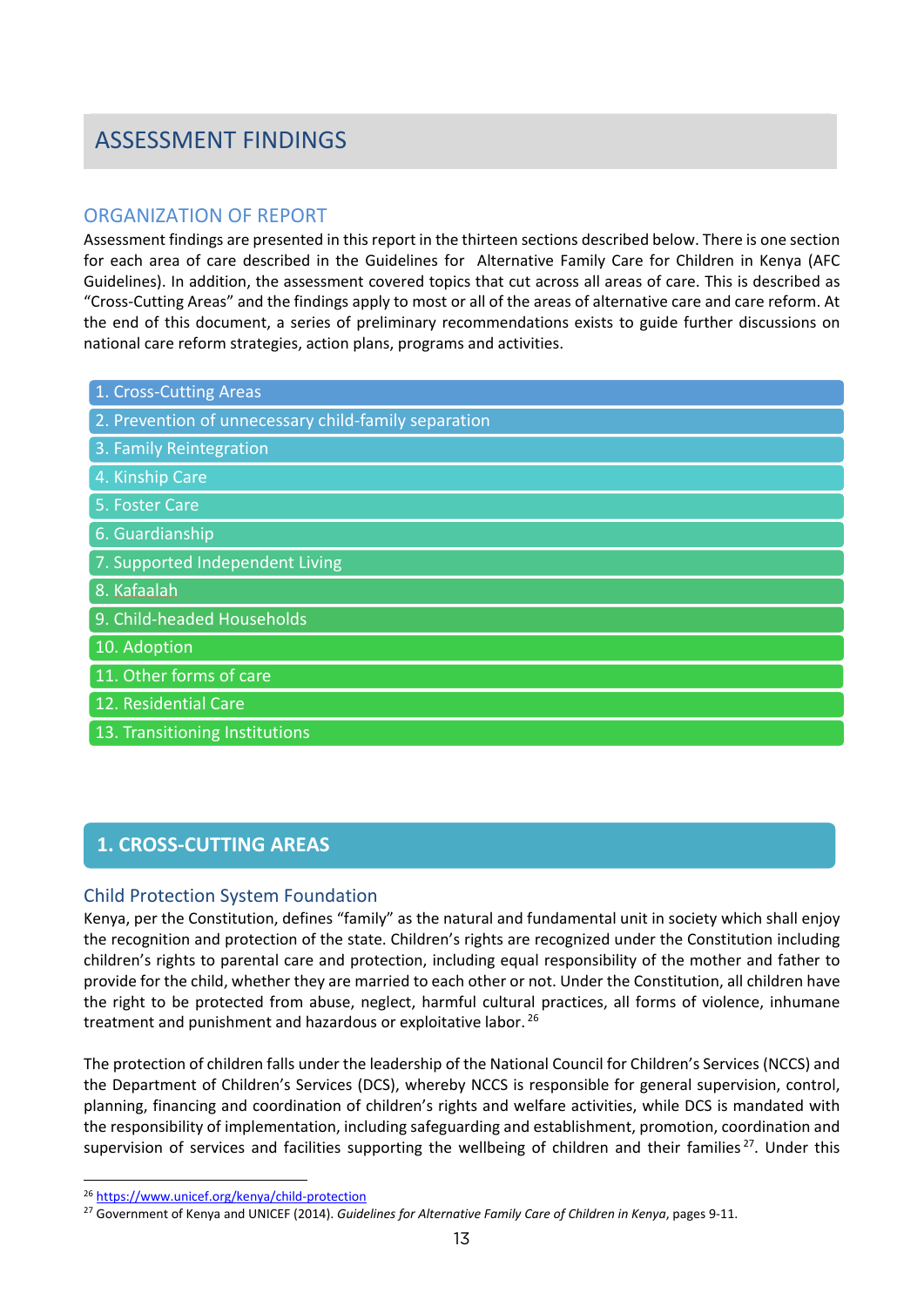structure, governance for child welfare is currently centralized. Participants noted that while the mandates, roles and responsibilities of the government for the care and protection of children are clear, they are limited in their ability to execute these due to insufficient human and financial resources.

Kenya does not currently have a clear strategy that describes the type of system the government aims to implement for childcare and protection at large. There are, however, various legal and policy documents defining and supporting care for children, such as the Children's Act (2001), The Guidelines for Alternative Family Care for Children in Kenya (AFC Guidelines for short) and a National Care Reform Strategy (currently in process).

In Kenya, civil society plays a large role in caring for and protecting children. Part of NCCS' mandate is to oversee these civil society organizations (CSOs). In general, government and civil society organizations mostly coordinate on child protection policy, legislation and programs, however participants believe this could further be enhanced.

#### Overall Governance for Alternative Care

The National Council for Children's Services is the official coordination body that provides multisectoral oversight to ensure compliance with alternative care policies. NCCS officially has the right to inspect and investigate alternative care services at large. Overall, the legal and policy framework supporting alternative care complies with many best practices and guidelines in the UN Alternative Care Framework, however these are not completely followed nor implemented in practice.

The legal and policy framework provides for the following:

- Children are to be removed from care of the family only as a measure of last resort, temporarily and for the shortest possible duration;
- Poverty should never be the only justification for the removal of a child from parental care;
- All children without parental care should be provided a legal guardian or other recognized responsible adult or competent public body;
- Removal of a child against the will of his/her parents is only to be done by an authorized administrative or judicial body;
- A standard complaint mechanism for children in formal care should exist;
- Children in alternative care must be enabled to understand the rules, regulations and goals of their care plan and their rights;
- Alternative care placements must be as close as possible to the child's place of origin (if/when appropriate);
- Siblings must be placed together, unless it is contrary to their best interests;
- Contact between the child and biological/extended family must be maintained while the child is in alternative care when possible and in the child's best interest;
- Children should participate in all matters affecting them, including administrative and judicial proceedings;
- Parents and carers should participate in all matters affecting the care of their children, including administrative and judicial proceedings;
- Children under three years old who require alternative care must only be placed in a family-based setting, unless specific circumstances apply;
- Children with disabilities who are in alternative care should receive specialized support; and
- Children in emergency/special circumstances should be placed in temporary care.

Gatekeeping, a process for referrals and admission of a child to all types of alternative care settings is currently outlined in the Area Advisory Council Guidelines, however in practice the implementation is quite weak. At the time of writing this report, the NCCS is currently leading a process of developing a standardized set of guidelines, the National Gatekeeping Guidelines (forthcoming). NCCS is responsible at the national level for coordination and oversight of the implementation of the National Gatekeeping Guidelines. At the county and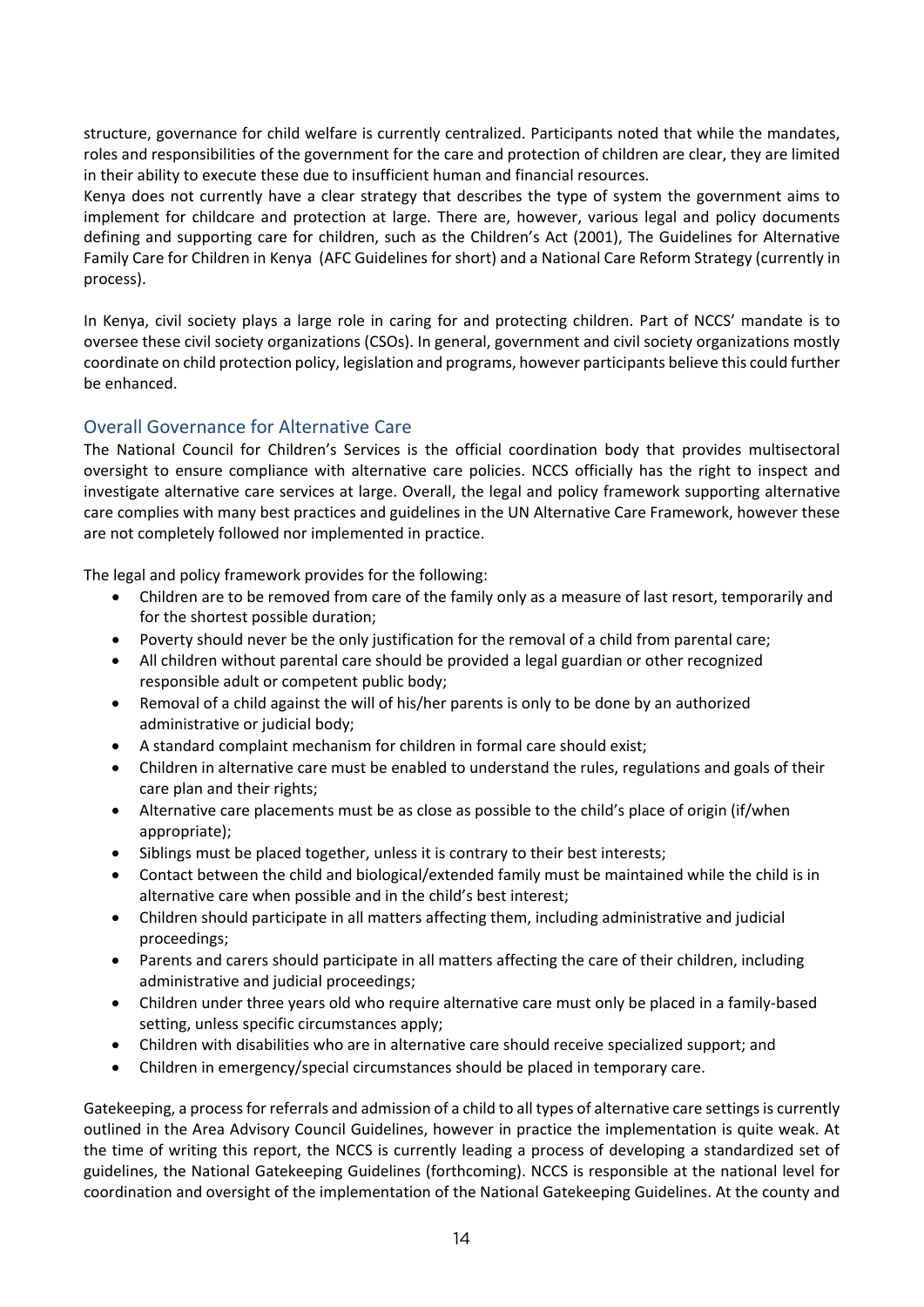sub-county levels, the County Coordinator, Sub-county Children's Officers and Area Advisory Council are responsible for gatekeeping. These gatekeeping mechanisms – both at the national and county levels – mostly exist, but not completely and will be enhanced through the forthcoming new guidelines.

Despite this progress, there are several areas that would further strengthen governance of care. First, although NCCS has the authority to inspect and investigate alternative care services, these inspections are not always occurring on a regular and systematic basis. Second, while participants state that the legal and policy framework provides for a standard complaint mechanism for children in formal care, it does not provide for a standard complaint mechanism for parents or children in formal care (otherwise known as carers). Lastly, despite the existence of these gatekeeping mechanisms, most admissions into formal care placements are believed to be made without going through authorized agencies or processes.

#### Cross-Cutting Services for Alternative Care

Although there is a fairly strong legal and policy framework to support alternative care, there remains significant room for improvement in terms of the implementation. are not completely followed in practice. Overall participants suggest that the following areas are mostly occurring in practice: (a) children are only being removed from family as a measure of last resort, (b) poverty is not often the only justification for removal, (c) siblings are often being placed together, (d) contact between the child and their biological/extended family is mostly maintained while the child is in an alternative care placement, and (e) both children and parents/carers are mostly participating in matters affecting the care of the child, including administrative and judicial proceedings. Despite fairly good implementation of these areas, it is noted that there is still room for improvement.

On the other hand, there are several areas that are not frequently being practiced. These include: (a) children without parental care are not often being provided a legal guardian (or other recognized adult or competent body); (b) when formal placements are made, they are not often as close as possible to the children's place of origin; (c) children under three years old who require an alternative placement, are not always being placed in a family setting; (d) children in emergency settings are not often placed into temporary formal care; (e) children with disabilities who are in alternative care are not often receiving specialized support and care; (f) children in alternative care are not often being enabled to understand the rules, regulations and goals of their care plan and their rights as a child; and (g) complaint mechanisms, both for children in formal care and their parents/carers, are only slightly being used in practice.

The National Standards of Practice for Case Management and Reintegration (also referred to as CM for Reintegration Package) are new and were officially endorsed by DCS in July 2019. The CM for Reintegration package is yet to be disseminated to duty bearers or practitioners at the time of this report. While some government and non-governmental staff have been trained in the CM for Reintegration Package, the majority have not. The new CM for Reintegration Package include tools and guidance to assess the circumstances of families and of children, including consideration for the child's immediate safety and wellbeing as well as their longer-term care and development. The CM for Reintegration Package also includes a care plan, procedures for monitoring care placements including benchmarks and procedures for closing a case, procedures for the child's case file to follow the child and procedures to register and trace unaccompanied or separated children in emergency situations.

There are a few additional areas pertaining to case management for alternative care that are still being developed and strengthened by NCCS and its partners. One area is that procedures for specialized case management to support children with disabilities have not yet been finalized. Additionally a policy is currently being developed that provides for the regular, standardized review of care plans towards making permanent family care placements.

#### Child & Youth Participation

Children and young adults are mostly able to meaningfully participate and engage with policy makers to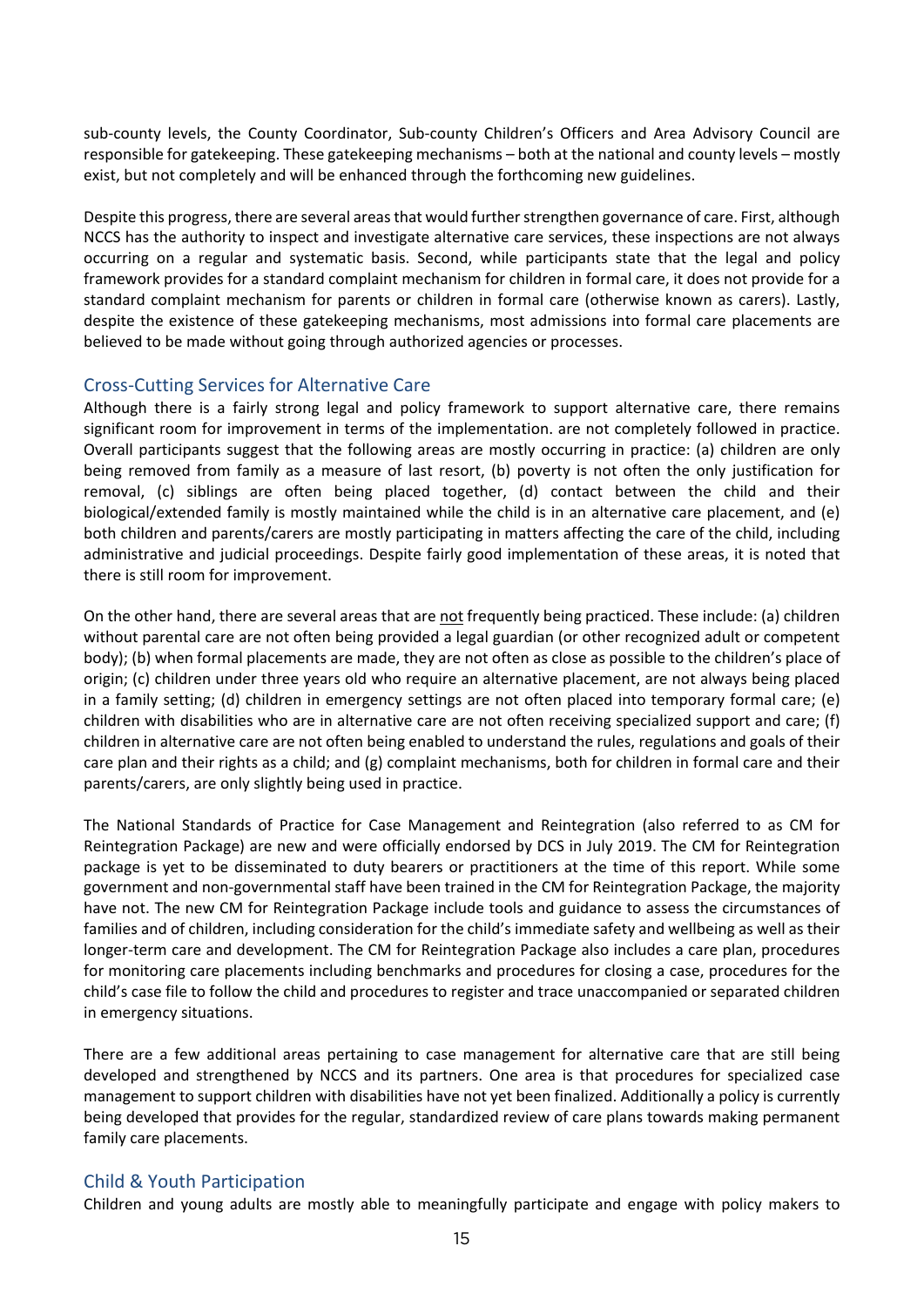influence services that directly affect them through the different relevant platforms that give them a voice to air out issues that affect them. These platforms include Children Assemblies, Child rights clubs established in various schools. Although they have been establishment, full participation has not been realized because they are weak, not supported financially thus lacking vibrancy.. Although the legal and policy framework provides for participation of children in all matters that affect them, participants believe it is not always adhered to in practice. There is an active association that engages careleavers, the Kenya Society of Careleavers (KESCA), which seeks to empower careleavers to lead a meaningful life and to actively participate in the promotion of the rights of children without parental care.<sup>[28](#page-25-0)</sup> Members of KESCA has been involved in the development of key documents such as the AFC Guidelines, the CM for Reintegration Package as well as developing their own guidance document on how to engage careleavers in care reform. [29](#page-25-1)

#### General Monitoring, Evaluation and Information Systems for Alternative Care

Data related to the care and protection of children in Kenya is reported into the Child Protection Information Management System (CPIMS). The CPIMS includes data from both the government statutory institutions and CCIS. While the system includes some data related to alternative care, [30](#page-25-2) there are plans underway to review and enhance the relevant CPIMS modules.

Currently there is little data available that describe the reasons why children are placed in alternative care in Kenya. Similarly, there is also insufficient data to monitor children leaving formal care placements across the country. Data on the number of children who are unaccompanied or separated in emergency situations does not exist at either a national or sub-national level.

In terms of using data for decision-making, there are currently no multisectoral forums – at national nor county levels – where the data on alternative care are regularly shared and reviewed to inform policy and/or programs.

#### Workforce Supporting Alternative Care

Workforce cadres that support alternative care within the government include Children's Officers (present at national, County and Sub-County levels) within the Department of Children's Services. The Revised Scheme of Service for Children's Services Personnel (2016)<sup>[31](#page-25-3)</sup> establishes several cadres of personnel with a number of grades in each cadre. For purposes of child protection, there are three cadres of workers and one cadre of management/leadership at Children's Services.<sup>[32](#page-25-4)</sup> The three worker cadres are: 1) Children's Assistants (4 grades), 2) Assistant Children's Officers (6 grades), and 3) Children's Officers (9 grades). The management cadre is called 4) Directors (4 grades).

The workforce engaged in child protection also includes a cadre of Child Protection Volunteers engaged at the local level and primarily responsible for identification of child protection risks, promotion of positive social norms and other key messages related to child protection and referrals, when needed by Children's Officers. Furthermore, many practitioners engaged in child protection work through non-governmental organizations and community-based organizations.

A 2015 study showed that the number of children officers at the county and sub-county levels were woefully inadequate to meet the child protection needs and many of the other child protection related structures were

<span id="page-25-0"></span><sup>28</sup> <https://www.kesca.org/>

<span id="page-25-1"></span><sup>&</sup>lt;sup>29</sup> KESCA and CTWWC (2018). How to Engage Care Leavers in Care Reform. [https://bettercarenetwork.org/library/principles-of-good](https://bettercarenetwork.org/library/principles-of-good-care-practices/leaving-alternative-care-and-reintegration/how-to-engage-care-leavers-in-care-reform)[care-practices/leaving-alternative-care-and-reintegration/how-to-engage-care-leavers-in-care-reform](https://bettercarenetwork.org/library/principles-of-good-care-practices/leaving-alternative-care-and-reintegration/how-to-engage-care-leavers-in-care-reform)

<span id="page-25-2"></span><sup>30</sup> <http://www.childrenscouncil.go.ke/faqs.html>

<span id="page-25-4"></span><span id="page-25-3"></span><sup>&</sup>lt;sup>31</sup> *Ibid*.<br><sup>32</sup> This analysis excludes Early Childhood Development Teachers and Approved Teachers as their main roles are not consistent with child protection and child welfare, but rather, with teaching. This could be debated as there are overlaps in their functions as teachers and child protection roles.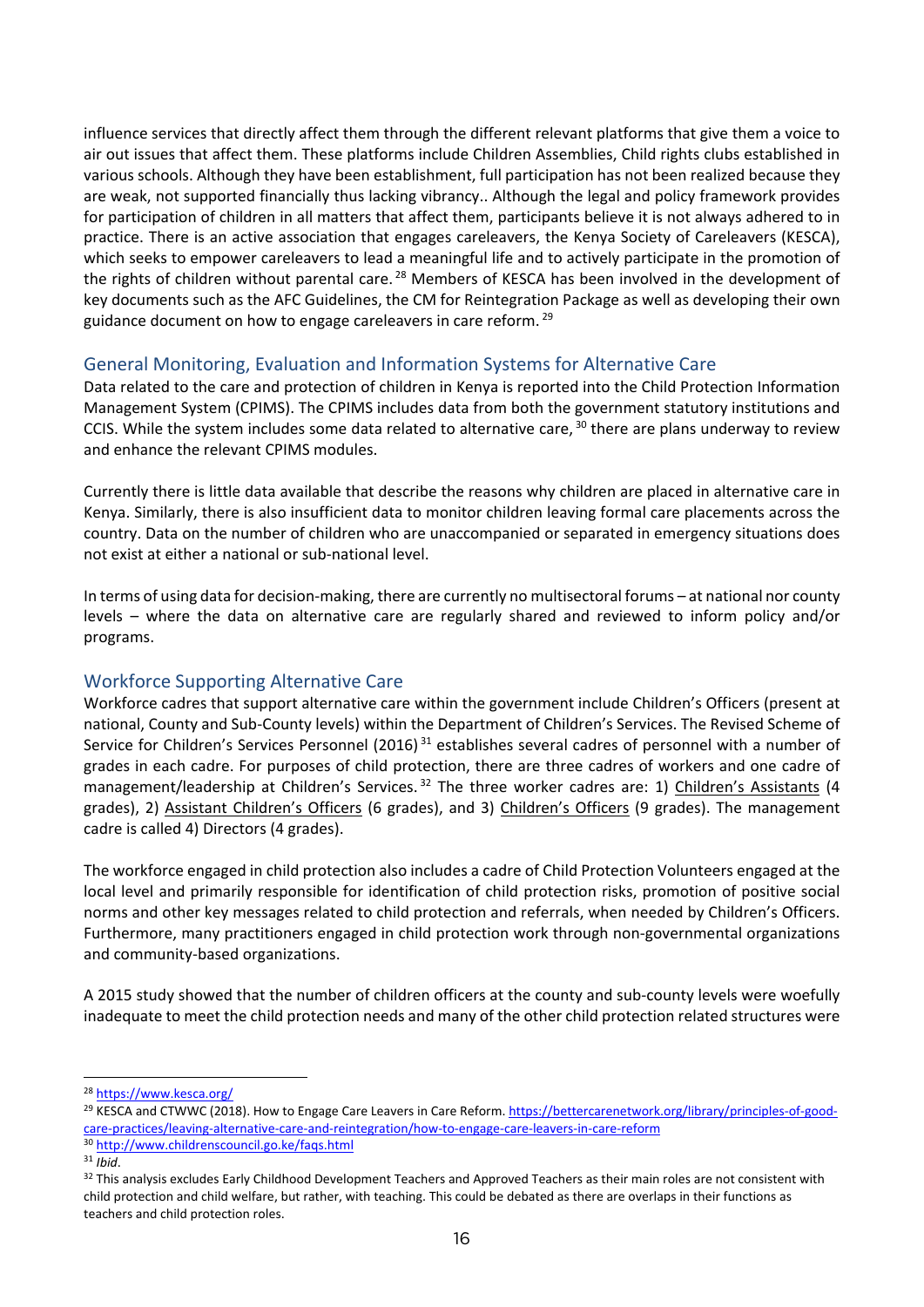not in place.<sup>[33](#page-26-0)</sup> However, DCS with UNICEF support has as a priority strengthening of the social service workforce for child protection which has included a rapid mapping of the existing workforce and a standardized ten-day training. The goal is to have all Children's Officers (more than 400) trained in the curriculum which is designed to be a comprehensive package of information designed for Professional Child Protection Practitioners. [34](#page-26-1)

.

The County Child Protection Systems Guidelines provide some helpful information as to what members of the child protection workforce must know, implement and participate in. [35](#page-26-2) The Guidelines specifically mentions the importance of the training, skills and competency of the child protection workforce, stating, "a capacity assessment and capacity development plan will be developed, financed and implemented to ensure that both formal and informal actors continuously improve on their skills." [36](#page-26-3)

There is a professional association of social workers in Kenya, namely the Kenya National Association of Social Workers (KNASW). As part of conducting the social welfare workforce mapping in 2013, a working group was formed that included the KNASW indicating that the KNASW were considered an important actor within the social service sector. However, the website seems to be inactive at this point in time (January 2019). A quick search on Google found the following information about the association on their Facebook page, dated February 2018: *The Kenya National Association of Social Workers is a membership organization of individuals, organization or private companies that work in the social work field in Kenya. We work to improving the welfare of humanity through having a recognized, legislated and qualified social workforce. We are members of the International Federation of Social Workers and affiliated to International Association of schools of social workers (ASSW) and The International Council of Social Welfare.*

The National Standards for Best Practices in Charitable Children's Institutions (CCIs) (2013) establish overall staff composition for CCIs and a national minimum standard for the workforce per child in the CCI. The overall ratio is 1:10 (one staff member for every 10 children) and specific staff minimum ratios are 1:20 for social workers, 1:20 for counselors, and 1:20 for nurse aides. CCI "caregivers" (e.g. housemothers/fathers, etc.) are given different minimum ratios for different age ranges of children as follows: 1:6 for children 0-3, 1:8 for children 4-6 years, and 1:10 for 7 years and above). <sup>[37](#page-26-4)</sup> Caseload thresholds do not exist for government social workers, child therapists, child counselors/psychologists, community health volunteers, youth officers and probation officers. In addition, a formal system to supervise and support the workforce does not currently exist.

In terms of training the workforce on specific issues related to care, whilst sporadic training is made available, primarily by civil society partners, it is often county or project specific and does not ensure inclusivity of all child protection actors thus limiting the possibility of a standardized approach. Some topic-specific training programs exist on family strengthening, foster care, residential care, guardianship and adoption however no training exists that covers support for supervised independent living, kafala, and child-headed households. Of the training that does exist, none of it is sufficiently reaching all relevant staff. Another gap is that there is no national system in place to routinely collect and monitor data on the social service workforce (e.g. number of positions, vacancies, etc.).

However, over the past two years, the DCS, with support from UNICEF has prioritized strengthening of the social service workforce for child protection including the aforementioned rapid mapping, development of a standardized ten-day training for professional child protection practitioners and a five-day training for child

[https://www.unicef.org/protection/files/Kenya\\_CP\\_system\\_case\\_study.pdf](https://www.unicef.org/protection/files/Kenya_CP_system_case_study.pdf)

<span id="page-26-0"></span><sup>33</sup> Republic of Kenya, Global Affairs Canada, and UNICEF (2015). Taking child protection to the next level in Kenya.

<span id="page-26-1"></span><sup>34</sup> Information provided by Maestral International who is contracted by UNICEF to work jointly with DCS to conduct the mapping and design and implement the ten-day training package.

<span id="page-26-3"></span><span id="page-26-2"></span><sup>&</sup>lt;sup>35</sup> Government of Kenya. (2011). County child protection systems guidelines. <sup>36</sup> *Ibid.*

<span id="page-26-4"></span><sup>3</sup>[7Republic](https://bettercarenetwork.org/sites/default/files/National%20Standards%20for%20Best%20Practices%20in%20Charitable%20Children%27s%20Institutions.pdf) of Kenya, Ministry of Gender, Children and Social Development. National Standards for Best Practices in CCIs. 2013, pages 35-36.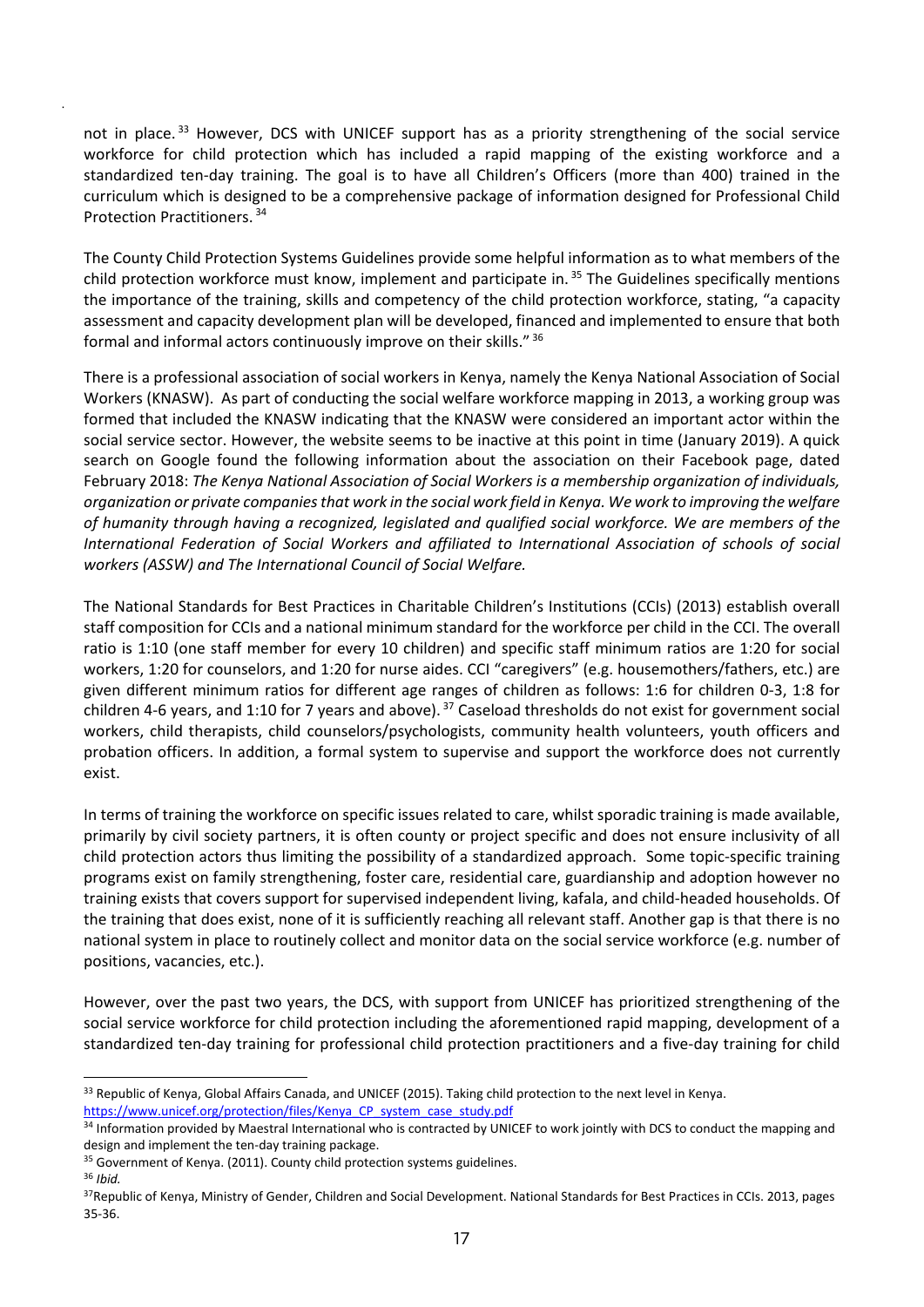protection volunteers as well as the forthcoming framework to guide a longer-term process aimed at continued strengthening and supporting of the workforce.

### <span id="page-27-0"></span>*Prevention of Unnecessary Child-family Separation* 2. PREVENTION OF UNNCESSARY CHILD-FAMILY SEPARATION

#### Legal and Policy Framework

The core laws that guide prevention of child-family separation are The Constitution (Article 53), the

Children's Act (2001) and the National Family Promotion and Protection Policy. Additional policies/strategies exist to guide general prevention services including the following:

- Social Protection Policy (2011): provides for various forms of social assistance (see below), social security, and health insurance. [38](#page-27-1)
- Social Assistance Act (2013): outlines different forms of social assistance for the following groups of people: orphans and vulnerable children, older persons (>65 years), unemployed persons, persons with disabilities, and widows/widowers. [39](#page-27-2)



- Government of Kenya (2006) National Early Childhood Development Policy Framework
- Free Primary Education (FPE) Policy (2003) and Free Secondary Education Policy (2008): providing for free primary and secondary education
- Universal Health Care Plan included in the Kenya Health Sector Strategic and Investment Plan (2013- 2017)
- National Protocol for Treatment of Substance Use Disorders in Kenya, part of the Kenya Health Policy (2014-2030)
- Persons with Disabilities Act No. 14 of 2003

In addition, the Guidelines on AFC include proposal on providing psychosocial support, respite services, supporting parents with disabilities, supporting children with disabilities and services for children born in custody (i.e. when their mother is in prison).

There are a few gaps within this legal and policy framework. These laws and policies are seen by participants as lacking adequate preventive measures and services, particularly for unnecessary child-family separation. Of note, this includes that the legislative and policy documents do not cover a strategy to strengthen and support families, including to improve parenting skills, provisions for single parents nor provisions for adolescent parents.

#### Service Delivery

The legal and policy framework described above does not always translate into implementation and supporting the prevention of unnecessary child-family separation. In addition, there are no national standards of practice to promote the quality of family strengthening services.

<span id="page-27-1"></span><sup>38</sup> <https://socialprotection.or.ke/images/downloads/kenya-national-social-protection-policy.pdf>

<span id="page-27-2"></span><sup>39</sup> <https://www.ilo.org/dyn/natlex/docs/ELECTRONIC/97356/115476/F1496882450/KEN97356.pdf>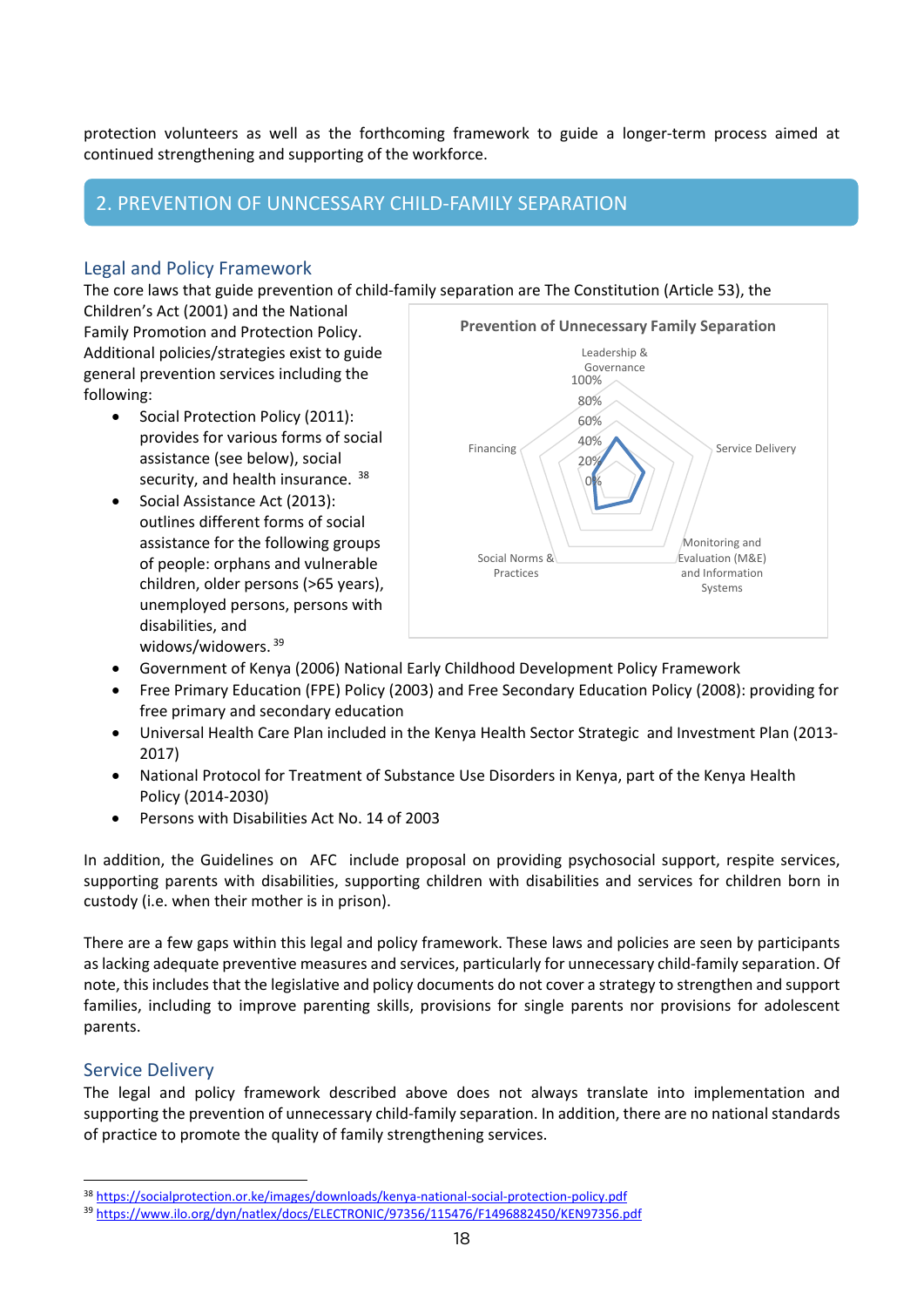Participants described issues or concerns with coverage and quality of existing prevention services as the following:

- National social assistance programs can help unnecessary child-family separation (e.g. cash transfers for orphans and vulnerable children (OVC), people with disabilities and older persons >65 years), however the coverage of these programs is limited and does not reach the entire country.
- Free primary and secondary education programs is a positive development, however there are still concerns over the quality of Persons with Disabilities Act No.14 of 2013
- education children are receiving.
- Universal Health Care is being rolled out, and generally speaking, children under the age of five years have free access to health care, however access to and affordability of health care is still limited in some parts of the country.
- Psychosocial support is mentioned in the AFC Guidelines but service delivery is limited in practice.
- The National Protocol for Substance and Abuse Disorders is not clear on supporting vulnerable populations, and rehabilitation services are not accessible nor affordable.
- Services provided under the Disabilities Act are very limited in practice.

In addition, although not guided by national policies or strategies, the following services slightly exist but are insufficient: support to improve parenting skills, respite services, support for children born in custody (i.e. when the mother is in prison). In addition, participants are not aware of any services available to specifically support single parents and adolescent parents (although there is a policy to support teenage mothers to go back to school).

#### Monitoring and Evaluation

Overall, standard indicators to monitor prevention services at large do not exist and data on prevention services exists, but is limited. There are some existing data on households benefiting from the national cash transfer program, and the CPIMS has additional related data. Although data within the CPIMS is disaggregated by sex, age, county, disability and ethnicity of the child, it is limited in the type of prevention related information it contains. Overall, roles and responsibilities to collect and report data across actors involved in prevention (both government and non-governmental actors) are not clearly defined and document.

#### Social Norms and Practices

In the pilot counties where care reform is being implemented, there have been some awareness raising activities encouraging the prevention of child-family separation over placement of children in residential care. These existing awareness raising messages targeted the general public, government staff, and frontline staff (i.e. case workers). There is not currently a national advocacy and communication strategy to guide such awareness raising activities.

#### Financing

Government funding is mainly directed toward the national cash transfer program. Although additional funding for care in general is provided by the government, where and how much funding is directed towards other prevention services is not released to the public. That being said, participants expressed that some government funding is released to support prevention activities. Costs for activities to strengthen/support families at-risk of child-family separation is not an explicit line item in the government budget nor has an estimation of unit costs of key prevention services been fully calculated to support accurate budgeting.

#### Summary of prevention findings

Overall, legal and policy provisions generally exist to strengthen families and respond to circumstances that may put them at-risk of child-family separation, however these are not seen as adequate for preventing unnecessary child-family separation. Of the prevention related programs that do exist, there are still gaps in service coverage and quality. Similarly, existing data to inform decision-making and financing for prevention largely focus on the national cash transfer program. Additional data on prevention programs is needed, along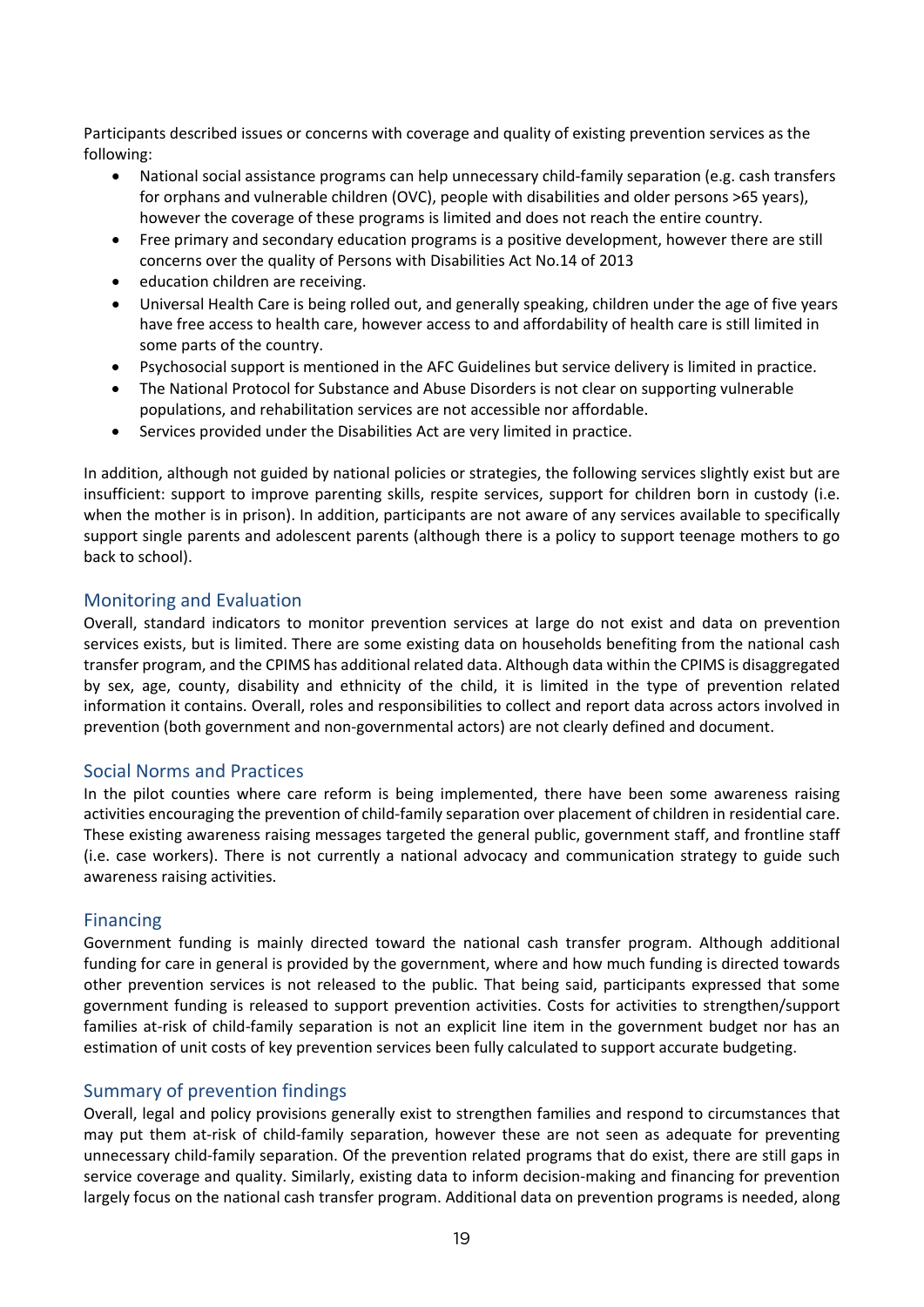with costing and additional financing for prevention services.

#### <span id="page-29-0"></span>*Family Reintegration*  3. FAMILY REINTEGRATION

#### Legal and Policy Framework

The legal provision for family reunification and reintegration is provided for under the Children's Act (section 125 (2)(a)) and Article 10 of the UNCRC. While there are not standalone national guidelines for reunification and reintegration, there are relevant guidelines in the National AFC Guidelines. In addition, there are National Case Management Guidelines for Reintegration and Reunification, developed and adopted by NCCS in 2019, which have yet to be fully rolled out. These new case management guidelines do provide for a process for

involving children and parents in reunification and subsequent reintegration decisions; the need to complete a good-quality transition plan that includes preparing family and children for reunification; a process to assess every child and the family prior to reunification; specialized support for reintegration of children with disabilities; and a description of the types of preparation and support that will be provided before, during and after reunification.

Although the AFC Guidelines provide for family reunification and reintegration, this area is not fully covered in national policy/strategies. In other words, the reunification and reintegration guidelines in the AFC Guidelines



should be translated into national policy documents that provide specifically for reunification and reintegration. In addition, components of the new case management guidelines for reunification and reintegration are not currently captured in a national policy for reunification and reintegration.

#### Service Delivery

Family reunification and reintegration services are provided through both governmental and nongovernmental actors. Common types of support services include family tracing, family empowerment (i.e. income generating activities), family mediation/counselling and case follow-up/monitoring. DCS, the Child Welfare Society of Kenya, the judiciary and the National Police Service all support reunification /reintegration. In addition, there are probation and aftercare services provided by Ministry of Interior and Coordination (Probation Department) which serves children and young people in conflict with law and children who have completed rehabilitation either in a statutory institution or borstal institution (i.e., youth detention center). Several non-governmental actors also provide support, including Trace Kenya and Missing Child Kenya, amongst several. All of these services (government and non-governmental) are seen as having promising/emerging programs.

Such reunification and reintegration services are generally provided according to best practices. In most cases, when reintegration and reunification is being supported, children and families are assessed, specialized support for children with disabilities is provided, children's views are given weight in reunification decisions, and children receive support before and during placement. What is occurring less frequently, however, are support services after reunification has occurred.

At this time, there is not a sufficient national monitoring mechanism to ensure quality of reunification/reintegration services. While it is anticipated that the quality of family reunification and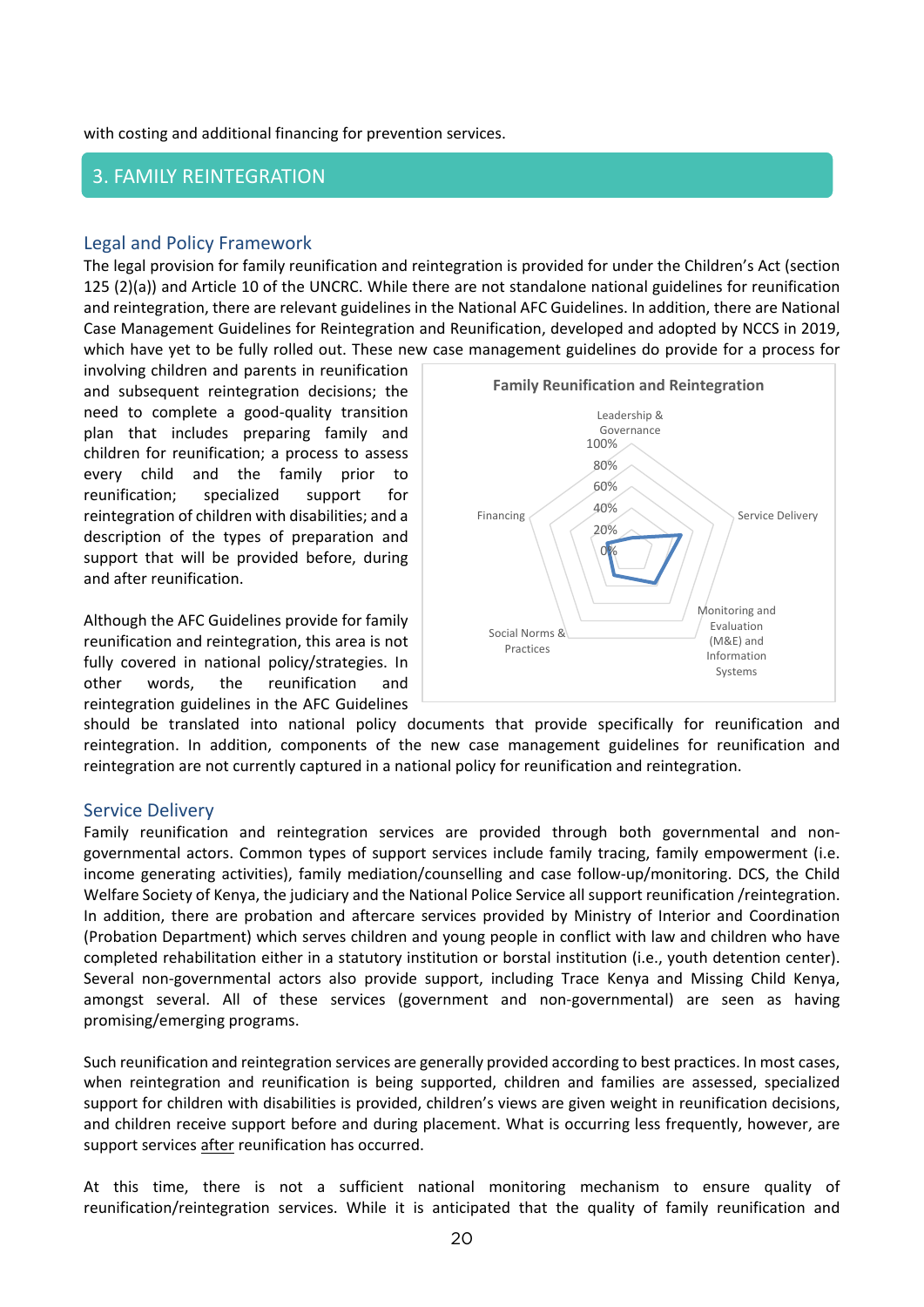reintegration services will be monitored through the new national case management guidelines, these are new and has not been disseminated across the country yet. Further, there is currently no guideline that describes the consequences of service providers should they not meet the national standards.

#### Monitoring and Evaluation

There are a few standard indicators on reunification and reintegration in the CPIMS, however overall indicators for reunification and reintegration have not yet been fully agreed upon. Overall, there is not routine data regularly collected to monitor reunification/reintegration programs and there is need for an effective system to collect these data. Further, data quality assurance activities are not currently undertaken for the data that does exist. On the research side, there are no surveys to monitor satisfaction of child and families that have been supported to reintegrate, nor are there plans in place to evaluate the effectiveness nor impact of reintegration programs.

#### Social Norms and Practices

In the pilot counties where care reform is being implemented (Kisumu, Nyamira, Kilifi, Murang'a), there have been some awareness raising activities encouraging people to prioritize reintegration instead of residential care. This has targeted the government staff (national and county), general public and frontline staff (case workers). However, even in the pilot counties, these activities are not seen as sufficient compared to what is required. A national advocacy and communication strategy for care does not yet exist, nor does a specific strategy for reunification and reintegration.

#### Financing

Although the government is providing some limited financial support for reunification and reintegration, associated costs are only slightly included as a line item in government budgets, namely the budget of the Probation Department's head office. An estimate of the costs to support child-family reintegration has not been calculated to inform budgeting. And, government funding to support reunification and reintegration is only partly allocated and released. It is believed that very little, if any, non-governmental funding supporting reunification and reintegration services is tracked by the government.

#### Summary of reunification and reintegration findings

Although reunification and reintegration exists in legal instruments, it is not included in national policy instruments. While the AFC Guidelines provide recommendations for reunification and reintegration, these recommendations are not yet supported by national policies. Although reunification and reintegration are occurring, it is lacking quality standards to guide service delivery. Within the CPIMS there is some data on reunification and reintegration but these services are not adequately being monitored nor is data being used to inform related programming. Awareness raising related to reintegration has occurred in a few areas of the country, but there is need to expand messaging. Lastly, while there is limited government financing for reunification and reintegration, it is not explicitly included in government budgets.

#### <span id="page-30-0"></span>**4. KINSHIP CARE**

#### Legal and Policy Framework

In Kenya, both formal and informal kinship care are practiced. Formal kinship placements are ordered by an authorized administrative or judicial body, while informal kinship placements are arranged without involving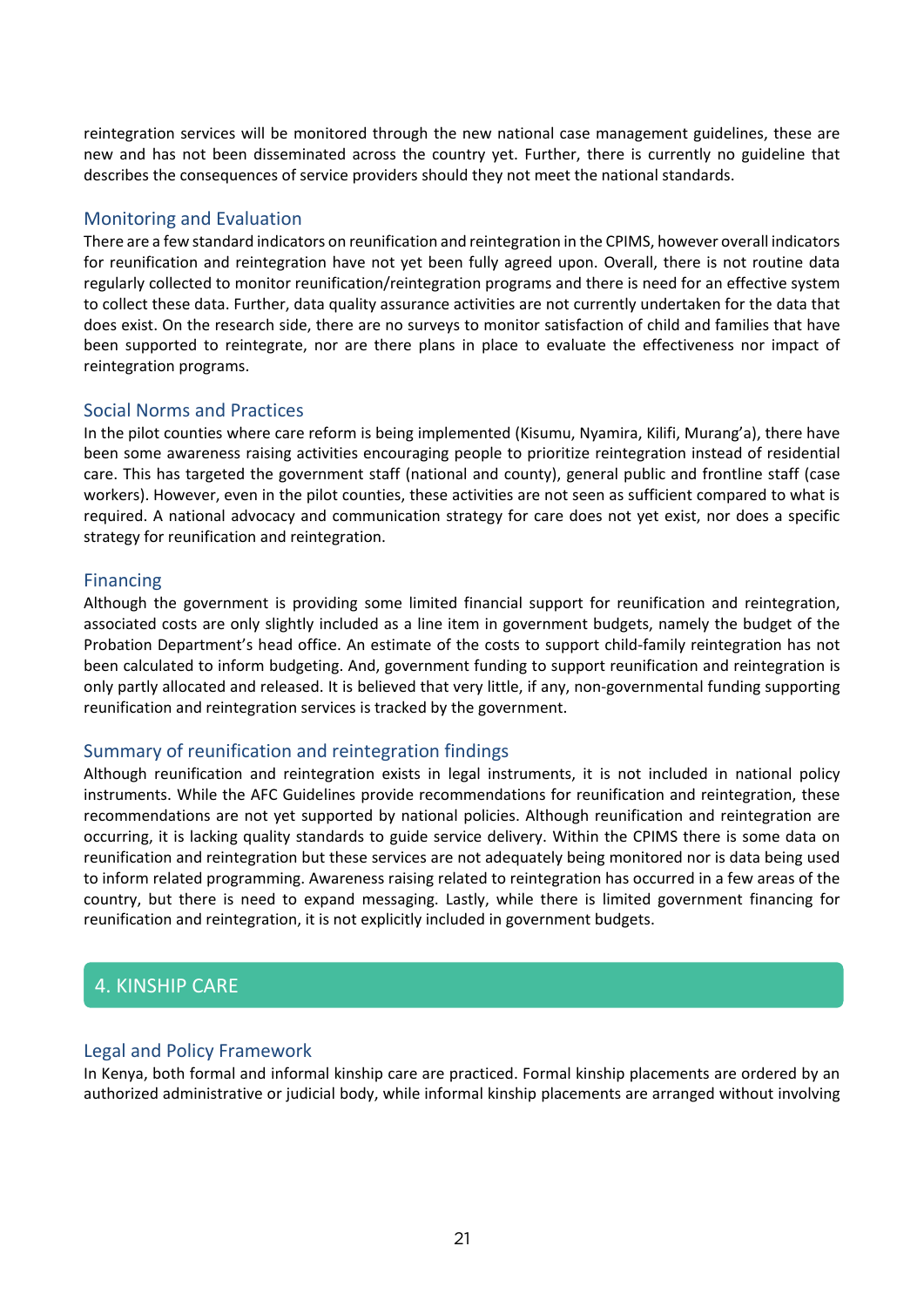authorities. While there is no data estimating the number of children living with kin, it is commonly thought to be widely practiced. Neither formal nor informal kinship care are included in national legislation. While both types of kinship care are included in the AFC Guidelines, the recommendations in the guidelines are not currently provided for in national policies.

It is important to note that any suggestion to include informal kinship care in the legal and policy framework is and should not interfere with the positive aspects of informal care, however it is important to provide for basic services that ensure children's wellbeing are being protected even in informal placements. [40](#page-31-0)



#### Service Delivery

Kinship care services are not standardized, monitored or regulated in practice. Officially, the NCCS and DCS are the official state bodies that are responsible for regulating formal kinship care. However, in the absence of service standards, no inspections or monitoring are known to be occurring. Under the Ministry of Labor and Social Protection, the State Department for Social Protection is known to be supporting some families with kinship placements, however this is seen as a concerning practice. Currently there are no standards to ensure quality support for kinship care, nor is there a defined process to reintegrate children back to their families from kinship care, when it is in the best interest of the child.

#### Monitoring and Evaluation

There are no standard indicators to routinely monitor kinship care and there is no routine data to summarize kinship care placements and support. Participants mentioned that the Beneficiary Welfare Committees are conducting some monitoring to assess beneficiary satisfaction with kinship care placements, but this is not occurring to the extent that it should.

#### Social Norms and Practices

No activities have been recently implemented (e.g. communication and advocacy campaigns, etc.) to help inform and raise awareness of the general public on kinship care as a more appropriate form of care compared to residential care. In general, there are awareness sessions conducted with the Area Advisory Council members that orient some of the county government staff.

#### Financing

An estimate of the costs for kinship care services has not been calculated to inform budgeting. Very little funding is available to support kinship care services, with the exception of families that benefit from the national cash transfer program.

#### Summary of kinship care findings

Formal kinship care is not really occurring nor regulated in Kenya. While informal kinship care is believed to be widely practiced, it is not monitored and there is very little known support for these informal kinship care placements.

<span id="page-31-0"></span><sup>40</sup> Government of Kenya and UNICEF (2014). *Guidelines for Alternative Family Care of Children in Kenya*, pages 45-49.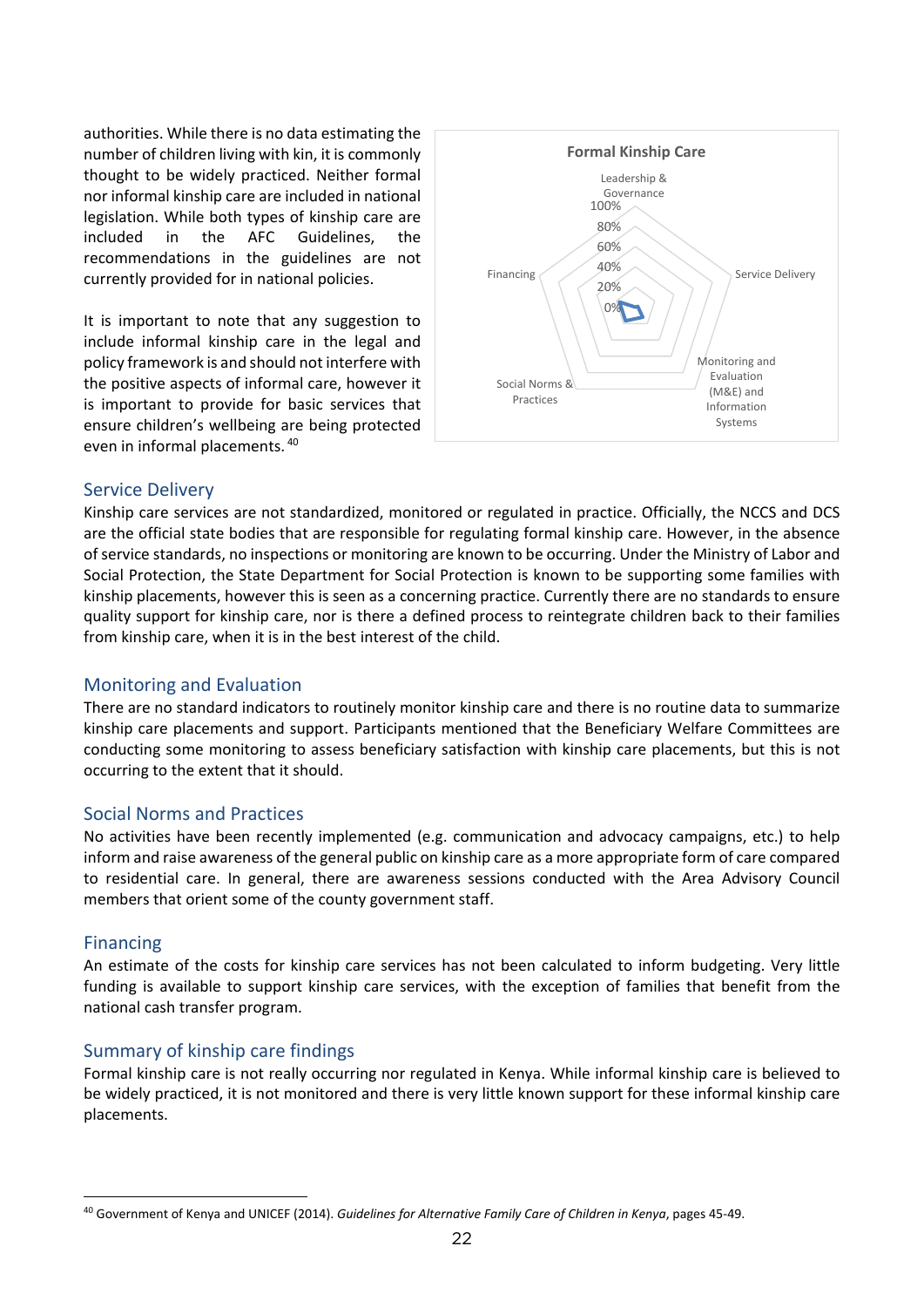#### <span id="page-32-0"></span>*Foster Care* 5. FOSTER CARE

#### Legal and Policy Framework

While there is a legal and policy framework providing for and regulating foster care, participants believe these regulations need to be reviewed because they do not cover all foster care issues adequately.

Formal foster care is included in the AFC Guidelines and the Children's Act (Part XI and the Fourth Schedule). <sup>[41](#page-32-1)</sup> Per the law, foster care is the "placement of child with a person who is not the child's parent, relative or guardian and is willing to undertake the care and maintenance of the child." Informal foster care, however, is not provided for within the Children's Act. The National AFC Guidelines defines informal foster care as when "community members informally take in children who have been orphaned, abandoned, lost or neglected, without undergoing any formal processes via the sub-county children's office or Children's Court" and the Children's Act defines it as "placement of a child with a



person who is not the child's parent, relative or guardian and who is willing to undertake the care and maintenance of the child".

The Fourth Schedule lays out Foster Care Placement Rules which outline specific standards for applications and registration of foster parents, as well as procedures and considerations before a child is placed in foster care and rules for authorized inspections of foster care placements. The legal provisions in the Foster Care Placement Rules focus on foster care placements from rehabilitation schools and CCIs. This is likely because most children referred for formal foster care have already been placed, by a court order, in an institution. <sup>[42](#page-32-2)</sup> Under such circumstances, the law mandates the institution holds the responsibility to supervise and monitor the placement until either the care order is discharged, the placement period specified by the institution expires, or the child turns eighteen years old.

Legally, applications to register as a foster parent must be processed by DCS based on an interview with the prospective foster parent, a home visit, at least two personal references of the applicant, a criminal records check from the police and based on inputs from the child being placed. This process includes a standardized assessment of the prospective foster parents. Children are required by law to be consulted as part of this process and the AFC Guidelines provide for involvement of children in all stages of the placement process. [43](#page-32-3)

DCS is the ultimate decision-maker to official register and certify prospective foster carers. The assessment and registration process is standardized per the Foster Care Placement Rules, via five standardized Forms provided in Schedule 4. Although the foster care process is regulated within the contents of the law, participants expressed a gap in implementation of pre-placement assessments. In practice, these assessments are not often conducted. Additionally, the AFC Guidelines provides for DCS to develop and provide training and counselling for foster parents before, during and after placement, <sup>[44](#page-32-4)</sup> however this is not mandated or

<span id="page-32-1"></span><sup>41</sup> <http://www.childrenscouncil.go.ke/images/documents/Acts/Children-Act.pdf>

<span id="page-32-2"></span><sup>42</sup> Government of Kenya and UNICEF (2014). *Guidelines for Alternative Family Care of Children in Kenya*, page 57.

<span id="page-32-3"></span><sup>43</sup> Ibid., page 58

<span id="page-32-4"></span><sup>44</sup> Ibid., page 58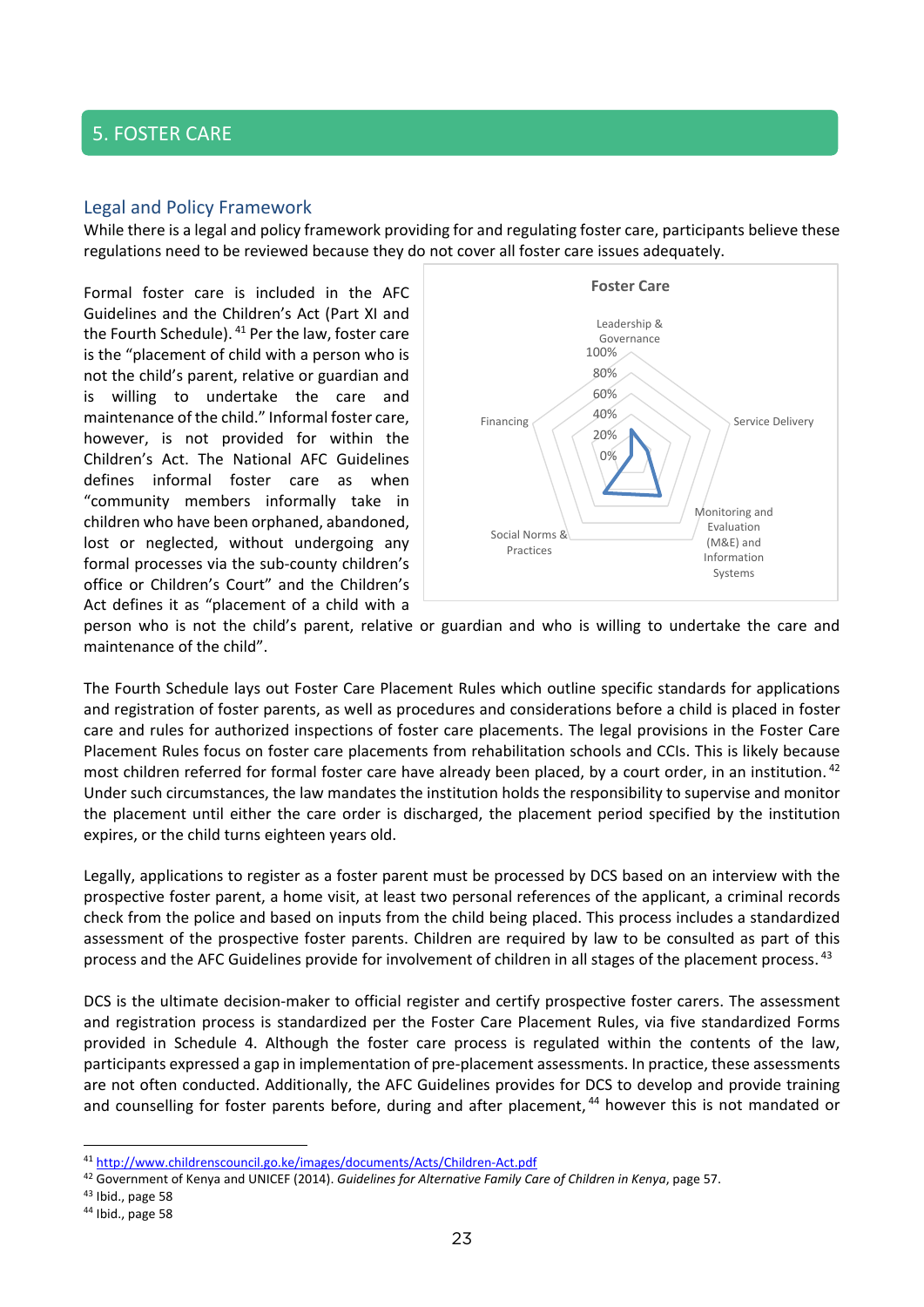regulated in the Children's Act.

DCS is the official state body responsible to ensure all providers of foster care comply with national standards, including through conducting inspections. Schedule 4 provides for power of inspection at any time in which the authorized officer has reason to believe there is not compliance with the regulations. If the authorized officer deems appropriate, the child may be removed from the placement and temporarily (until resolution or alternate arranges are made, not to exceed a period of three months) placed into a place of safety. Under the Children's Law, failure to comply with the foster care rules stipulated in Part XI, is liable on conviction of a fine not exceeding 20,000 shillings, imprisonment not exceeding two years, or both.

During foster placements, maintenance payments are permitted under the law as far as they are agreed between the foster parent and the parent/guardian of the child. Similarly, the AFC Guidelines allow for DCS to provide grants to foster families on a case-by-case basis, determined based on strict criteria. [45](#page-33-0) In some instances, foster care placements do transition to adoption, however, in general, foster care is not used as one potential step in the adoption process. The National Adoption Guidelines prohibit pre-selection of adoptive parents, a regulation that participants believe may contribute to foster care not being more closely linked to adoption. Further, related to permanency planning, the National AFC Guidelines provide for children in foster care to return to their families when it is in the best interest of the child, however this is now specifically provided for under the laws that regulate foster care. [46](#page-33-1)

Foster care is not adequately covered in national policies, however. While there are standards to assess prospective foster carers, including determining types of support services they may require, several other areas are not covered in existing policies/strategies. These areas that are not covered include: (a) a process to recruit, train and retain prospective foster carers; (b) definition of services to be provided to foster carers and children, before, during and after placement; (c) definition of services to be provided to biological parents whose children are going in to foster care; (d) specialized disability services for children with disabilities in foster care; and (e) provisions for respite services for foster carers. Participants also state that there is no standard to assess children's physical, social, cognitive and emotional development and that there is no legal obligation to plan for a child to return to his/her family from a foster care setting, when it is in the child's best interest.

#### Service Delivery

The AFC Guidelines provide for three different types of foster care placements: <sup>[47](#page-33-2)</sup>

- 1. Foster family care: placement with a relative or guardian of the child for a period of up to 12 months, subject to renewal.
- 2. Emergency foster care: placement with a pre-selected, vetted and qualified emergency foster parent for up to a few months.
- 3. Community-based foster homes: placement of a group of not more than six children, who are orphaned, in need of specific support or whose parents are untraceable in a rented house within the community, that is looked after by a mother/caretaker that is recruited by an organization supporting foster care.

Participants listed three non-governmental organizations supporting foster care, under the oversight of DCS. This includes SOS Children's Villages, FADV (Fondazione L'Albero Della Vita pilot program) and Stahili Foundation. SOS Children's Villages and Stahili Foundation are viewed by participants as showing promising and emerging practices in the area of foster care. One reason mentioned for DCS not providing direct foster care services is because there is an inadequate number of SCCOs. In addition, aligned with the legal and policy framework, CCI managers are also providing foster care services, however participants believe the practice

<span id="page-33-0"></span><sup>45</sup> Ibid., page 58

<span id="page-33-1"></span><sup>46</sup> Ibid., page 59

<span id="page-33-2"></span><sup>47</sup> Ibid., page 55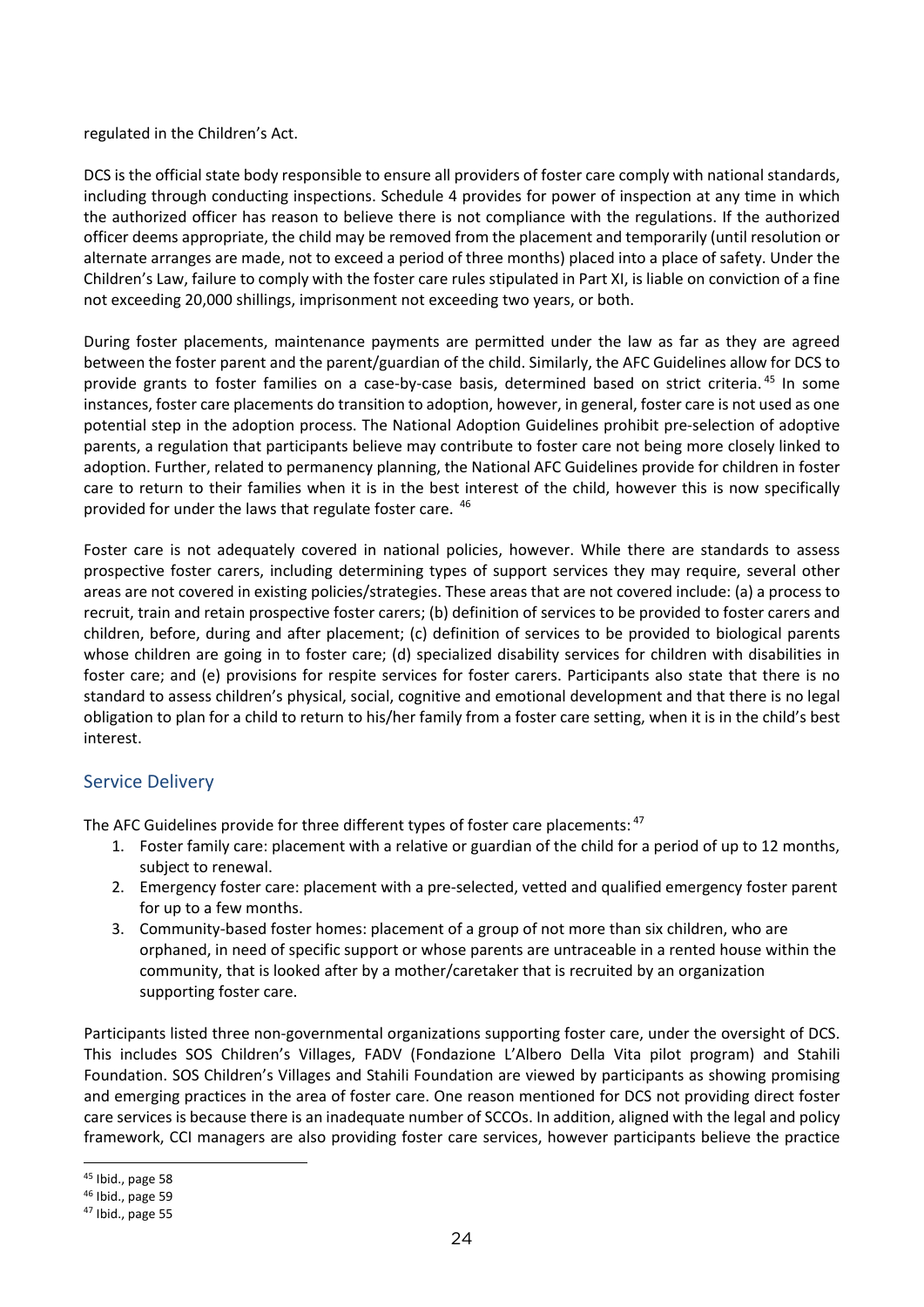being followed by CCIs is a concerning, potentially poor quality, practice.

As stated earlier, there are standards to assess prospective foster carers, but in practice this is not often followed. In practice, foster care placement determinations are not often prioritizing the capacity of the foster carers to meet the child's needs nor are children's views often being given weight in related administrative and judicial proceedings. Lastly, while it is believed that enhanced support services are sometimes available through non-governmental organizations for both children in foster care and foster carers, the type and scope of such services is not known.

There are several best practices to support foster care that are not occurring in practice (and are also not covered in national policies as mentioned above). This includes that children being considered for a foster placement are not fully assessed (physically, socially, cognitively and emotional development). Additionally, support for foster carers and children going in to foster care is not being provided before, during or after placement. There are no known support services for foster carers of children with disabilities, nor for respite care for foster carers. Lastly, it is not believed that parents/carers nor children are participating in any related administrative or judicial proceedings related to foster care placements.

When it comes to ensuring quality foster care services are being provided, there are no national quality standards of practice in place for government nor non-governmental service providers. That being said, there is a monitoring mechanism for DCS to do inspections provided for within The Children's Act, however regularly monitoring/inspections per the regulations are not often occurring. When children are placed in foster care, the AFC Guidelines provide for a process to reintegrate children from foster care back with their families, however this is also not often occurring in practice. Overall, another weakness is that prospective foster carers are not being made available by DCS.

#### Monitoring and Evaluation

Per the legal provisions for foster care, every Sub-county Children's Office is required to maintain a register of foster parents per the standard forms provided for in Schedule 4. The Foster Child Care Record (Form 5) is required by law to be reported within one month after fostering.

There are national, standardized indicators to monitor foster care, including from the foster care registers. These registers can help track retention rates of foster carers as well as disruptions to foster care, however participants note that this is not often occurring. In some cases, the roles and responsibilities for reporting on foster care services are more clearly defined than others. Of the data that exists on foster care, it is available disaggregated by sex and age of the child in foster care, as well as if the child has a disability. Existing data, however, does not often describe the child's length of stay in foster care, and total foster care placements of the child.

Lastly, while there are no surveys/research in place to monitor if the needs of foster families are being met (carers and children), some sub-county officers are attempting to collect information about what foster care programs exist in their area and build the evidence-base for foster care programs.

#### Social Norms and Practices

There have been some activities to inform and raise awareness on foster care as a more appropriate form of care compared to residential care, however, more still needs to be done. Participants state that there have been relatively good efforts to inform the general public and frontline staff (i.e. caseworkers) about foster care (and it being a more appropriate form of care compared to residential care). However, fewer government staff – at both the national and country level – have been targeted through these awareness raising activities. Currently there is no advocacy or communication strategy to change social norms around foster care.

#### Financing

An estimate of the costs associated with foster care services has not been calculated. Overall, the government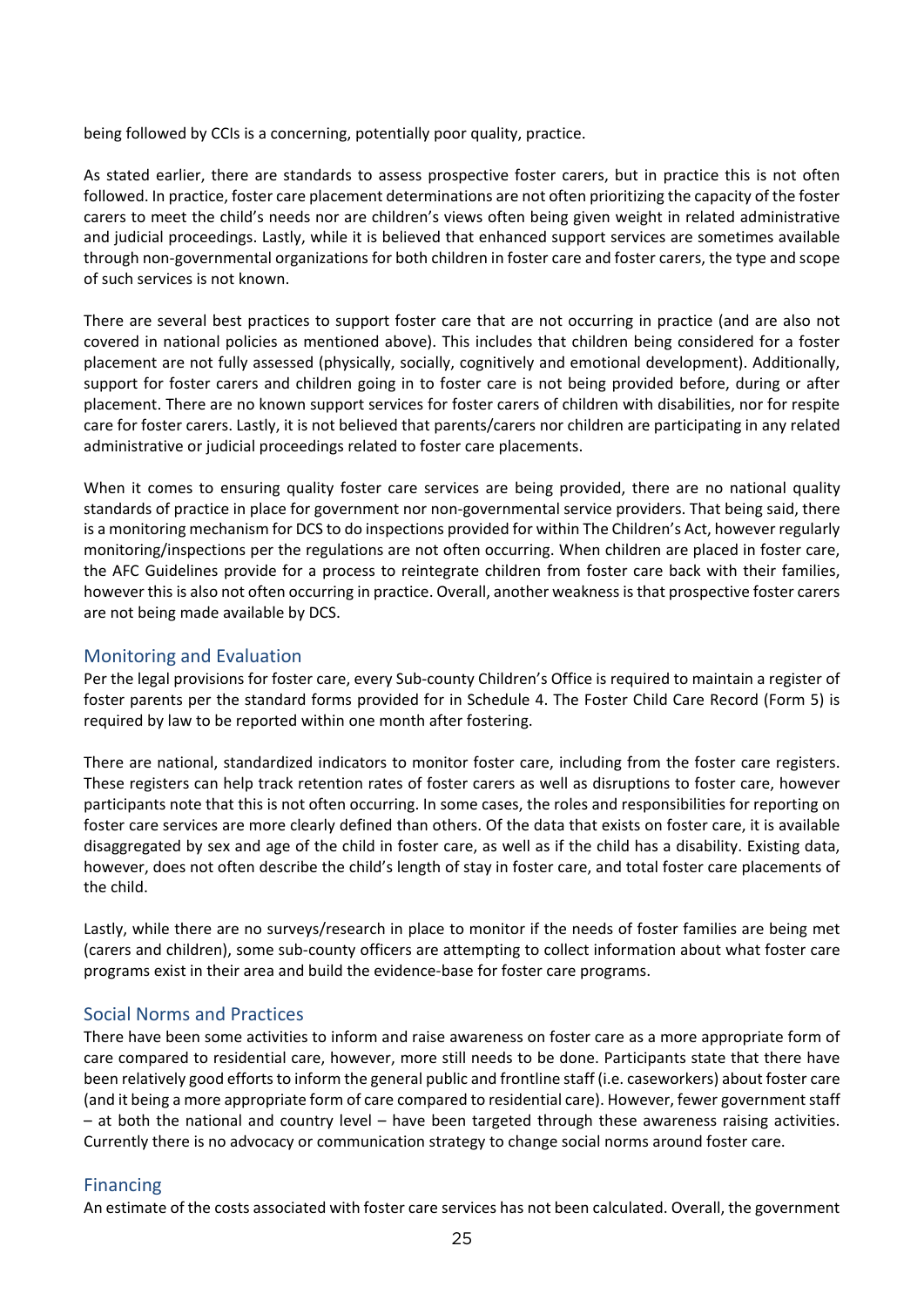is not budgeting for foster care services, nor allocating any money towards it. Of the non-governmental organizations supporting foster care, their financial contributions are not known or tracked by the government.

#### Summary of foster care findings

Foster care is provided for within national legislation, however it is not supported through national policy instruments. While there is some foster care occurring in Kenya, it is being provided through CSOs and not guided nor monitored by national quality standards. Data collection related to foster care is provided for within the national legislative instrument, however data collection is not always occurring. There is also need for additional awareness raising, particularly among relevant government staff. Foster care is not included in government budgets and costs to provide foster care have not been estimated to inform national budgeting and planning.

#### <span id="page-35-0"></span>*Guardianship* 6. GUARDIANSHIP

#### Legal and Policy Framework

The Children's Act defines "guardian" as a person appointed by will or deed by a parent of the child or by an

order of the court to assume parental responsibility for the child, upon the death of the parent of the child. This applies if one or both parents die or if the father of a child born out of wedlock dies (Children's Act Part VII). Under this same part of the law, the court may also appoint guardians for children whose parents are no longer living, cannot be found or for children who otherwise have no guardian, including for children who have been displaced. Under the Constitution, both the mother and father of the child are provided equal parenting responsibility, regardless of marital status. [48](#page-35-1)

Guardianship is provided for with the AFC Guidelines, which outlines roles and responsibilities for DCS and the Judiciary



(Children's Court). Policies to support the Guardianship recommendations in the AFC Guidelines and other best practices do not fully exist. Assessing guardians and children before and during placement is provided for within existing policy, however there are no provisions for ongoing support after placing a child with guardians. There is also no policy provision for services to support guardians, including respite care and specialized services for guardians of children with disabilities.

#### Service Delivery

The assessment noted that while legal guardianship as outlined in legislation exists, informal guardianship is also practiced. The legal and policy documents do not provide for informal guardianship by name, however informal care is covered in this report under "Other Forms of Care" and informal kinship care is included in the "Kinship Care" section.

<span id="page-35-1"></span><sup>48</sup> Government of Kenya and UNICEF (2014). *Guidelines for Alternative Family Care of Children in Kenya*, page 75.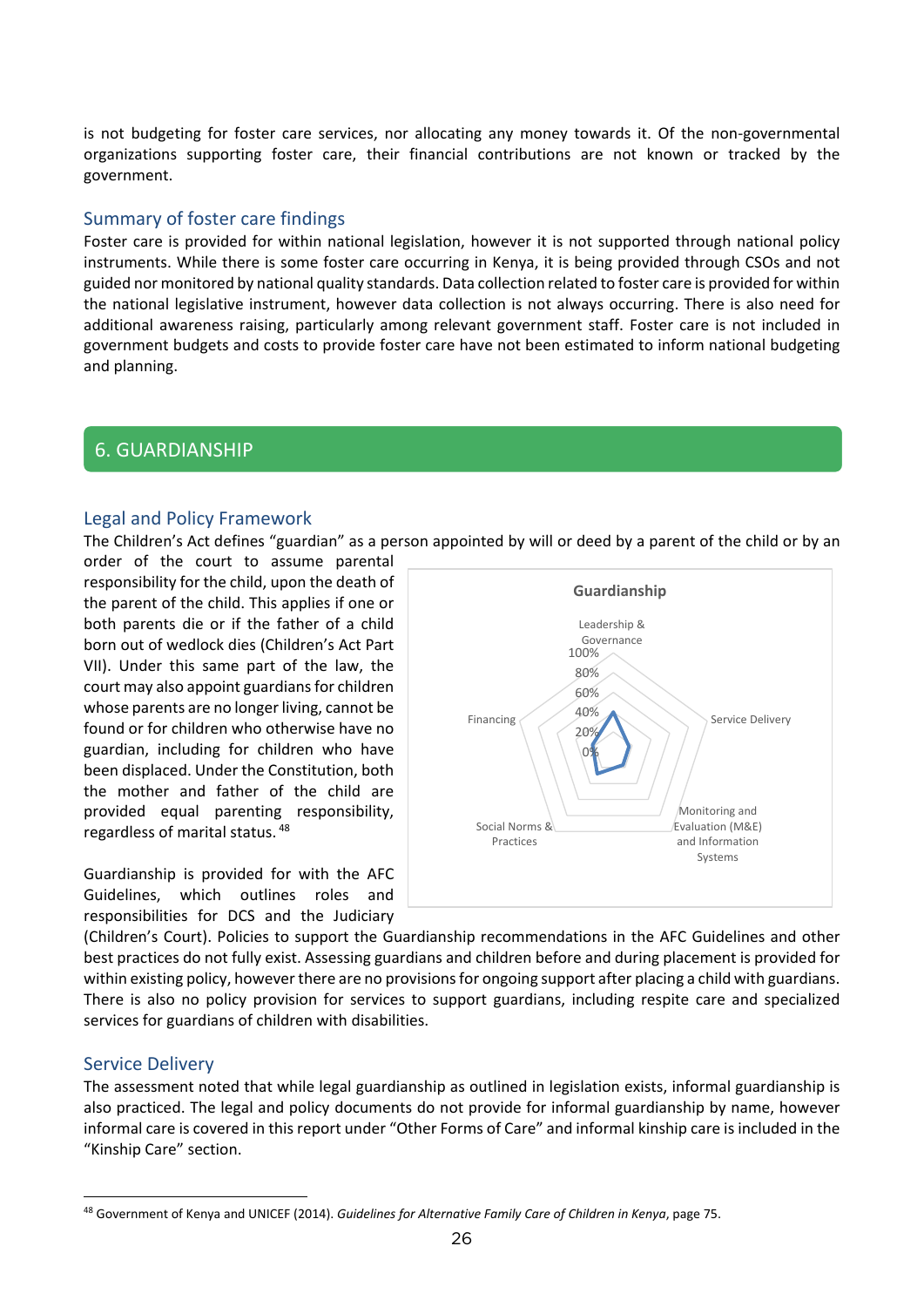As mentioned above, support services for guardians are not provided for within the legal and policy framework. The only known support available to guardians is the national cash transfer programs. Per the AFC Guidelines [49](#page-36-1) DCS should monitor and assess guardianship orders, in partnership with civil society, Chiefs and community partners. In practice, however, this is not occurring. While Children's Officers do conduct some home visits, including social inquiry reports/assessments prior to placement, this is not often occurring for guardianship placements. Further, support at the time of and after guardianship placement is rarely occurring, if at all. Further, Children's Officers are perceived to lack the appropriate professional counseling skills required to properly support guardianship placements.

#### Monitoring and Evaluation

The AFC Guidelines propose that DCS, with the Children's Court, establish and maintain a national database to record guardianship orders. DCS does, in practice, have guardianship registers, however routine data on guardianship orders only slightly exists, suggesting a shortfall in maintaining registers and/or reporting on guardianship. There are no standard indicators to use to monitor guardianship orders and support in the country. Additionally, there are no surveys or assessments to better understand whether guardianships placements are satisfactory and if needs are being met.

#### Social Norms and Practices

In the last year, there have been some activities in Kisumu, Nyamira, Kiambu and Kilifi to inform and raise awareness of the general public on guardianship being more appropriate compared to residential care. Overall, these activities, however, are limited and there is need to expand these activities.

#### Financing

The government does provide financial support for Children's Officers who conduct social inquiry reports/assessments of guardianship cases. However, as a whole, guardianship is only slightly budgeted for at the national level.

#### Summary of guardianship placements

Although there are recommendations for supporting guardianship placements provided for the AFC Guidelines, these are not yet supported by national policies. There is little known support being provided to guardianship placements. While the national cash transfer program may support some of these households, support is limited. Guardianship placements, overall, are not monitored. While there are court orders for guardianship placements, routine data for decision-making is not captured. As a whole, guardianship is only slightly budgeted for and its associated costs are largely unknown.

# <span id="page-36-0"></span>*Supported Independent Living*  7. SUPPORTED INDEPENDENT LIVING

Independent living arrangements are when a young person is supported in their own home, a group home, hostel, or other form of accommodation to become independent. Support may include time-keeping, budgeting, cooking, looking for employment, etc. that helps prepare the young person to transition from being outside of family care to independence and adulthood.

#### Legal and Policy Framework

While Independent Living is included in the AFC Guidelines, it is not provided for within existing laws and policies. The AFC Guidelines recommend that support for independent living arrangements are the responsibility of DCS, in collaboration with civil society partners and community structures. That being said, there is no regulatory authorizing services for independent living, nor is there an official state body responsible

<span id="page-36-1"></span><sup>49</sup> Government of Kenya and UNICEF (2014). *Guidelines for Alternative Family Care of Children in Kenya*, page 79.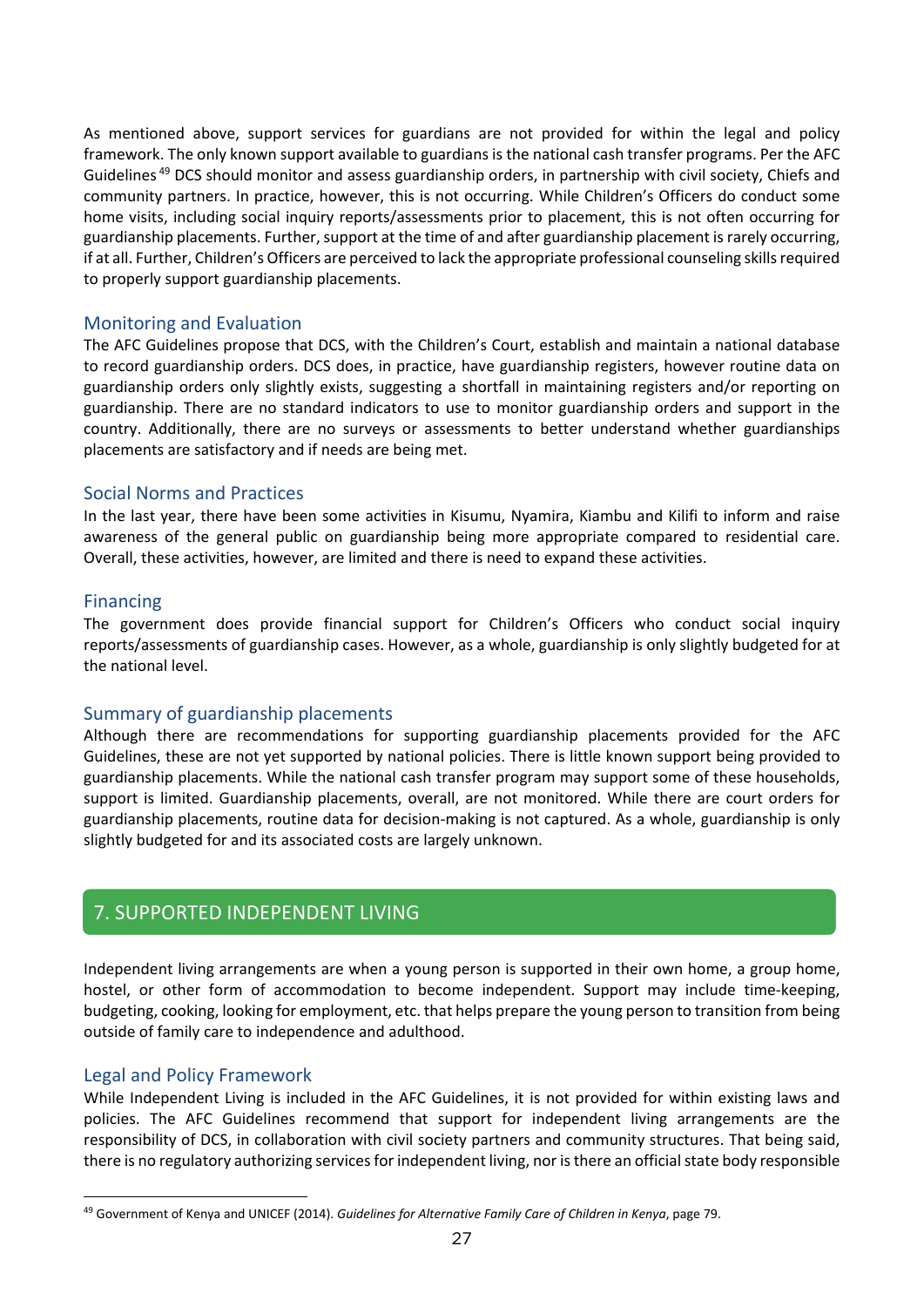for making sure independent living support meets national standards.

#### Service Delivery

Despite the lack of legal and policy provisions for independent living, there are some organizations supporting

it. The Probation and Aftercare Services under Ministry of Interior and Coordination is providing some support for independent living, which is seen as a potentially promising practice. A non-governmental organization called Faraja Foundation is also known to be supporting independent living, however it known to be a small program. CCIs are also sometimes supporting independent living, however much of this support is perceived to be potentially concerning due to the lack of information about what is being done.

While some CCIs are known to assess young people in or transitioning to independent living, this is not widely occurring. Similarly, while some CCIs are also known to support young people for a long amount of time into



independent living, this is also not known to be occurring very often.

When support for independent living arrangements do not meet minimum standards, the consequences are stated in the After-Care Offenders Bill (2009). However, there is no national monitoring mechanism to ensure good quality services are being provided.

#### Monitoring and Evaluation

Although some data on support for independent living exists from NGOs and CCIs, there is no government data on support from the state. There are no standard indicators or defined roles and responsibilities for reporting on support for independent living.

#### Social Norms and Practices

There have been no activities aimed at raising awareness on the importance of making support for independent living available.

#### Financing

Costs for supporting independent living have been slightly estimated from NGOs. On the government side, the Probation Department budgets, in part, supports independent living arrangements however, overall, participants believe there is no government funding available for this type of support. Of the private/nongovernmental support available for independent living arrangement, none of it is tracked by the government.

#### Summary of independent living findings

Overall, independent living is not provided for within the national legal and policy framework. Although a few non-governmental organizations are supporting independent living arrangements, there is no monitoring to ensure quality and track their support.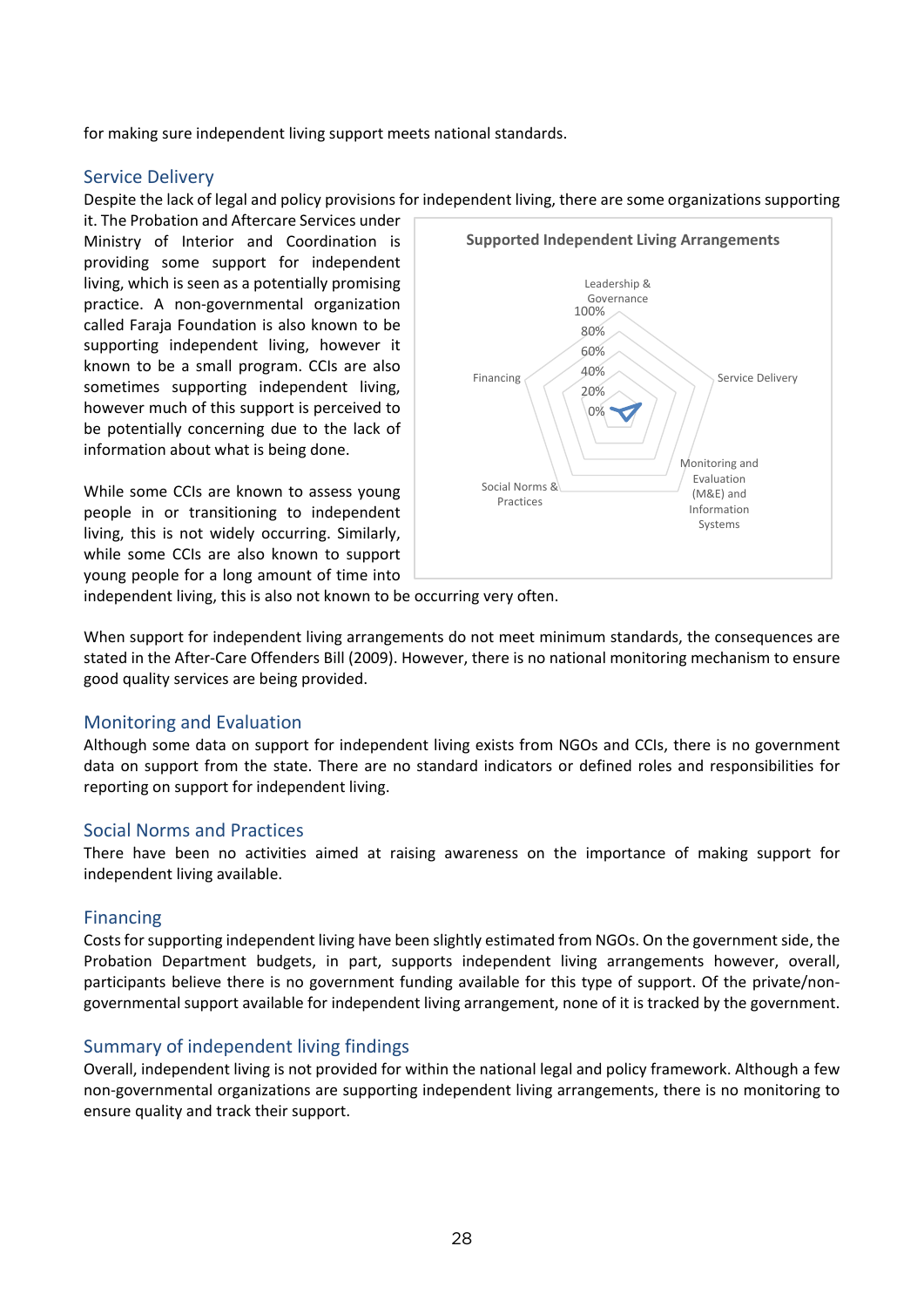#### 8. KAFAALAH

Kafaalah is a form of alternative care practiced within Islamic tradition and guided by the interpretations of Islamic (Sharia) law. [50](#page-38-0) This is when a family or person in the community voluntarily commits to sponsor and care for a child who is deprived of other family care. An individual or a couple who commit to taking care of a child are known as Kafil. Kafaalah is recognized by the UNCRC (Article 20) and by the UN Guidelines. By definition,



#### Legal and Policy Framework

Kafaalah is recognized as common form of informal care in Kenya. The AFC Guidelines propose a set of procedures to guide Kafaalah,

with defined roles and responsibilities for DCS, kadhi courts, Imams, kafils and other Islamic religious leaders and NGOs. Kafaalah, however, is not provided for within national legislation or policy.

In Kafaalah, there are not standards for services nor regulation of support – it is all done informally by the Imam, kafils and/or community. However the unwritten religious societal norms and practices are seen as binding.

#### Service Delivery

In general, there is an assumption that since most Kafaalah occurs within the setting of the family of that child, the child enjoys all familial care and support. Kafils are sometimes but not always assessed to determine their need for support services to care for the child. However since the majority of children in Kafaalah care are placed within a family setting, they are perceived to have most of their basic needs met. Further, during Kafaalah care, there are unstructured "community orientations" that may provide some special support to families.

Kafaalah is informally monitored through religious community-based systems. Within Islamic law, any placement that severs family relationships (including adoption) is prohibited. As a result, family reunification and reintegration from Kafaalah placements is seen as mandatory.

#### Social Norms and Practices

Kafaalah care is discussed and awareness raising on the benefits of Kafala occur through mosques and public sermons as part of a general religious education. In general, it is a practice that is encouraged in Islamic teaching.

#### Monitoring and Evaluation/Finance

Due to the informal nature of Kafala care, it is not monitored, there is not official data on Kafaalah "placements" and supporting it is not included in government budgets.

#### Summary of Kafaalah findings

Although Kafaalah is known to be a common practice in parts of Kenya, it is not provided for within the national

<span id="page-38-0"></span><sup>50</sup> Government of Kenya and UNICEF (2014). *Guidelines for Alternative Family Care of Children in Kenya*, pages 49-52.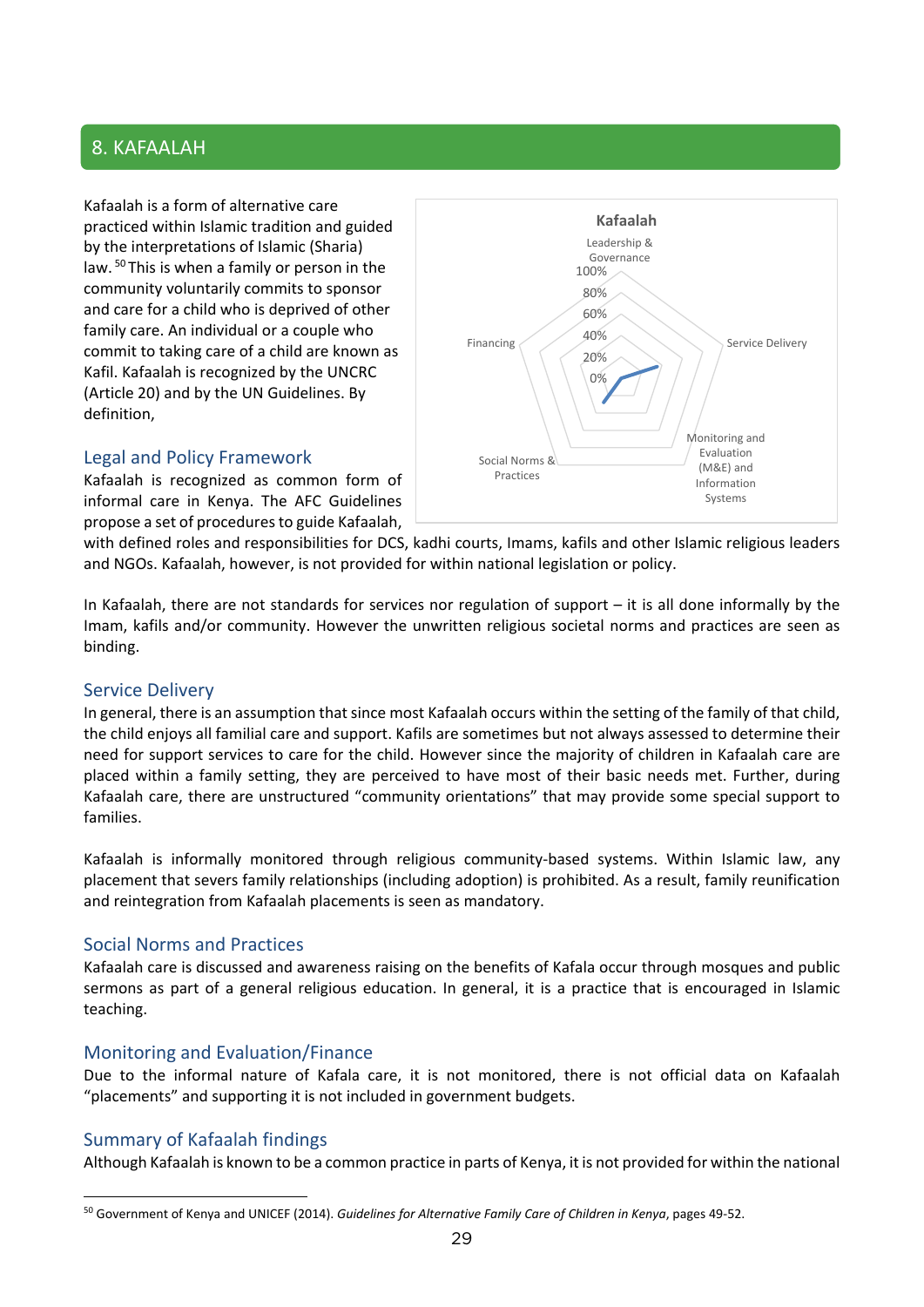legal and policy framework and the practice is informal, and not regulated, monitored nor supported through government services. However, in many instances it is overseen by an Imam or other Islamic leader and is recognized as a regular and important form of care within Islamic communities in Kenya.

### <span id="page-39-0"></span>*Child-Headed Households* 9. CHILD-HEADED HOUSEHOLDS

#### Legal and Policy Framework

Support for child-headed households is included in one legal instrument and only slightly provided for in national policies. Currently the legislative instrument providing support for child-headed households is the Social Assistance Act (2013) which provides for social assistance for orphans and vulnerable children. Under this law, the definition of child-headed household meets two of the four qualifying criteria: criteria "a" - an orphan with no parents either biological or adoptive and not under the care of a guardian who provides basic needs and criteria "c" – child has been abandoned by the parents or parents of the



child and is not under the care of a guardian who provides basic needs. <sup>[51](#page-39-1)</sup>

Support for child-headed households are recommended within the AFC Guidelines for children 14 – 18 years of age (with an option to extend support until up to 21 years of age). Type of support per the Guidelines includes legal protection, education/vocational training, health and nutrition, psychosocial support and economic strengthening. The Guidelines propose that such support is provided through DCS, in partnership with community leaders, chiefs, community structures and civil society. This guidance for supporting childheaded households is not provided for within a national policy framework.

#### Service Delivery

The Social Assistance Act does not provide for assessment of the child-headed household to determine the households' need for support services. Instead, cash transfers of 2,000 shillings monthly are provided for some child-headed households, but more intensive or specialized support services do not exist. However, starting in 2019, with the introduction of mandatory national identity cards for receipt of the national cash transfer program, many child-headed households are now excluded from receiving this support.

#### Monitoring and Evaluation

There are no standardized indicators to monitor support for child-headed households at large, although the cash transfer program does collect some data on support provided to orphans and vulnerable children. There are activities to ensure the quality of cash transfer data and, also under the cash transfer program, there is a mechanism to survey, monitor and assess beneficiary satisfaction and whether their needs are being met.

#### Social Norms and Practices

There have been some activities aimed at informing and raising awareness on child-headed households and their support needs, for example through Chief Barazas. These activities, however, are not covering all duty bearers.

<span id="page-39-1"></span><sup>51</sup> <https://www.ilo.org/dyn/natlex/docs/ELECTRONIC/97356/115476/F1496882450/KEN97356.pdf>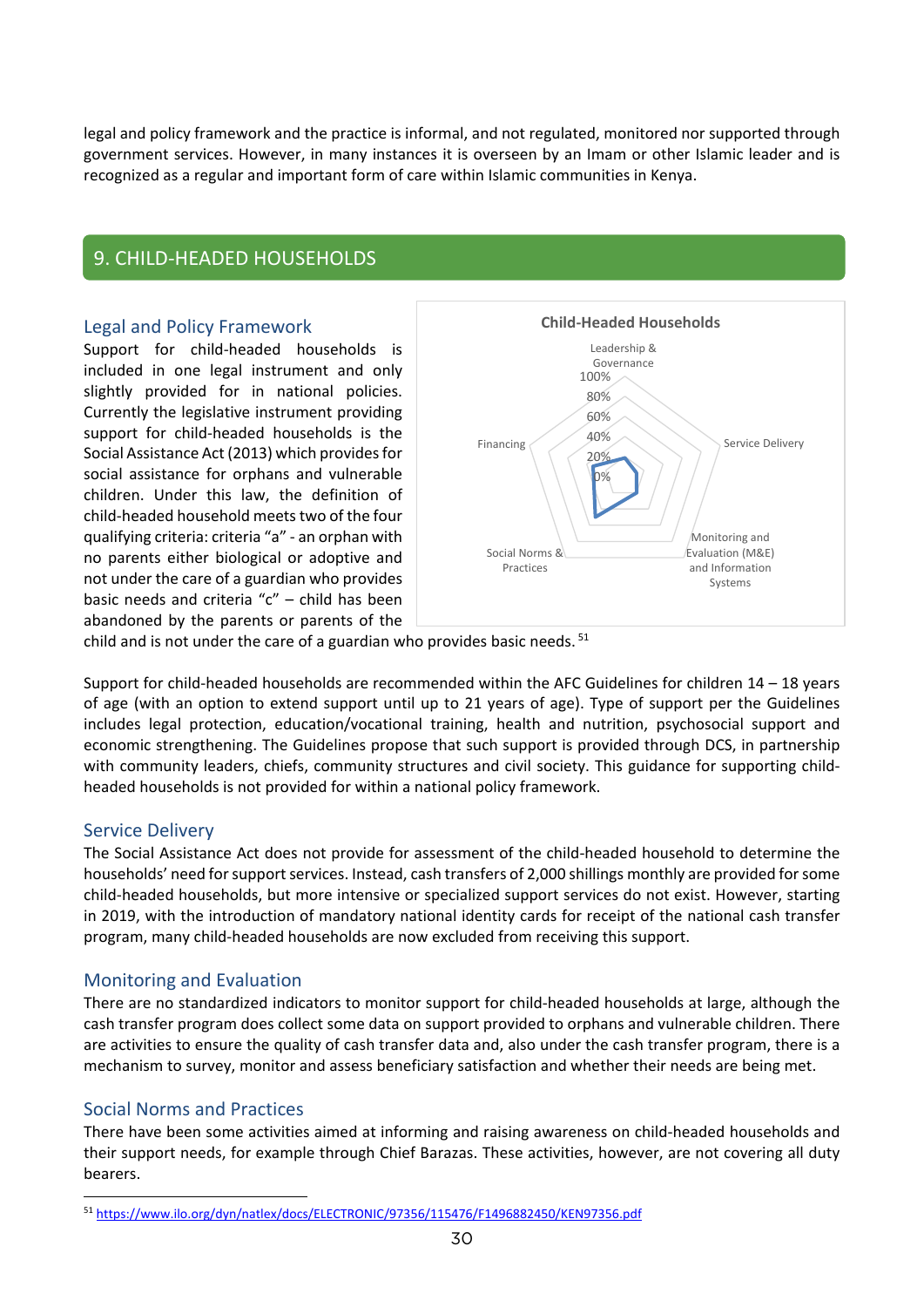#### Financing

The cash transfer program for orphans and vulnerable children is costed and included in the national and county government budgets, however other types of support for child-headed households are not included in these budgets.

#### Summary of child-headed household findings

Although support for child-headed households exists in the AFC Guidelines, participants recommend eliminating this type of care (see recommendations section below) and linking support for child-headed households to other forms of care, like kinship care and guardianship.

#### <span id="page-40-0"></span>*Adoption*  10. ADOPTION

#### Legal and Policy Framework

Kenya acceded the Hague Convention on the Protection of Children and Cooperation in Respect of Intercountry Adoption in 2007. Adoption is also a legal provision of the Children's Act 2001 (Part XII), it is included in the National AFC Guidelines and is further directed by the Adoption Regulations and Guidelines (2005). The government established a National Adoption Committee and a Secretariat to oversee adoption placements, as well as a Committee of Experts on Adoption to review and develop a detailed policy and legal framework to regulate and manage child adoptions in Kenya. [52](#page-40-1)





Secretary Ministry of Labour, Social Security and Services enacted a moratorium on all intercountry and resident adoptions. Further, in February 2015, the Cabinet also disband the adoption committee under Legal Notice 1092/2015, an act that the CRC Committee described as "un-procedural…and as disrupting and frustrating efficient adoption processes.<sup>[53](#page-40-2)</sup> Since the original moratorium, domestic adoptions have been reinstated, and the government has promised to lift the moratorium on intercountry adoptions (the moratorium has also been contested in court), however at the time of this assessment the moratorium is still in effect. More specifically, in 2016, the CRC Committee recommended "harmonization" of national legislation with the Hague Convention and ensuring all safeguards in the convention are met.<sup>[54](#page-40-3)</sup> At the time of this report, the Children's Bill 2019 is currently waiting to be passed by the Cabinet, which is set to address this issue.

Domestic adoptions are currently guided by the Adoption Regulations and Guidelines (2005) and the Children's Act 2001, however participants noted that relevant government actors have not been trained on their roles and responsibilities related to implementing the national policies. Overall, many important issues are covered in current policy, however there are several gaps.

<span id="page-40-2"></span><span id="page-40-1"></span><sup>&</sup>lt;sup>52</sup> Kenya National Commission for Human Rights. Compendium on Submissions to Committee on Child Rights, Volume 1, 2016. 53 Committee on the Rights of the Child, Concluding observations on the combined third to fifth periodic reports of Kenya, March 2016.

<span id="page-40-3"></span><sup>54</sup> Better Care Network. Country Care Review, Kenya. <https://bettercarenetwork.org/sites/default/files/Kenya%20Country%20Care%20Review.pdf>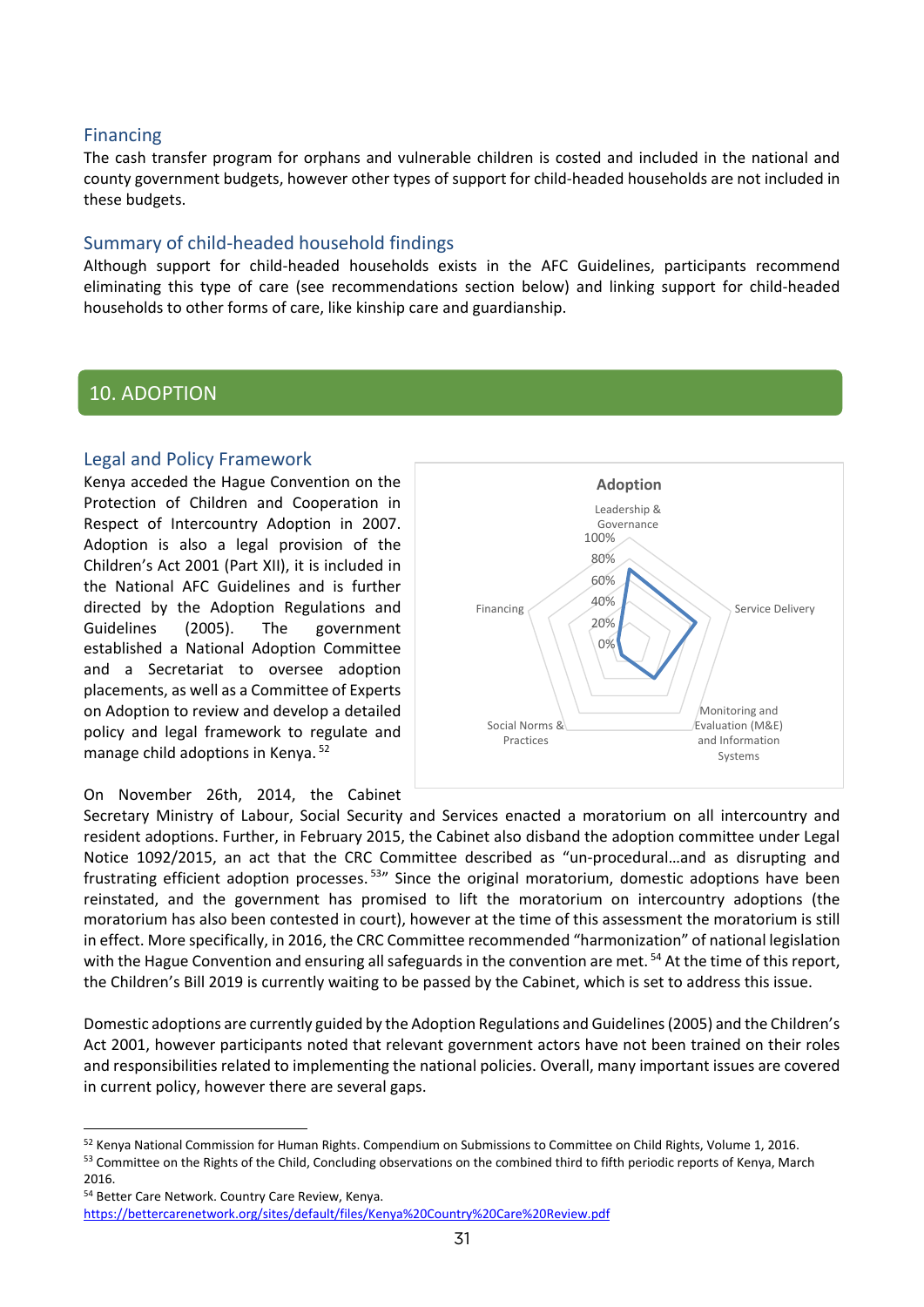Issues that are adequately provided for within the national policy framework includes, among others: (a) assessment of children and PAPs prior to placement; (b) special support for adoptive parents and children before, during and after placement; (c) provision of parental leave for adoptive parents; (d) an open and transparent matching process; and (e) clear parameters to define children's adoptability. Additionally, within the legal and policy framework, there is criteria for accrediting/authorizing agencies involved in adoption placements, a regulatory framework to authorize/register prospective adoptive parents, and requirements to obtain voluntary and appropriate consent from birth parents for adoption to occur.

In addition to the recommendations provided by the CRC Committee, participants noted several emerging issues that are not covered within the policy framework, such as "kinship adoption," and adoption rights of Kenyans who are dual citizens but no longer reside in Kenya, etc. Participants also noted that although the National Adoption Committee is not currently in effect, the membership will need to be reviewed to include other key stakeholders, such as adoptive parents and adoptee children. It should also be noted that, under Islam, any severing of family relationships, including through adoption, is prohibited and child-family reunification is mandatory.

Further, the following areas are not fully covered in national policy documents:

- A standardized training for prospective adoptive parents
- A standardized training/preparation for adoptee children
- Procedures to prohibit adoption in emergencies
- A system to document authorized/registered prospective adoptive parents
- A standard framework to ensure a clear and documented process for determining a child is eligible for adoption
- Specialized support services for PAPs of children with disabilities
- A mechanism to track and address adoption disruptions

#### Service Delivery

As of 2014, the AFC Guidelines stated that "the numbers of adoption in Kenya are low and adoption is underutilized due to the process being perceived as long, complex and expensive.<sup>55</sup>" These Guidelines provide for four different types of adoption:

- 1. Domestic: adoptive parents are Kenyan and the child is a resident of Kenya.
- 2. Foreign resident: adoptive parents who are not Kenyan nationals but who have lived in Kenya for over three years and the child is a resident of Kenya.
- 3. Intercountry: adoption of a Kenya child by adoptive parents who are not Kenyan and do not live in Kenya
- 4. Kinship: adoptive parents who are kin or relatives within the extended family of the child

It is also believed that "informal adoptions" at the community level is a common practice – this is part of "Other Forms of Care" covered in this report.

Adoption Societies vet adoptive parents, vet and declare a child free for adoption, issue declaration certificates for court process to begin, match PAP with a child as per the suitability, and monitor pre-adoption fostering and write a reports to court. However most of them are based in Nairobi with the exception of Child Welfare Society of Kenya and Ripples International Adoption Society (whose license has expired). Therefore access to services is difficult for those based outside of Nairobi. DCS is facilitating the adoption processes, through the National Adoption Committee, including working with the judiciary to provide court reports. Participants noted that there are occasional delays with the production of court reports and that procedures for domestic adoption are not being uniformly followed in all counties. CCIs are housing prospective adoptee children, during the course of the adoption process. The Judiciary is the final decision-maker and after the three-month pre-fostering is over, the judiciary takes over to make the final ruling and issue the domestic adoption order

<span id="page-41-0"></span><sup>55</sup> Government of Kenya and UNICEF (2014). *Guidelines for Alternative Family Care of Children in Kenya*, page 81.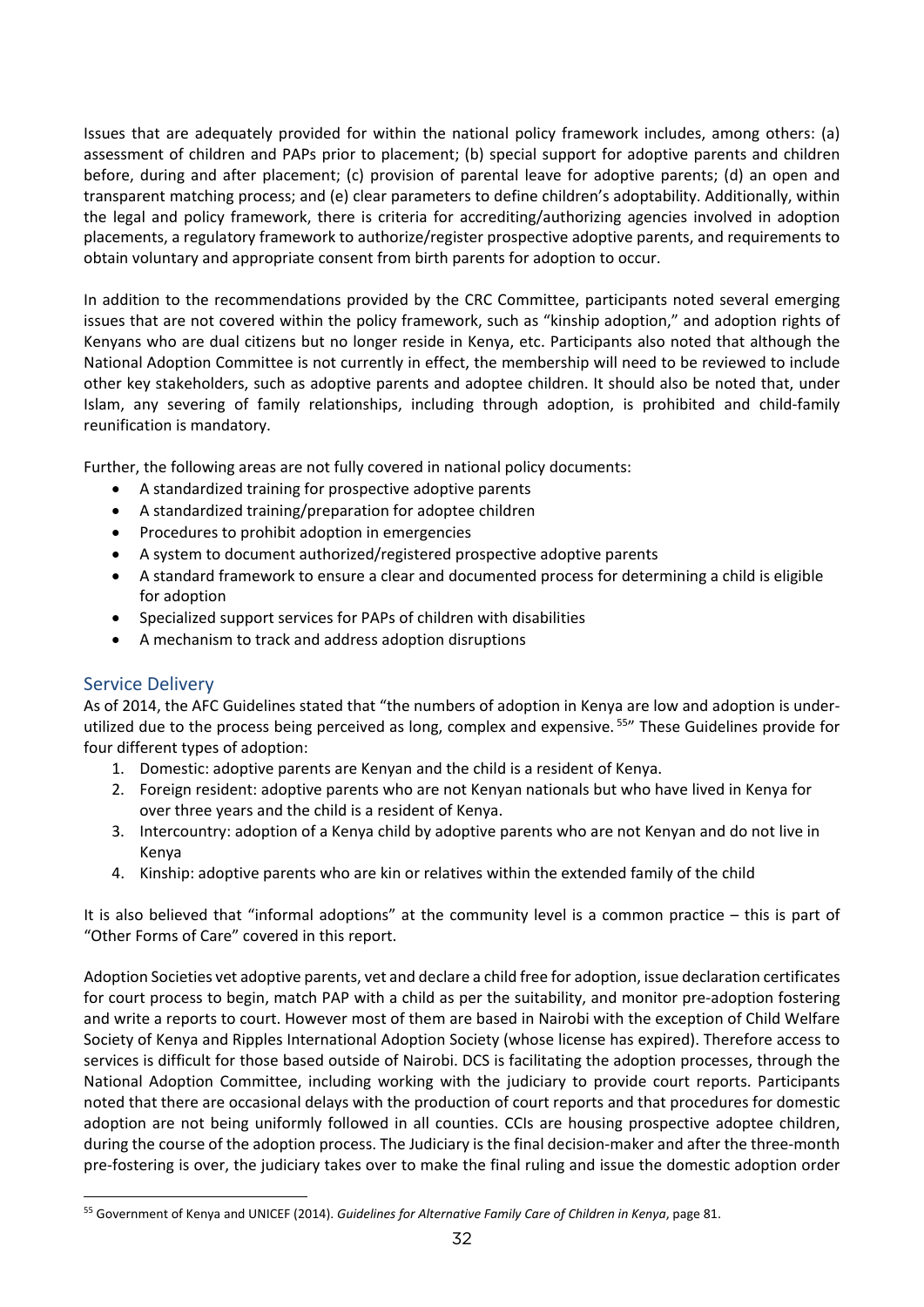and close the case. However the length of time it takes to complete the court processes varies across the country. The Registrar General provides international adoption certificates, however these services are not reaching across the country with the main Registrar's office located in Nairobi and few other satellite office locations.

The Adoption Regulation and Guidelines provides national standards to promote quality adoption placements, guidelines which are used by government and non-governmental organizations. Overall, participants stated that recent adoption placements (in the last 12 months) are authorized and registered and that PAPs are assessed for their ability to meet children's needs and any support they may require. Further, participants reported that parents and carers are participating in administrative and judicial proceedings for adoption placements and that children's views are given due weight in accordance with their age and maturity for the same.

That being said, there are a few areas of adoption services that are mostly occurring, but require some improvements, including the following:

- Assessment of every child for their physical, social, cognitive and emotional developmental strengths and needs and their family history
- Adoption placements are being made in the best interest of the child
- Use of the legal parameters to define a child's adoptability
- An open and transparent adoption matching process
- Special preparation, support and/or counseling services for PAPs before, during and after placement
- Provision of parental leave for adoptive parents
- Special preparation, support and/or counseling services for children before, during and after adoption placement
- Family tracing and reunifying prior to adoption placements

Additionally, specialized services for PAPs of children with disabilities are not known to be provided in Kenya. There is also no post-adoption mechanism for the domestic adoptions that are occurring. Similarly, there are no mechanisms in place to track and address any disruptions to adoption placements.

#### Monitoring and Evaluation

Under the Children's Act, is it mandated for each adoption court report to contain a direction to the Registrar General, who maintains the National Adoption Register. In 2016, the CRC Committee recommended the establishment of a database to track prospective adoptive parents.<sup>[56](#page-42-0)</sup> However, it is currently unclear if there is a central registry of all adoption placements being maintained and if it is compliant with the new national Data Protection Act of 2019.

There are no standardized national indicators to routinely monitor adoption in Kenya and the responsibilities to report on adoption both within DCS and between DCS and NGOs is not clearly documented. Despite this, there is some data that exists on the number children placed in adoption and these data are available by sex, age, and geographic placement location. There are also data available on the number of prospective adoptive parents and number of children eligible for adoption, who are waiting for an adoption placement. Overall, data is not known to be available to describe the type of disabilities eligible children may have, nor the ethnicity of children.

#### Social Norms and Practices

Within the last year, there have been no activities to promote positive norms on adoption as a permanent solution, however there are some activities on advocacy that target frontline staff involved in caring for

<span id="page-42-0"></span><sup>56</sup> <http://www.knchr.org/Portals/0/InternationalObligationsReports/CRC%20Book%20%20A4%20.pdf?ver=2016-08-18-115854-767>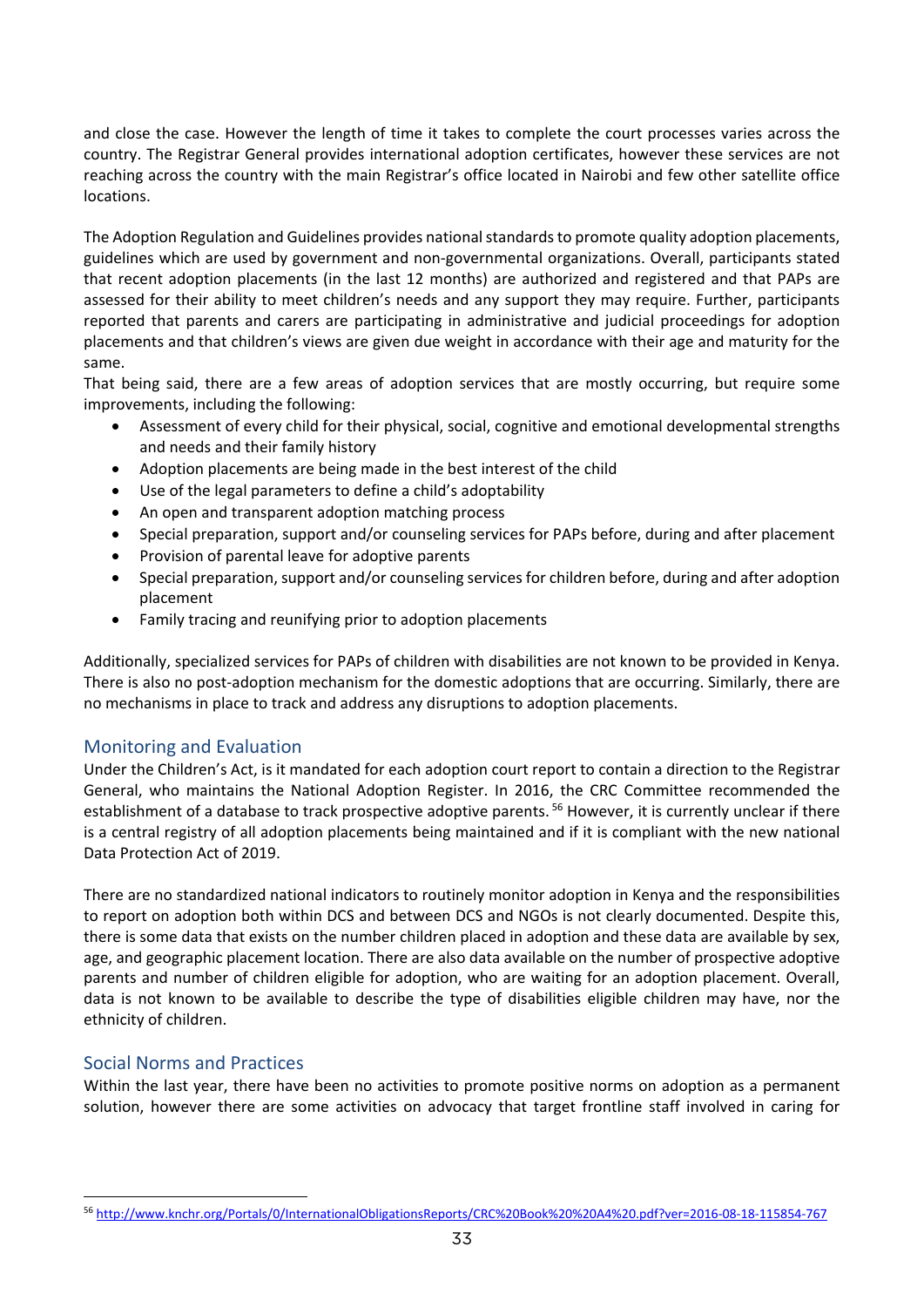children. In 2016 the CRC Committee made a recommendation to enhance information dissemination on adoption through public campaigns.<sup>[57](#page-43-1)</sup>

#### Financing

The cost for supporting adoption placements is slightly estimated and tracked. In some cases, adoption is included as budget line item in national government budgets, however funding to support adoption is general not allocated nor released. County government budgets are not known to include any costs related to supporting adoption in their budgets. The government tracks some funding from development partners' support for adoption placements, but it is minimal.

#### Summary of adoption findings

While domestic adoption is sometimes occurring, international adoptions are still prohibited by a government moratorium, pending parliamentary passing of the revised Children's Bill 2019. Several key provisions to support quality adoption placements do not yet exist in national policy documents, such as a standard assessment process and training for prospective adoptive parents and adoptee children, among others. There is lack of understanding of how data related to adoption placements is being stored, and while some data does exist, there are no standard indicators to harmonize reporting on adoption placements and support. There have been no recent activities to raise awareness about adoption placements. While there is a small amount of government budget to support adoption placements, this funding is not believed to be allocated/released per the budget.

#### <span id="page-43-0"></span>support budgeting. *Other Forms of Care* 11. OTHER FORMS OF CARE

Several different types of other care arrangements are being practiced in Kenya. These 'in formal' care

placements are when a child is looked after on an ongoing or indefinite basis by a family through a private arrangement that does not involve administrative or judicial authorities. For example, if a mother dies at childbirth and a woman in the clan breastfeeds and takes care of the child until the child is old enough to resume living with their biological family. Another example is when a man marries a single woman who already has children, the man automatically assumes responsibility of the children. These are a few examples among many different types of other forms of care that are currently being practiced across the country.

Informal care arrangements are provided for within the U.N. Guidelines on Alternative



Care as well as the Kenyan AFC Guidelines. It is important to highlight that the intention of the AFC Guidelines is not to formalize all existing forms of informal care. These informal care arrangements are seen as important, widespread forms of care in Kenya with multiple positive aspects. Instead, the AFC Guidelines and this assessment encourage basic support and monitoring be provided to informal placements in order to prevent any maltreatment of children in informal care.

<span id="page-43-1"></span><sup>57</sup> Committee on the Rights of the Child, Concluding observations on the combined third to fifth periodic reports of Kenya, March 2016.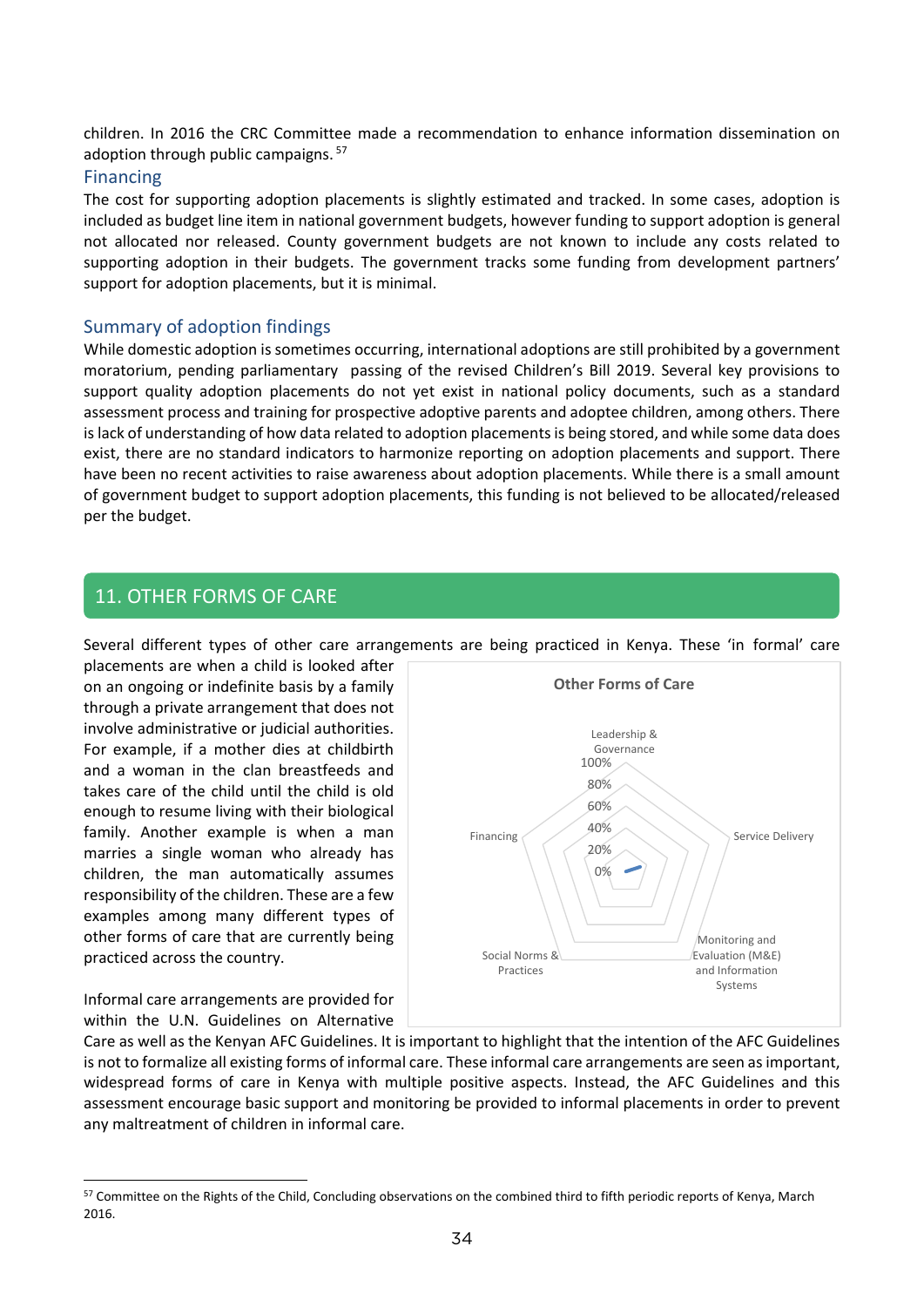At large, supporting these "other types" of care are not provided for within Kenya's legal framework. Note that assessment results say this is also not covered in national policy but informal care is broadly provided for within the AFC Guidelines. What is not explicitly provided for within national policy, however, are specific aspects of the process to monitor and support all informal care arrangements, such as if/when assessments of the child and family should be done, and what types of support should be provided.

When it comes to monitoring informal placements, some communities have their own systems. While this generally aligns with the AFC Guidelines which also place monitoring responsibility with the community, it is generally unknown if/how this is being done across the country. Permanency planning for children in informal arrangements is seldom occurring. Participants noted that permanency planning in some communities is affected by matters pertaining to land inheritance and difficult economic situations. In some instances, children in informal care are reintegrated with their biological families, however this is not believed to be widely supervised to maintain the wellbeing of the child throughout the reintegration process. In some communities, clannism is supervising the reintegration process but participants noted that most communities have moved away from this practice.

With informal arrangements being largely unsupervised and supported across the country, there is not data nor standard indicators to track support for informal placements, nor is government funding to support such arrangements included in the national nor county budgets.

#### Summary of findings for other forms of care

Several informal care placements are occurring in Kenya. Monitoring and supporting these informal placements is not provided for within the national legal and policy framework, there is little supervision or support for informal placements and there is no data to understand the extent of these placements nor to track support provided to these families.

#### <span id="page-44-0"></span>*Residential Care*  12. RESIDENTIAL CARE

#### Legal and Policy Framework

There is a strong legal and policy framework for residential care. This includes the Children's Act (2 001), the National AFC Guidelines (2014), CCI Regulations (2005), CCI Best Practices and Standards (2015) and the CCI Training Manual (2015). Under the legal framework, there is an obligation for children in residential care

settings to return to their family, when it is in the child's best interest.

These policy documents mostly include quality standards for residential care and provisions for statutory and private residential care facilities. That being said, a gatekeeping mechanism is currently being developed because there have not been sufficient processes for determining where or not a child should be placed in residential care. Further, policy currently states that children of all ages can be placed in residential care (as a measure of last resort), which is not meeting the UN Guidelines to prohibit the placement of 0-3 years old in residential care (unless exceptional circumstances apply).

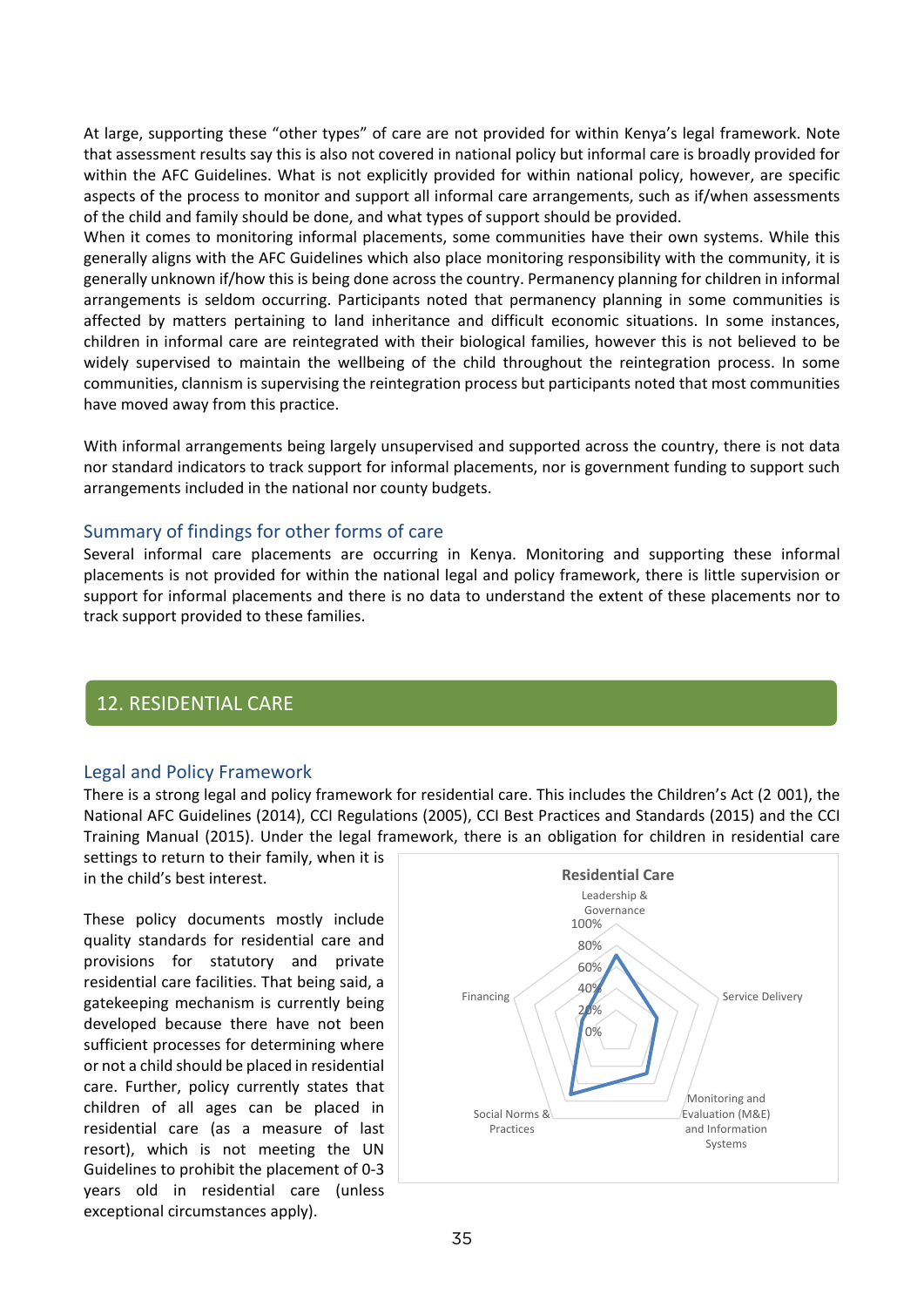Very few relevant government and non-governmental actors involved in residential care have been trained on their roles and responsibilities related to implementing these national policies, mainly focusing on the pilot counties.

There is a regulatory framework to ensure authorization/registration of residential care facilities. Together, NCCS, DCS, Probation and Aftercare Services and the Prisons Department are all official state bodies that are responsible to ensure residential care facilities comply with national standards, including through inspections. This being said, in 2016, the CRC Committee noted that "the majority of childcare institutions, such as CCIs, are not yet registered, the inspection and monitoring of the care provided at CCIs are weak and there are no complaint mechanisms through which children can denounce violence in care institutions. [58"](#page-45-0)

#### Service Delivery

There are several types of residential care settings described in the legal and policy framework, including: temporary placement centers, emergency transit centers, residential special schools, specialized care facilities, rehabilitation services, specialized support for children is residential care with disabilities, residential family centers, children's homes, secure children's homes and informal residential care. The most common form of residential care are the charitable children's homes, mostly owned by individuals or religious organizations. There are no known residential family centers and the other forms of residential care listed above are only slightly available. For example, there are a few rehabilitation institutions overseen by DCS, Probation and Prisons Departments, and there are a few known rescue centers that provide temporary and emergency care. None of these forms of residential care are perceived as being sufficient.

The national standards for residential care and the Children's Act are mostly used to execute services in both SCIs and CCIs. These standards are perceived to mostly provide standards for determining necessity and suitability of residential care, standards to access healthcare and standards to emphasize proper care planning. However these standards are perceived to only slightly cover standards to include the children's feelings and wishes, standards to include education and learning and standards to support children forming long-term attachments/relationships. Further, the service standards are not seen to properly stress the purpose of residential care as a measure of "last resort", and as a temporary, short-term measure. The standards are also not seen to properly set expectations for management and leadership of residential care.

During the CCI registration process, criteria for minimum standards are set and the consequences of not meeting these standards are clearly stated. However quality assurance monitoring of residential care facilities is not often conducted. Several other gaps exist. Prior to placing children into residential care settings, the children are only slightly assessed for their developmental needs, family and other factors that inform which residential care setting the child is placed in to. Recruitment of children into residential care facilities is still sometimes occurring. Permanency planning through other potential placement options when family reintegration is not possible is only slightly occurring. Further, in practice, there is limited supervision for the reintegration of children to families from residential care. Lastly, services provided in residential care facilities only slight address the needs of children with disabilities.

#### Monitoring and Evaluation

<span id="page-45-0"></span>There are standardized indicators to monitor residential care services across the country, however participants believe there is not a thorough monitoring framework for residential care in place. Some roles and responsibilities exist for collecting and reporting on these indicators across government actors and between government and civil society actors, however this is seen as insufficient. Data on residential care is not collected from all CCI/SCIs regularly. While CCIs and SCIs are supposed to input monthly caseload data in to the CPIMS, not all institutions are doing so. Of that data that exists, it is disaggregated by sex of child and locality of the facility. Most of the data is also disaggregated by type of care facility and age of the children in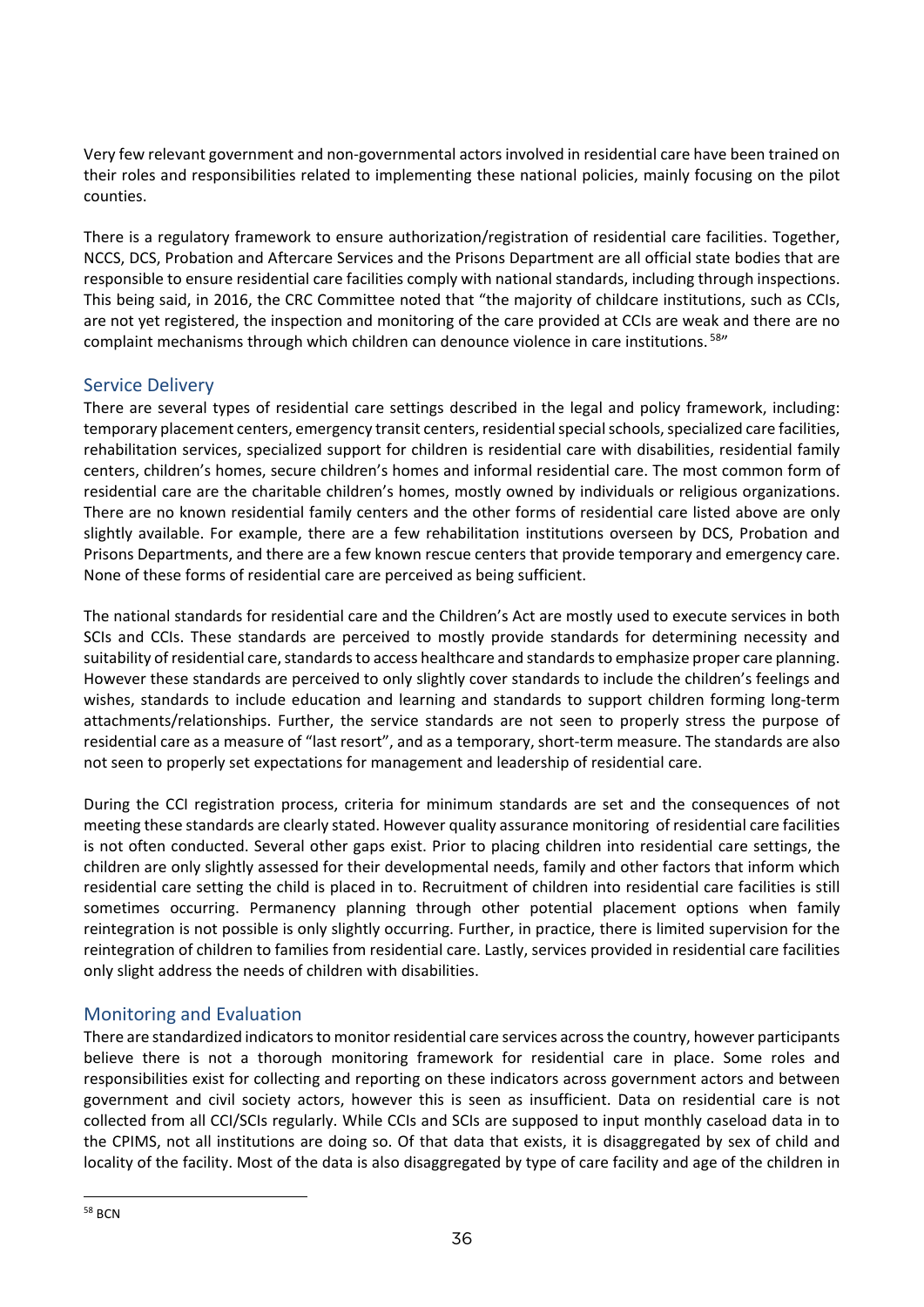the facility. Limited data is disaggregated by reasons for the child being placed in residential care, length of stay in the facility, disability type, ethnicity and religion of the child.

The total number of children currently living in residential care in Kenya is unknown. In the four pilot counties, a situation analysis found over 7,300 children in residential care. The national estimate is over 50,000 children. [59](#page-46-1) Participants estimated that up to 60% of residential care facilities in Kenya would be defined as "large scale" (more than 30 children).

#### Social Norms and Practices

There have been small efforts to change the negative social norms around residential care being an appropriate form of protection for children without parental care. Recent activities to-date have focused on the pilot counties and targeted the general public, national and county government staff and frontline staff. There is currently no national strategy in place to advocate and communicate about appropriate use of residential care (i.e. as a measure of last resort). However, at the time of writing this report, a national care reform strategy was being developed.

#### Financing

Costs for residential care are only slightly estimated and included in government budgets (at the national and county level). The national level budgets include a small amount of funding for SCIs and some counties budget for both SCIs and CCIs. Funding to support residential care was only slightly allocated and released per the budgets. Some but not all of the financial contributions from private sector and non-governmental actors involved in residential care is tracked by the government.

#### Summary of residential care findings

Residential care is included in national legal and policy documents, except gatekeeping mechanisms which are currently under development. Although there is a regulatory framework to register and monitor residential care facilities, there are known to be many CCIs that are not in fact registered and inspections of these facilities is weak. While there is some data from SCIs and CCIs being collected, it is not routine nor sufficient for decisions-making. There are also National Standards for Best Practice in Charitable Children's Institutions to promote quality care of children. However, the implementation of these standards is not regularly monitored by the oversight body. [60](#page-46-2) Awareness raising on the harms of residential care has occurred in limited geographic areas of the country and there is need to expand. While there is limited funding from the government for SCIs, this funding is insufficient and not fully allocated or released per the budget.

#### <span id="page-46-0"></span>*Transitioning Institutions* 13. TRANSITIONING INSTITUTIONS

#### Legal and Policy Framework

There is currently a moratorium on registration of new CCIs which provides some legal backing to prevent new, large-scale institutions from being set up and scaling up deinstitutionalization in favor of progressively removing children from institutions and promoting family-based care. There is currently no strategy for transitioning residential care into more family-based support, however NCCS is currently in the process of developing a national care reform strategy with support from UNICEF.

<span id="page-46-1"></span><sup>59</sup> Data from the NCCS at the time of the assessment.

<span id="page-46-2"></span><sup>&</sup>lt;sup>60</sup> Government of Kenya and UNICEF (2014). National Standards of Best Practice in Charitable Children's Institutions. [https://bettercarenetwork.org/sites/default/files/National%20Standards%20for%20Best%20Practices%20in%20Charitable%20Childr](https://bettercarenetwork.org/sites/default/files/National%20Standards%20for%20Best%20Practices%20in%20Charitable%20Children%27s%20Institutions.pdf) [en%27s%20Institutions.pdf](https://bettercarenetwork.org/sites/default/files/National%20Standards%20for%20Best%20Practices%20in%20Charitable%20Children%27s%20Institutions.pdf)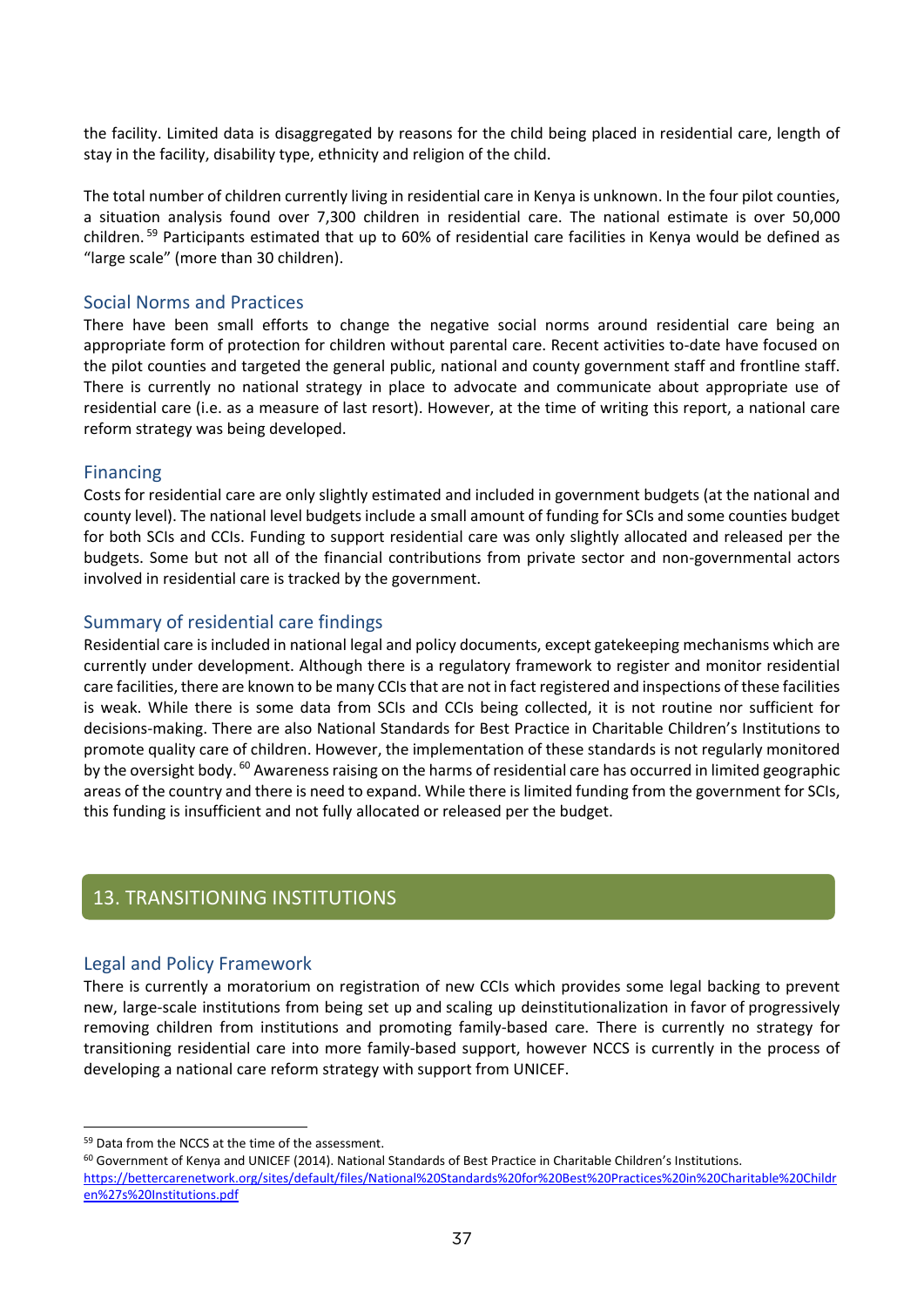#### Service Delivery

Under current policy, NCCS is the lead agency responsible for the transitioning of institutions, but there are no national guidelines on how to appropriately transition care facilities to more family-based care service models. Assessing and preparing children who are leaving residential care is only done in the demonstration counties if case management and reintegration package is anything to go by. Same with assessing and preparing families receiving children, a process which has recently started.

#### Monitoring and Evaluation

There are no indicators to measure progress on transitioning institutions and only a small amount

of data is collected to monitor the transitioning process in the four demonstration counties.

#### Social Norms and Practices

Within the last year there have been activities aimed at changing negative social norms related to children's institutions in the demonstration counties. There is currently no advocacy and communication strategy related to positive norms of family-based alternative care.

#### Financing

There is no estimate of the costs required to transition to a system that prioritizes family-based care. Government budgets do not currently include costs to support such a transition. As transitioning to familybased care occurs and savings is realized, there is currently no plan on how to redirect this savings to community-based support services.

#### Summary of findings for transitioning institutions

Overall there is a moratorium on opening new CCIs, however there has not been a strategy to transition SCIs/CCIs into providing family-based support. A national care reform strategy to support this is being developed at the time of writing this report. The NCCs has the mandate and authority to oversee the transition of institutions, but there are no guidelines to support such transitioning when they occur. There are no standard indicators to monitor a transition process nor is there an advocacy and communication strategy to support the transition. Costs to transition facilities to family-based support have not yet been estimated and the government budgets do not currently include support to transition away from residential care to more family-based support.

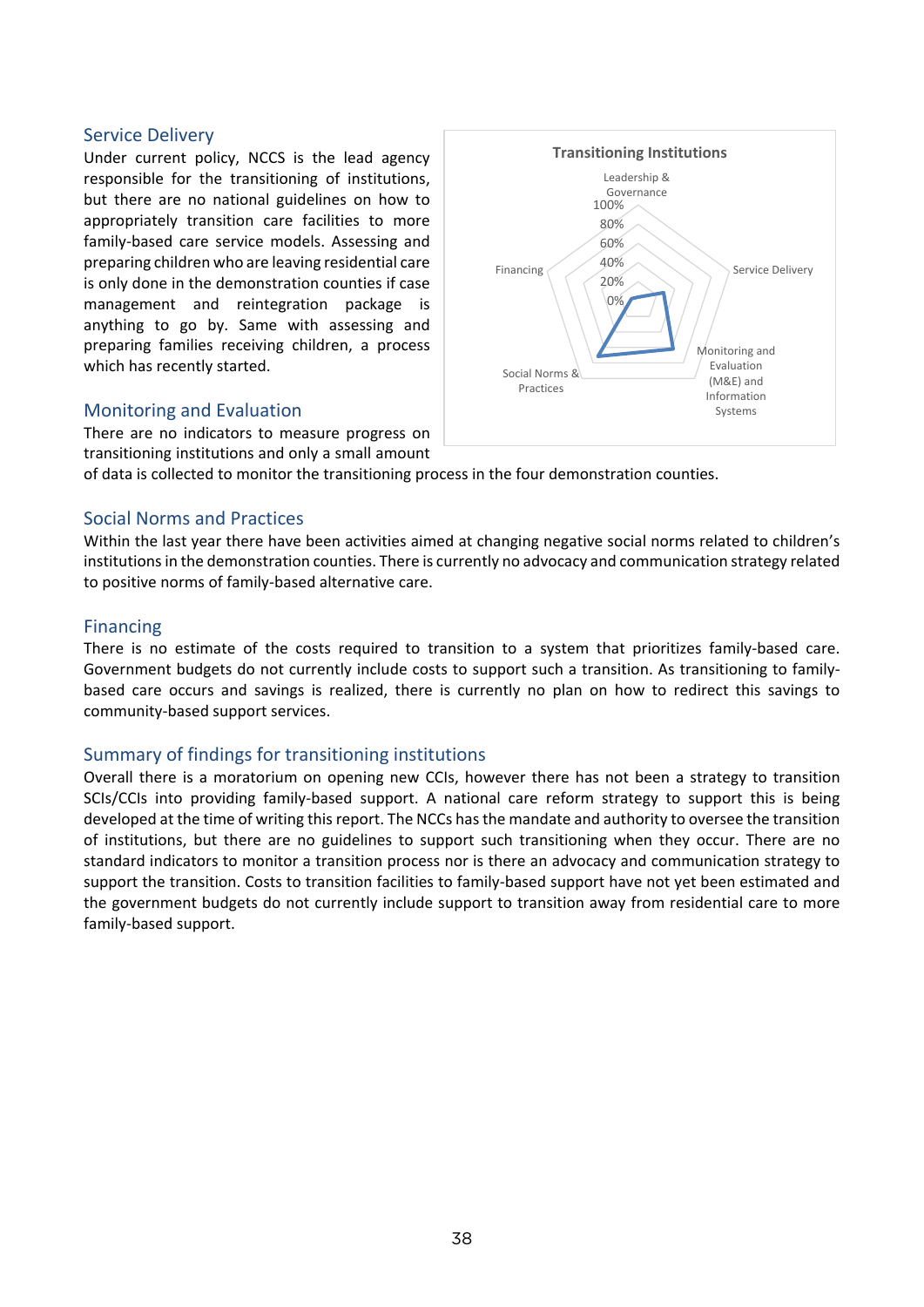# <span id="page-48-0"></span>**Summary of Findings** SUMMARY OF FINDINGS

Overall, Kenya has a fairly strong legal framework to support many areas of care. The country has also made progress in particular areas of alternative care, such as domestic adoption and prohibiting new CCIs from opening. Additionally the AFC Guidelines provide rights-based guidance informed by good practice for a full range of care for children specific to the Kenyan context. That being said, much of the legal framework that exists and the recommendations set forth in the AFC Guidelines are not properly supported by national policy instruments nor regulatory mechanisms and are therefore not being implemented. As a whole, there are some alternative care services, even beyond adoption and residential care, but these types of services exist on a small scale, if they exist at all. While the country has also made important and notable strides with establishing and rolling out the CPIMS, this system does not adequately cover alternative care services. Awareness raising to promote positive social norms around prioritizing family-based care has also occurred, however in most cases it has only been at a small scale. There are also small amounts of discrete government funding committed to prevention and care, however the majority of the care system is not being financed. Cost estimates of what financial resources are required to implement/expand aspects of the care system have not been calculated, adding strain to the budgeting process.

The below table provides a color representation of the assessment results, highlighting that all areas of care and all system components need considerable attention and investments. While some progress has been made on domestic adoption, residential care and transitioning institutions to family-based support, there is still work to be done in each of these areas. Other areas, like family reunification, kinship care, foster care and support for guardianship and informal care are not seen to be well regulated nor supported, if they exist at all.

|                                   | Legal &<br>policy<br>framework | <b>Service</b><br><b>Delivery</b> | M&E<br>systems | <b>Social norms</b><br>& practices | <b>Financing</b> |
|-----------------------------------|--------------------------------|-----------------------------------|----------------|------------------------------------|------------------|
| Prevention                        |                                |                                   |                |                                    |                  |
| <b>Family reunification</b>       |                                |                                   |                |                                    |                  |
| <b>Kinship care</b>               |                                |                                   |                |                                    |                  |
| <b>Foster care</b>                |                                |                                   |                |                                    |                  |
| <b>Other forms of care</b>        |                                |                                   |                |                                    |                  |
| <b>Kafaalah</b>                   |                                |                                   |                |                                    |                  |
| Guardianship                      |                                |                                   |                |                                    |                  |
| <b>Child-headed Households</b>    |                                |                                   |                |                                    |                  |
| <b>Supported Independent</b>      |                                |                                   |                |                                    |                  |
| <b>Living</b>                     |                                |                                   |                |                                    |                  |
| <b>Adoption</b>                   |                                |                                   |                |                                    |                  |
| <b>Residential Care</b>           |                                |                                   |                |                                    |                  |
| <b>Transitioning Institutions</b> |                                |                                   |                |                                    |                  |

#### **COLOR KEY**

**Completely satisfied, no room for improvement Mostly satisfied, small room for improvement 60-89 Slightly satisfied, moderate room for improvement 30- Not satisfied, significant room for improvement 0**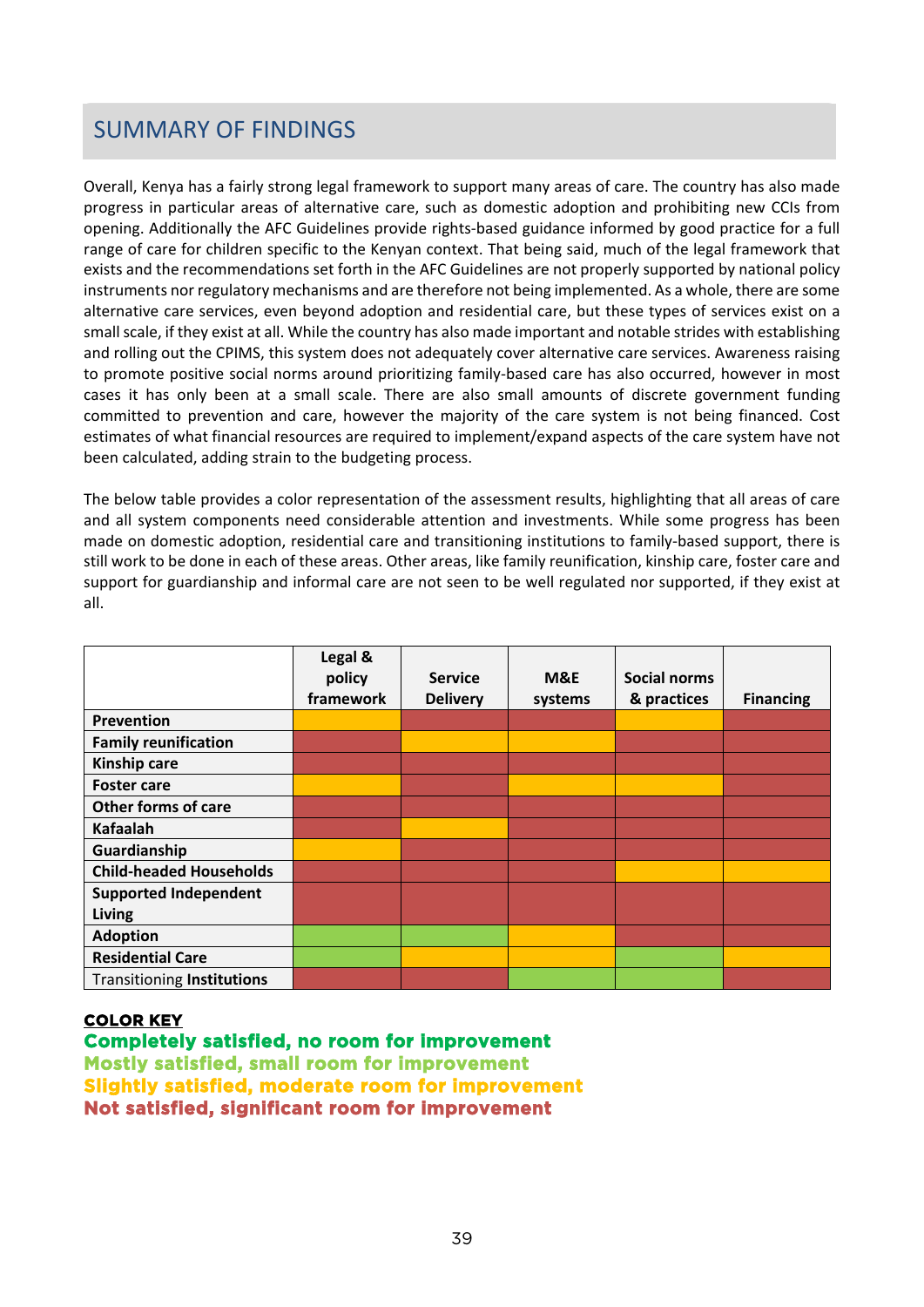# <span id="page-49-0"></span>**Key recommendations**  KEY RECOMMENDATIONS

Given the status of the care system in Kenya, it is important to carefully prioritize recommendations and next steps so that human and financial resources are effectively and efficiently used. Below is a list of preliminary, high-level recommendations to consider for future investments, programs and policy work. This list was collated from assessment participants and is not intended to be comprehensive, detailed nor exhaustive. Any national strategies or action planning should take these recommendations as preliminary suggestions to guide future interventions.

#### CROSS-CUTTING

- 1. Fast track the development of the national care reform strategy and Include a detailed implementation and capacity building plan to familiarize all key actors with content, roles and responsibilities
- 2. Develop a policy that describes the linkages on care reform and existing government interventions/programs (across sectors)
- 3. Once the national strategy is complete and approved, build capacity of all relevant stakeholders in the national care reform policy and linkages across existing government interventions/programs.
- 4. Develop National Standards of Respite Care
- 5. Develop a national monitoring and evaluation strategy for all forms of care that aligns with the forthcoming national care reform strategy
- 6. Advocate and plan for increased government financial commitment for care reform and alternative care, including by costing the implementation of the national care reform strategy
- 7. Improve the current CPMIS system to capture additional data on children in alternative care
- 8. Improve planning and provision of funding to support the workforce at all levels
- 9. Develop and implement a National Communication Strategy for Alternative Family Care

#### PREVENTION OF UNNCESSARY CHILD-FAMILY SEPARATION

- 10. Complete and operationalize the bills, policies and guidelines to help in streamlining issues of family strengthening and prevention of unnecessary separation
- 11. Advocate for more engagement of policy implementers at both national and county levels for prevention efforts
- 12. Develop National Standards on Prevention of Separation and Family Strengthening
- 13. Build capacity of implementers at both national and county government in issues of family prevention and strengthening

#### FAMILY REINTEGRATION

- 14. Ensure existing Family Reunification and Reintegration Guidelines are translated into appropriate national policies
- 15. Cascade training for the new case management for reintegration guidelines
- 16. Develop a National Policy and Strategy on Family Tracing and Reunification
- 17. Further improve the child protection information management system (CPIMS) to capture the Family and Reunification data
- 18. Establish a system to monitor and track finances on reunification and reintegration from CSOs

#### KINSHIP CARE

- 19. Develop a policy framework to support kinship care including linking kinship carers to social protection schemes such as the national cash transfer program
- 20. Develop kinship care guidelines and support their implementation to ensure children are retained in families and where biological parents are not there, kinship is the first priority; including monitoring and evaluation within the kinship care guidelines
- 21. Sensitize the public on kinship care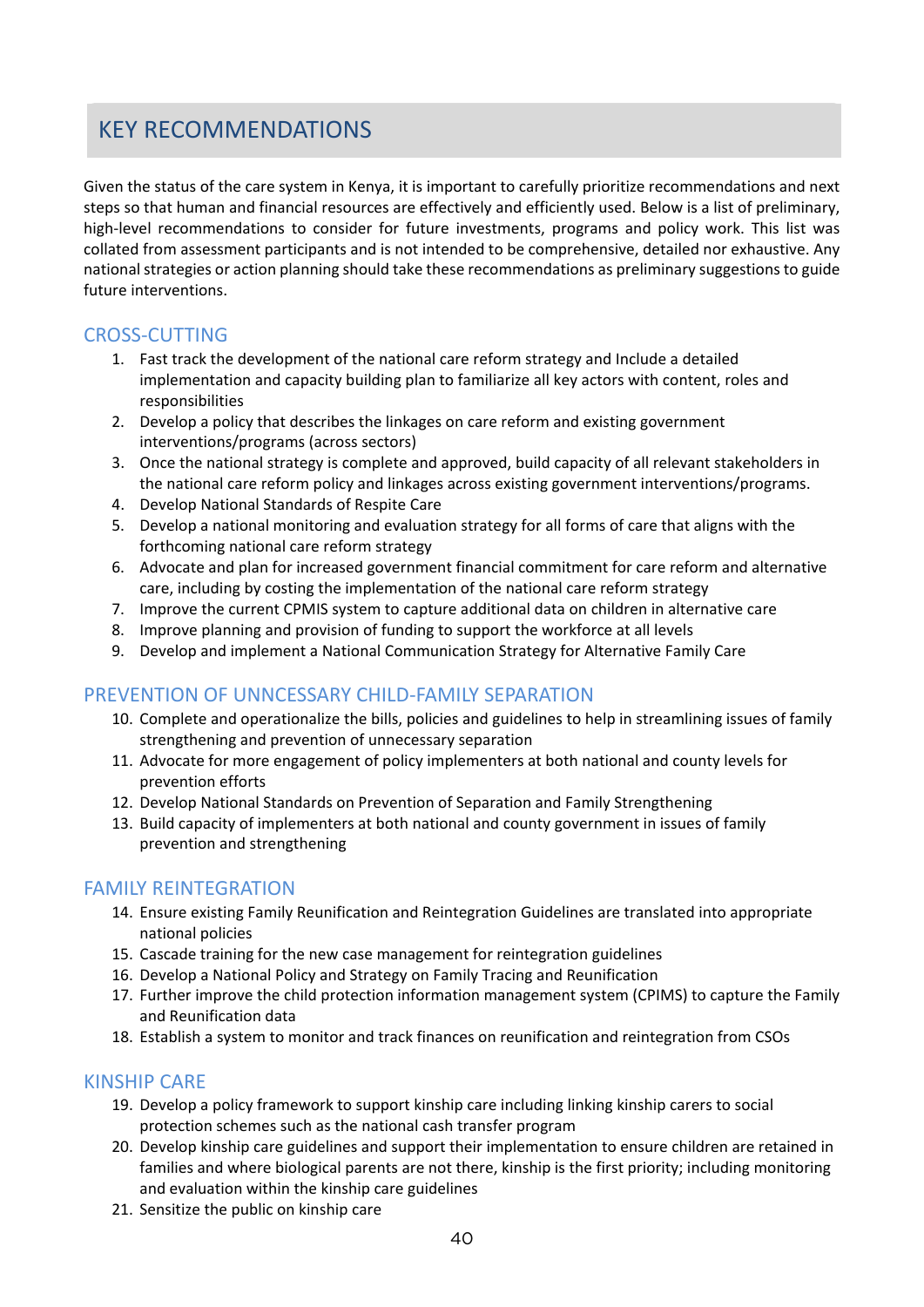#### FOSTER CARE

- 22. Develop a national policy for foster care
- 23. Establish foster care agencies that are regulated by the NCCS
- 24. Develop national standards of practice for foster care services (informed by existing guidelines where they exist)
- 25. Advocate and plan for increased financial commitments from government, private sector and development actors to support foster care

#### OTHER FORMS OF CARE

- 26. Update existing legal framework to provide for other forms of care (i.e. "informal care" support)
- 27. Explore, identify and document best practices in other forms of care and sensitize communities
- 28. Advocate and plan for increased government financial commitments to support other forms of care
- 29. Further improve the CPIMS to capture support to other forms of care

#### GUARDIANSHIP

- 30. Include a strategy for guardianship in the national care reform strategy
- 31. Advocate and plan for increased government financial commitments to provide support services to guardianship placements

#### SUPPORTED INDEPENDENT LIVING

- 32. Include Supported Independent Living in the national care reform strategy
- 33. Engage care leavers in developing guidance and support services aimed at supported independent living
- 34. Register/track children who exit institutions for supported independent care arrangements

#### KAFAALAH

- 35. Provide for Kafaalah in the existing legal framework
- 36. Raise awareness of Kafaalah processes amongst relevant populations
- 37. Advocate and plan for increased government financial commitments to provide support services to Kafala
- 38. Document Kafaalah care and the process (for learning and advocacy)
- 39. Collect data on Kafaalah to inform policy and planning

#### CHILD-HEADED HOUSEHOLDS

40. Eliminate "child-headed households" as a form of care in the national framework and link childheaded households up to guardianship and kinship care

#### ADOPTION

- 41. Build capacity of the workforce dealing with adoption processes to accommodate the increasing demand for domestic adoptions
- 42. Advocate and plan for increased government financial commitments for adoption placement and regulation for post-adoption placements
- 43. Raise awareness on adoption to change the mindset to help people embrace local adoption and address existing stigma
- 44. Establish a monitoring and evaluation committee for adoption to manage a process to develop tools and provide guidance on monitoring and evaluating adoption placements
- 45. Establish an Adoption Board instead of an Adoption Committee and include all key stakeholders
- 46. Develop a national standard training for adoptive parents and adoptee children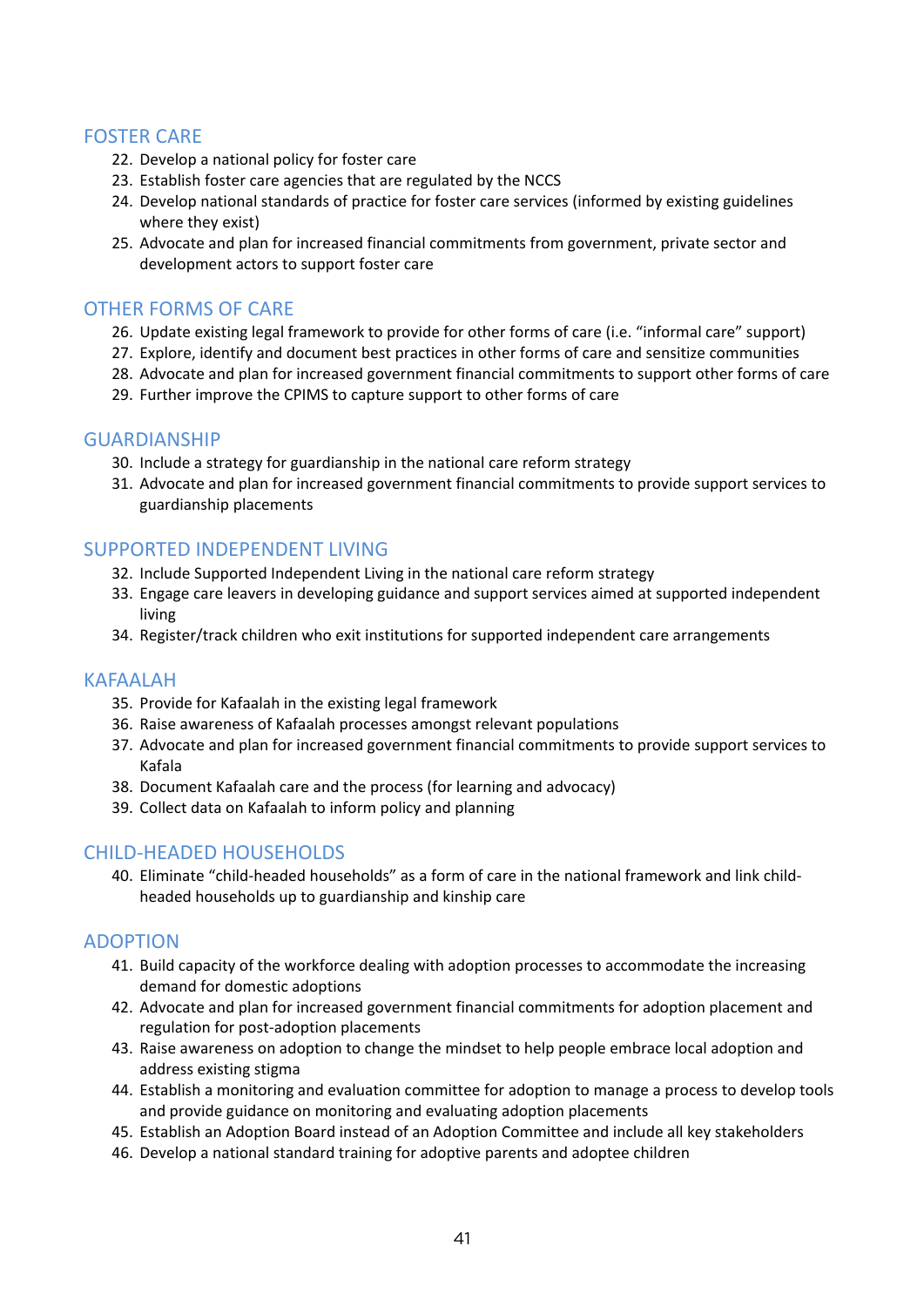#### RESIDENTIAL CARE

- 47. Fast-track development of the national gatekeeping guidelines
- 48. Build capacity of existing social welfare workforce based on real needs of children living in residential care
- 49. Fast-track development of an advocacy and communication strategy aimed at redirecting resources from institutional care to family/community care
- 50. Promote and support the roll out of case management tools in CCIs/SCIs

#### TRANSITIONING INSTITUTIONAL CARE

- 51. Identify stakeholders to lead the transitioning of institutional care to family-based service providers
- 52. Conduct a national residential care situation analysis that includes: residential care processes; reasons for admission; length of stay; and outcomes for children, this could help identify those who are inappropriately admitted and who can be reunited.
- 53. Establish a process and/or policy to regulate unregistered residential care facilities
- 54. Advocate and plan for government financial commitments to support the transitioning process
- 55. Establish and implement a database for CCI monitoring
- 56. Develop and disseminate communication, attitude and cultural change strategy on care reform towards child protection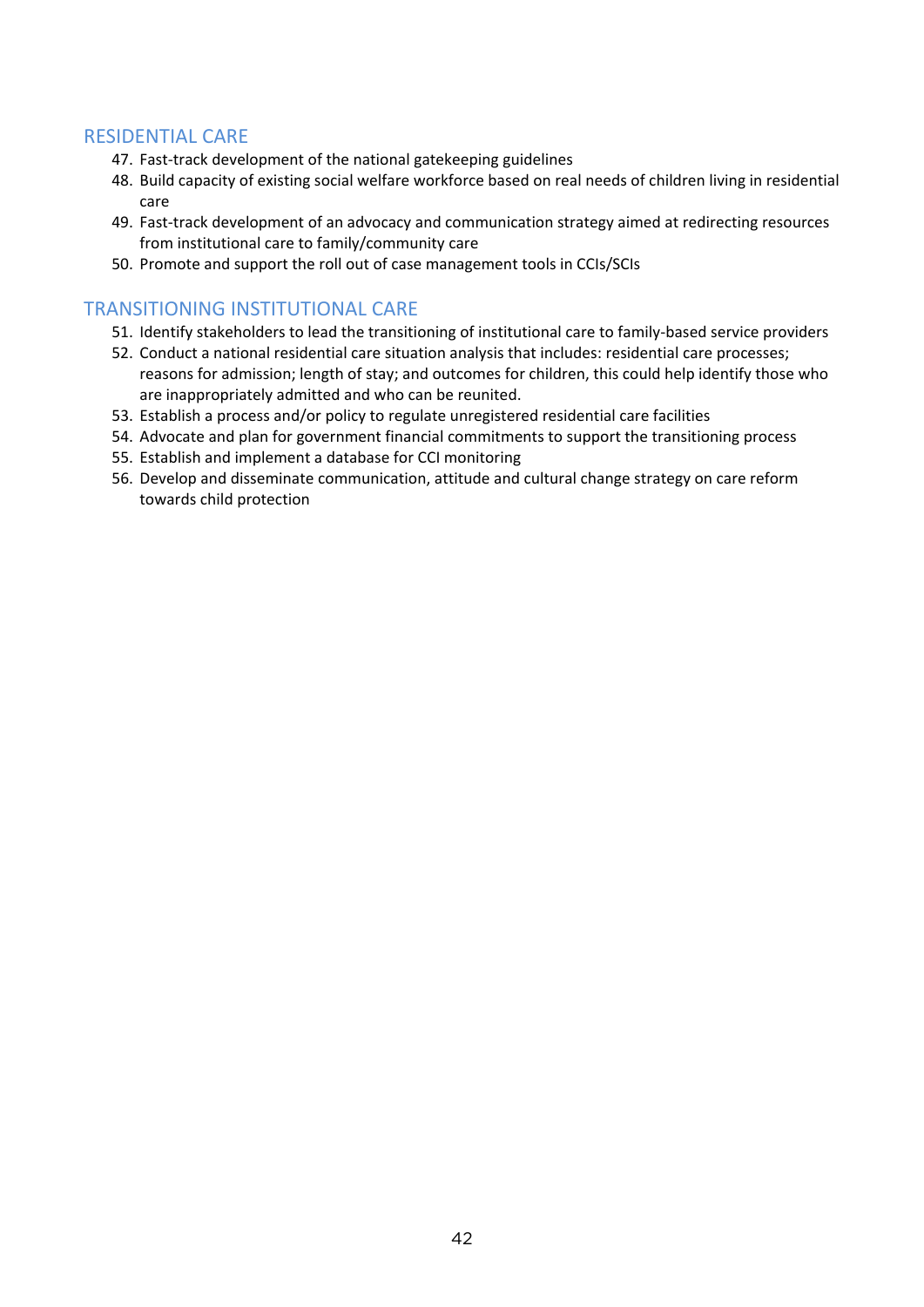# ANNEX ANNEX

#### LIST OF PARTICIPANTS

|                | <b>NAME</b>             | ORG.                      |
|----------------|-------------------------|---------------------------|
| $\mathbf{1}$   | ABDINOOR MOHAMED        | <b>NCCS</b>               |
| $\overline{2}$ | <b>MARY THIONGO</b>     | <b>NCCS</b>               |
| 3              | PETER IRUNGU            | <b>NCCS</b>               |
| 4              | <b>ALEX WAMAKOBE</b>    | <b>NCCS</b>               |
| 5              | <b>KENNEDY OWINO</b>    | <b>NCCS</b>               |
| 6              | <b>JUDY WACHIRA</b>     | <b>NCCS</b>               |
| 7              | <b>SAMUEL ATANDI</b>    | <b>NCCS</b>               |
| 8              | <b>JANET MWEMA</b>      | <b>NCCS</b>               |
| 9              | <b>HUDSON IMBAYI</b>    | <b>DCS</b>                |
| 10             | LILIAN K OSERO          | <b>DCS</b>                |
| 11             | <b>HUDSON K. IMBAYI</b> | <b>DCS</b>                |
| 12             | <b>KABUAGI PETER</b>    | <b>DCS</b>                |
| 13             | <b>NAOMI KYULE</b>      | <b>DCS</b>                |
| 14             | <b>ESTHER MUGURE</b>    | <b>DCS</b>                |
| 15             | <b>ALFRED MURIGI</b>    | <b>DCS</b>                |
| 16             | <b>MARY KAMAU</b>       | <b>CWSK</b>               |
| 17             | <b>JENNIFER WANGAI</b>  | SD-SP                     |
| 18             | OLIPA N OGETO           | <b>MOE</b>                |
| 19             | ZAKIA ABUBAKAR          | HR                        |
| 20             | STEPHEN MWANGI          | <b>MOH</b>                |
| 21             | SARA AYIECHO            | <b>NCPWD</b>              |
| 22             | <b>JACINTA MWENDE</b>   | <b>DSD</b>                |
| 23             | <b>MARY OTINDO</b>      | <b>JUDICIARY</b>          |
| 24             | PETER NDWIGA            | SAU                       |
| 25             | <b>FLORENCE MUENI</b>   | <b>PROBATION</b>          |
| 26             | <b>GRACE MWANGI</b>     | LUMOS-CTWWC               |
| 27             | <b>GRACE EKAMBI</b>     | AFAK                      |
| 28             | JOANA WAKIA             | <b>MAESTRAL</b>           |
| 29             | <b>MIRIAM MUSYOKA</b>   | <b>SOS VILLAGE</b>        |
| 30             | <b>JOSEPH KIMANI</b>    | <b>STAHILI FOUNDATION</b> |
| 31             | <b>MITCHELE OLIEL</b>   | <b>STAHILI FOUNDATION</b> |
| 32             | CATHERINE KIMOTHO       | <b>UNICEF</b>             |
| 33             | <b>FREDRICK MUTINDA</b> | <b>CRS-CTWWC</b>          |
| 34             | <b>MARTIN KIANDIKO</b>  | <b>CRS-CTWWC</b>          |
| 35             | <b>CORNEL OGUTU</b>     | <b>CRS-CTWWC</b>          |
| 36             | <b>MERCY NDIRANGU</b>   | <b>CRS-CTWWC</b>          |
| 37             | <b>SAMORA ASERE</b>     | <b>KESCA</b>              |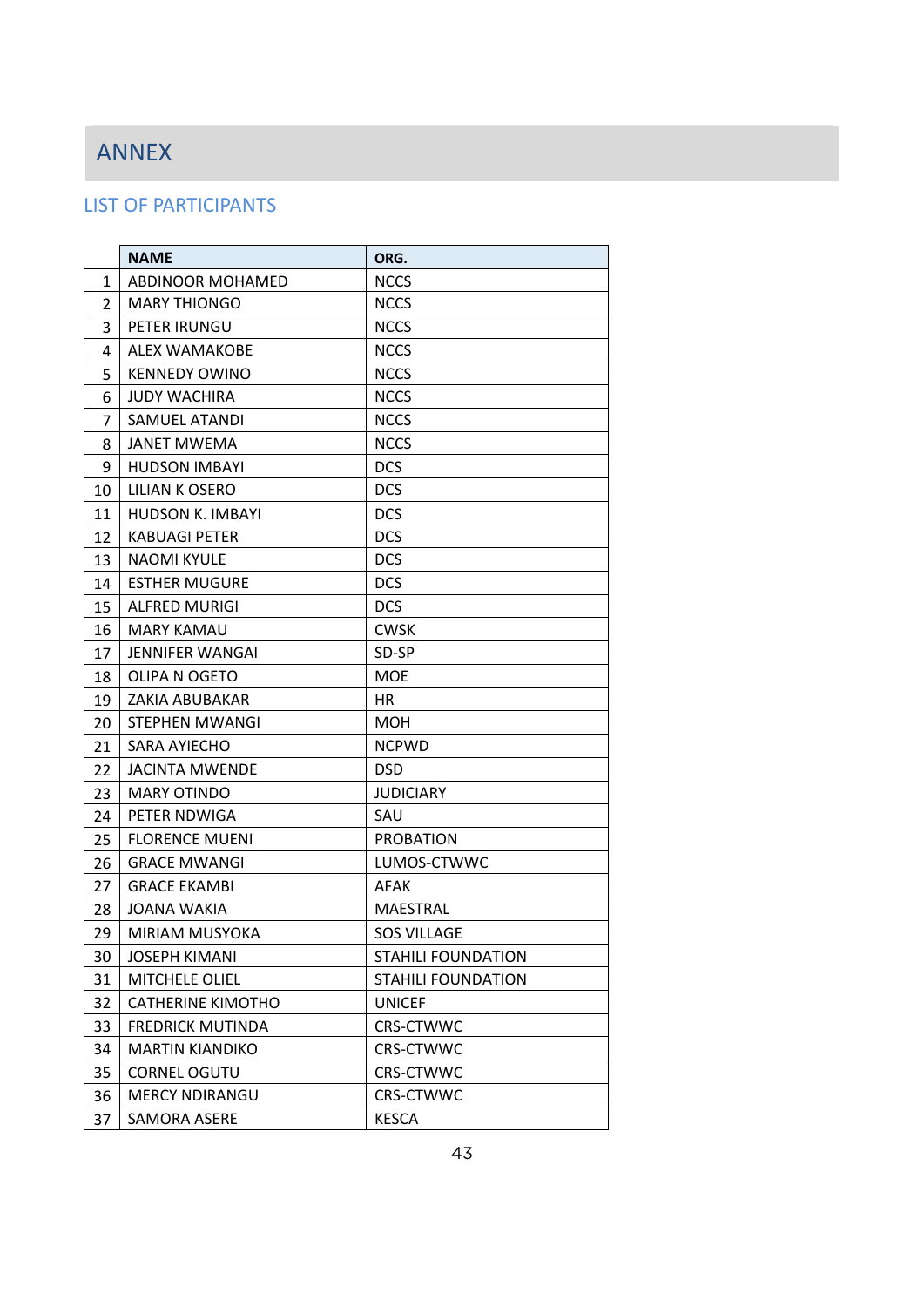| 38 | <b>GRACE NJERI</b>    | <b>KESCA</b>              |
|----|-----------------------|---------------------------|
| 39 | <b>PROTUS LUMITI</b>  | <b>ACCIK</b>              |
|    | PETER MUTHUI          | <b>ASSOCIATION FOR</b>    |
| 40 |                       | ALTERNATIVE FAMILY CARE   |
|    | <b>STEPHEN UCEMBE</b> | <b>HOPE AND HOMES FOR</b> |
| 41 |                       | <b>CHILDREN</b>           |
| 42 | <b>VINCENT OTIENO</b> | <b>CHILD FUND KENYA</b>   |
| 43 | <b>ESTHER SADALA</b>  | AFAK                      |